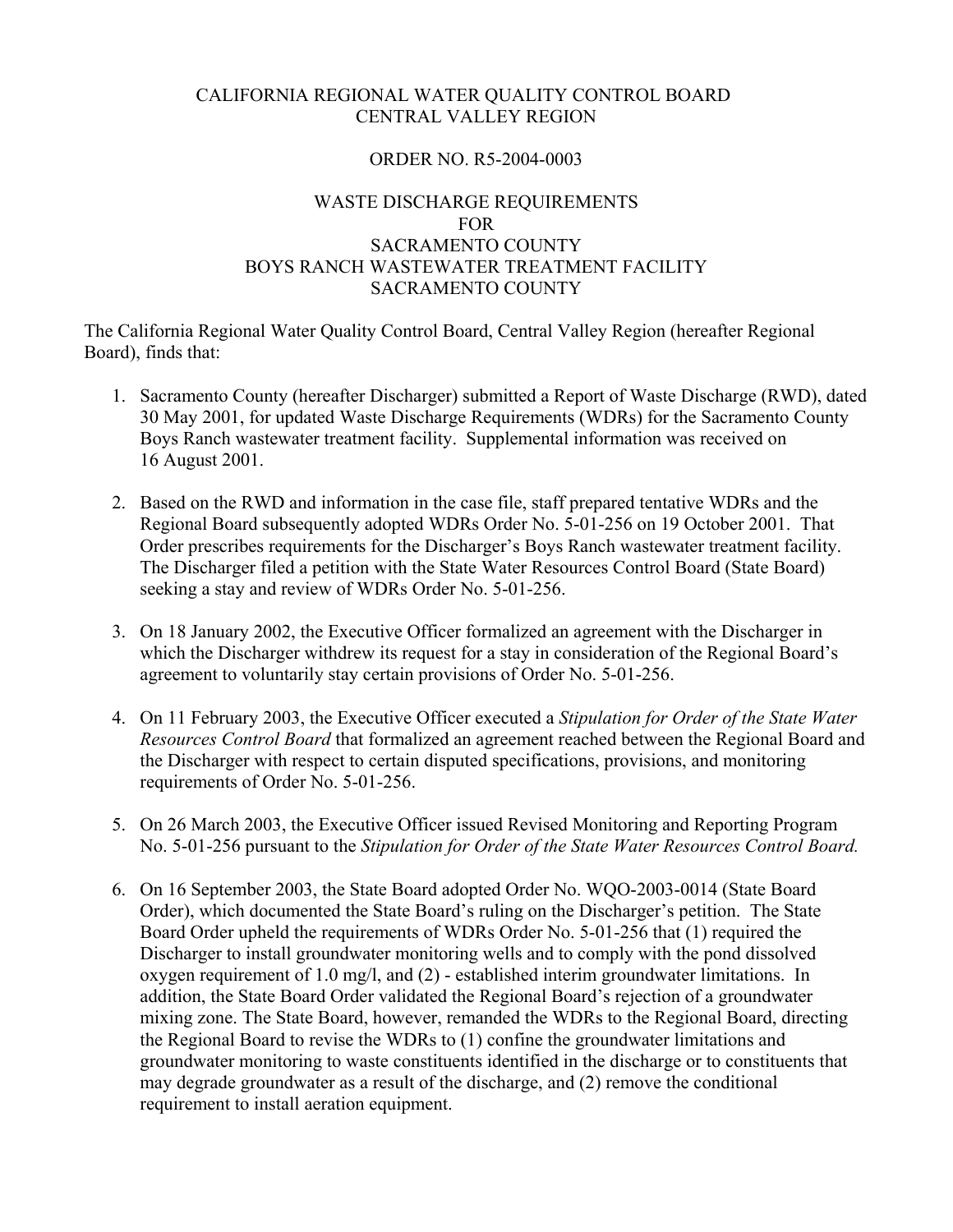- 7. On 16 October 2003, the Discharger filed suit in Sacramento County Superior Court against the State Board and the Regional Board (Sacramento Superior Court Case No. 03CS011521). The Discharger alleged that the State Board improperly upheld the groundwater limitation for total coliform organisms and requested a peremptory writ of mandate to vacate State Board Order No. WQO-2003-0014 and require the Regional Board to modify the groundwater limitation for total coliform.
- 8. On 26 November 2003, the Discharger submitted additional analytical results to characterize the wastewater pursuant to the Executive Officer's request. Per State Board Order No WQO-2003-0014, this data has been used to help determine the constituents for which to establish groundwater limitations and require groundwater monitoring.
- 9. Based on the above, Order No. 5-01-256 is in need of revision to implement the agreements the Executive Officer reached with the Discharger, to consider new evidence and facts made available since its adoption, and to consider appropriate discharge requirements in accordance with State Board Order No. WQO-2003-0014.

# **Existing Facility and Discharge**

- 10. For the purposes of this Order, the term "wastewater treatment facility" (WWTF) shall mean the sanitary sewage collection and transport system, as well as the components of the wastewater treatment plant.
- 11. The Boys Ranch is 12 miles south of Folsom and approximately one mile west of Scott Road on Boys Ranch Road, in northeastern Sacramento County. The WWTF (on Assessor's Parcel Numbers 008-060-001; -003; -004; and -028; and 08-020-008; and -024) is owned and operated by Sacramento County*.* The WWTF is in Section 18, T8N, R8E, MDB&M, as shown on Attachment A, which is attached hereto and made part of the Order by reference.
- 12. The WWTF receives primarily domestic wastewater from the Boys Ranch, a youth correctional facility. At the time the RWD was submitted in 2001, the facility population was approximately 100 wards and 70 staff, but the Discharger projected that the population would to increase to 120 wards in 2002.
- 13. The WWTF consists of a gravity collection system, a 9,000-gallon temporary storage/holding tank, a sewage distribution box, and two unlined percolation/evaporation ponds as shown on Attachment B, which is attached hereto and made part of the Order by reference.
- 14. The two ponds cover a total surface area of approximately 2.9 acres. The pond berms are approximately three feet above ground surface while the inverts are approximately four feet below grade. The wastewater ponds are adjacent to the southern property boundary of the Boys Ranch. Wastewater is concentrated through evaporation, and infiltrates into the bottom soils of the ponds. The water balance indicates that approximately 7.6 inches of wastewater infiltrates through the ponds each month.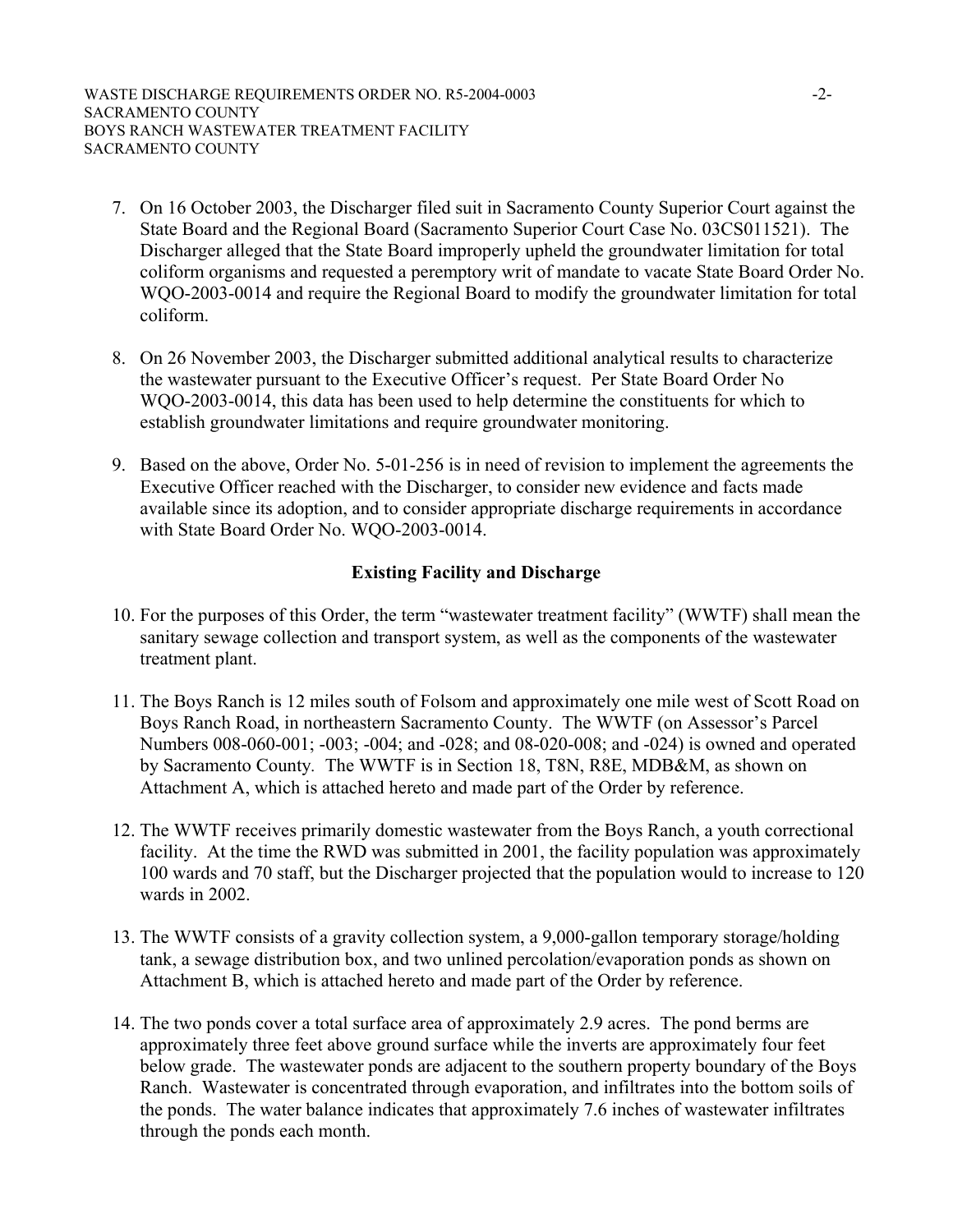- 15. Based on data from a flow meter installed in January 2002, the current average daily influent flow to the WWTF is approximately 6,000 gallons per day (gpd). Using a total monthly flow equivalent to 15,000 gpd for each month of the year, the Discharger's water balance indicates that the hydraulic treatment and disposal capacity of the existing pond system is adequate to accommodate a monthly average flow rate of 15,000 gpd.
- 16. The Discharger's self-monitoring reports indicate that the dissolved oxygen concentrations in the raw sewage evaporation/percolation ponds have ranged from 0.6 to 18.2 mg/L. Dissolved oxygen concentrations of less than 1.0 mg/L are indicative of insufficient oxygen for an aerobic treatment environment. Odors that develop when there is insufficient oxygen can travel many miles on breezes, as in the early morning. When the cause of such deficiencies is not readily corrected, it can lead to nuisance odor conditions. Although odor complaints have not been received about the Boys Ranch ponds, it is appropriate to monitor pond performance and the potential to create nuisance conditions.
- 17. Based on analytical data from sampling events on 21 and 22 October 2003, which were provided by the Discharger on 26 November 2003, influent to the wastewater ponds and effluent in the ponds is characterized as follows:

|                                  | Analytical Result (mg/L except as noted) |                             |  |  |  |
|----------------------------------|------------------------------------------|-----------------------------|--|--|--|
| Constituent/Parameter            | Wastewater Influent                      | Wastewater in Pond          |  |  |  |
| BOD <sub>5</sub>                 | 240 to 1,000                             | 110                         |  |  |  |
| <b>Total Suspended Solids</b>    | 130 to 270                               | 600 to 790                  |  |  |  |
| <b>Total Dissolved Solids</b>    | 550 to 1,200                             | 1200                        |  |  |  |
| <b>Volatile Dissolved Solids</b> | 44 to 65                                 | 32 to 49                    |  |  |  |
| Total Kjeldahl Nitrogen          | 34 to 140                                | 67 to 77                    |  |  |  |
| Nitrite Nitrogen                 | $< 0.10$ to 1.7                          | < 0.1                       |  |  |  |
| Nitrate Nitrogen                 | $0.11$ to $0.45$                         | < 0.10                      |  |  |  |
| Ammonia Nitrogen                 | 17 to 30                                 | 1.4 to 1.6                  |  |  |  |
| PH                               | 8.1 standard pH units                    | 9.9 to 10 standard pH units |  |  |  |
| Chloride                         | 48 to 140                                | 300 to 310                  |  |  |  |
| <b>Total Coliform Organisms</b>  | 50,000,000 MPN/100mL                     | 240,000 MPN/100mL           |  |  |  |
| <b>Total Fecal Organisms</b>     | 8,000,000 MPN/100mL                      | 130,000 MPN/100mL           |  |  |  |
| Aluminium                        | 30 to 40 $\mu$ g/L                       | $\leq$ 10 to 10 µg/L        |  |  |  |
| Arsenic <sup>1</sup>             | 0.9 to 1.3 $\mu$ g/L                     | $10 \mu g/L$                |  |  |  |
| Barium <sup>1</sup>              | 36 to 57 $\mu$ g/L                       | 14 to 18 $\mu$ g/L          |  |  |  |
| Boron <sup>1</sup>               | 0.7                                      | 2.1 to 2.2                  |  |  |  |
| Cadmium $1$                      | $< 0.1 \mu g/L$                          | $< 0.1 \mu g/L$             |  |  |  |
| Calcium                          | 37 to 40                                 | 32 to 37                    |  |  |  |
| Chromium, total                  | 2.8 to 4.1 $\mu$ g/L                     | 2.8 to 4 $\mu$ g/L          |  |  |  |
| Chromium, hexavalent             | 2 to 7 $\mu$ g/L                         | $\leq$ 2 to 3 µg/L          |  |  |  |
| Copper <sup>1</sup>              | 8.9 to 28 $\mu$ g/L                      | 11 to 12 $\mu$ g/L          |  |  |  |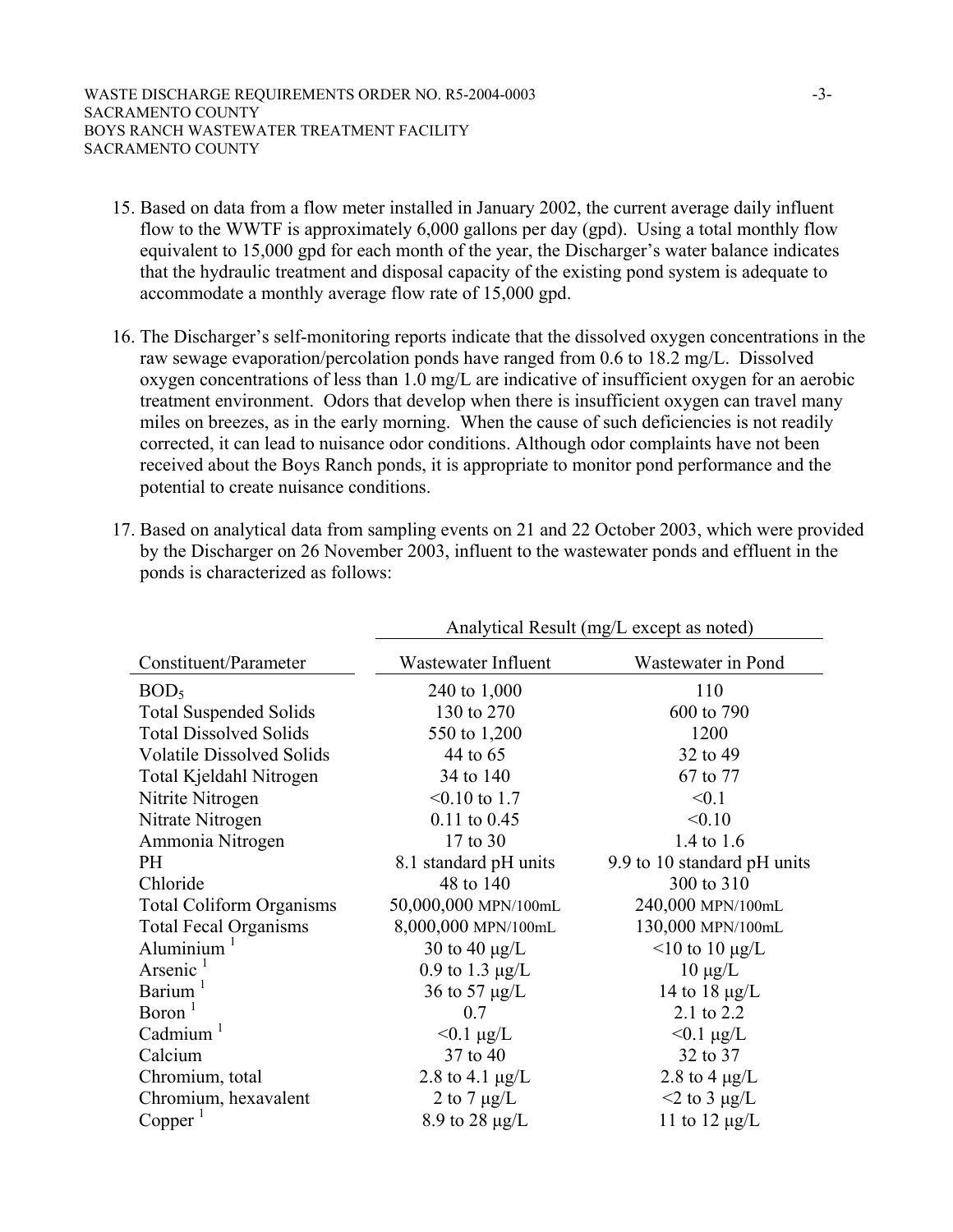|                        | Analytical Result (mg/L except as noted) |                      |  |  |  |
|------------------------|------------------------------------------|----------------------|--|--|--|
| Constituent/Parameter  | Wastewater Influent                      | Wastewater in Pond   |  |  |  |
| $\text{Iron}^{-1}$     | 70 to 190 $\mu$ g/L                      | < 0.5                |  |  |  |
| Lead $1$               | $<$ 0.25 to 0.26 µg/L                    | $< 0.25 \mu g/L$     |  |  |  |
| Magnesium $1$          | 9.8 to 11                                | 1.6 to 1.9           |  |  |  |
| Manganese <sup>1</sup> | 15 to 21 $\mu$ g/L                       | 2 to 4.2 $\mu$ g/L   |  |  |  |
| Mercury                | 0.0020 to 0.0053 $\mu$ g/L               | $0.0019 \mu g/L$     |  |  |  |
| Nickel                 | 2.0 to 3.3 $\mu$ g/L                     | 9.4 to 9.6 $\mu$ g/L |  |  |  |
| Potassium              | 14 to 58                                 | 59 to 63             |  |  |  |
| Sodium                 | 89 to 170                                | 300                  |  |  |  |
| $Silver^1$             | < 0.1                                    | $< 0.1 \mu g/L$      |  |  |  |
| Sulfate                | 60 to 100                                | 86 to 87             |  |  |  |
| Vanadium               | $<$ 2 µg/L                               | 17 to 18 $\mu$ g/L   |  |  |  |
| $\rm Zinc^{-1}$        | 10 to 30 $\mu$ g/L                       | $\leq$ 10 to 10 µg/L |  |  |  |

<sup>1</sup> Samples were filtered prior to preservation, so results represent dissolved concentrations.

18. As part of its RWD, the Discharger stated that boiler blowdown is discharged to ground outside the boiler building, but did not characterize the discharge. Boiler blowdown typically contains elevated concentrations of dissolved solids that may degrade groundwater and sometimes must be classified as designated waste (as defined in California Water Code (CWC) Section 13173). The Discharger needs to properly characterize the discharge and if, designated waste, it is appropriate to require that the Discharger contain the waste and dispose of it off-site at a properly permitted facility. If not designated waste, the Discharger must evaluate whether continued separate discharge, or a discharge to the WWTF, best satisfies the discharge requirements set forth herein.

#### **Sanitary Sewer System**

- 19. The Discharger's sanitary sewer system component of the WWTF collects wastewater using sewers, pipes, pumps, and/or other conveyance systems and directs this raw sewage to the unlined ponds. The RWD describes the conveyance system as consisting of 2,200 feet of 6-inch gravity sewer line.
- 20. A "sanitary sewer overflow" is defined as a discharge to ground or surface water from the sanitary sewer system at any point upstream of the wastewater treatment ponds. Temporary storage and conveyance facilities (such as wet wells, tanks, highlines, etc.) may be part of the sanitary sewer system and discharges to these facilities are not considered sanitary sewer overflows, provided that the waste is fully contained within these temporary storage/conveyance facilities.
- 21. At this facility, sanitary sewer overflows consist of varying mixtures of domestic sewage, and industrial wastewater. The chief causes of sanitary sewer overflows can include grease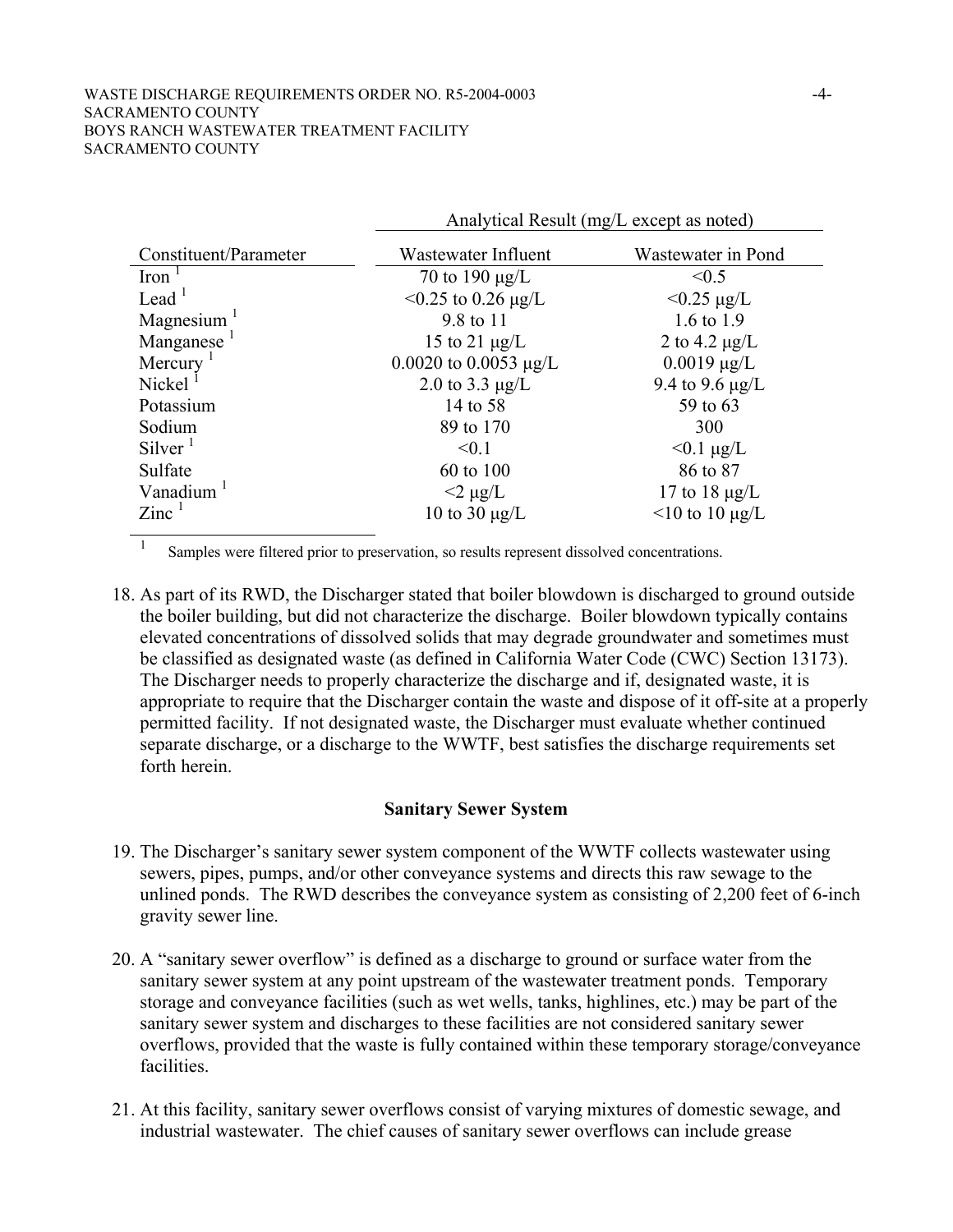blockages, root blockages, debris blockages, sewer line flood damage, manhole structure failures, vandalism, pump station mechanical failures, power outages, storm or groundwater inflow/infiltration, lack of capacity, and contractor caused blockages.

- 22. Sanitary sewer overflows often contain high levels of suspended solids, pathogenic organisms, toxic pollutants, nutrients, oxygen demanding organic compounds, oil and grease, and other waste constituents. Sanitary sewer overflows can cause temporary exceedances of applicable water quality objectives, pose a threat to public health, adversely affect aquatic life, and impair the public recreational use and aesthetic enjoyment of surface waters in the area.
- 23. The WWTF experienced four sanitary sewer overflows between December 1999 and October 2001. The Discharger reported that two of these spills were caused from corrosion damage along 450 feet section of steel influent pipe. The Discharger replaced the damaged section of pipe with PVC pipe; however, sanitary sewer overflows have continued to occur after the sewer line replacement. The Discharger has since developed a plan for routine inspection and maintenance to prevent sanitary sewer overflows.
- 24. The Discharger is expected to take all necessary steps to adequately maintain, operate, and prevent discharges from its sanitary sewer collection system. The Discharger submitted an acceptable sanitary sewer operation, maintenance overflow prevention and response plan, and is expected to implement its plan.

## **Site-Specific Conditions**

- 25. The WWTF site is within a small valley and is relatively level at an elevation of approximately 140 feet above mean sea level (MSL). An ephemeral stream tributary to Carson Creek flows adjacent to the eastern wastewater pond.
- 26. The land surrounding the Boys Ranch is zoned for agricultural and residential uses. The residential parcels are a minimum of forty acres. As there is no public water supply utility in the area, all residences must rely on individual wells for domestic and agricultural supply.
- 27. According to a geological investigation report prepared for the Discharger in August 2002, a total of six exploratory trenches were excavated to approximately 11 feet below ground surface (bgs) on two separate dates in July and August of 2002. Surface soils encountered were primarily sandy and silty clays to a depth of approximately seven to nine feet bgs. The surface clays are underlain by interbedded sands and gravels of unknown vertical and lateral extent. Clays were encountered in the bottom of two of the trenches below the coarse-grained material. Groundwater readily seeped into the trenches through the coarse-grained material and stabilized at approximately 10 feet bgs.
- 28. The Discharger operates an agricultural supply well approximately 400 feet west of the wastewater ponds, as shown on Attachment A. According to information supplied by the Discharger in February 2002, the well is approximately 150 feet deep with perforations from 67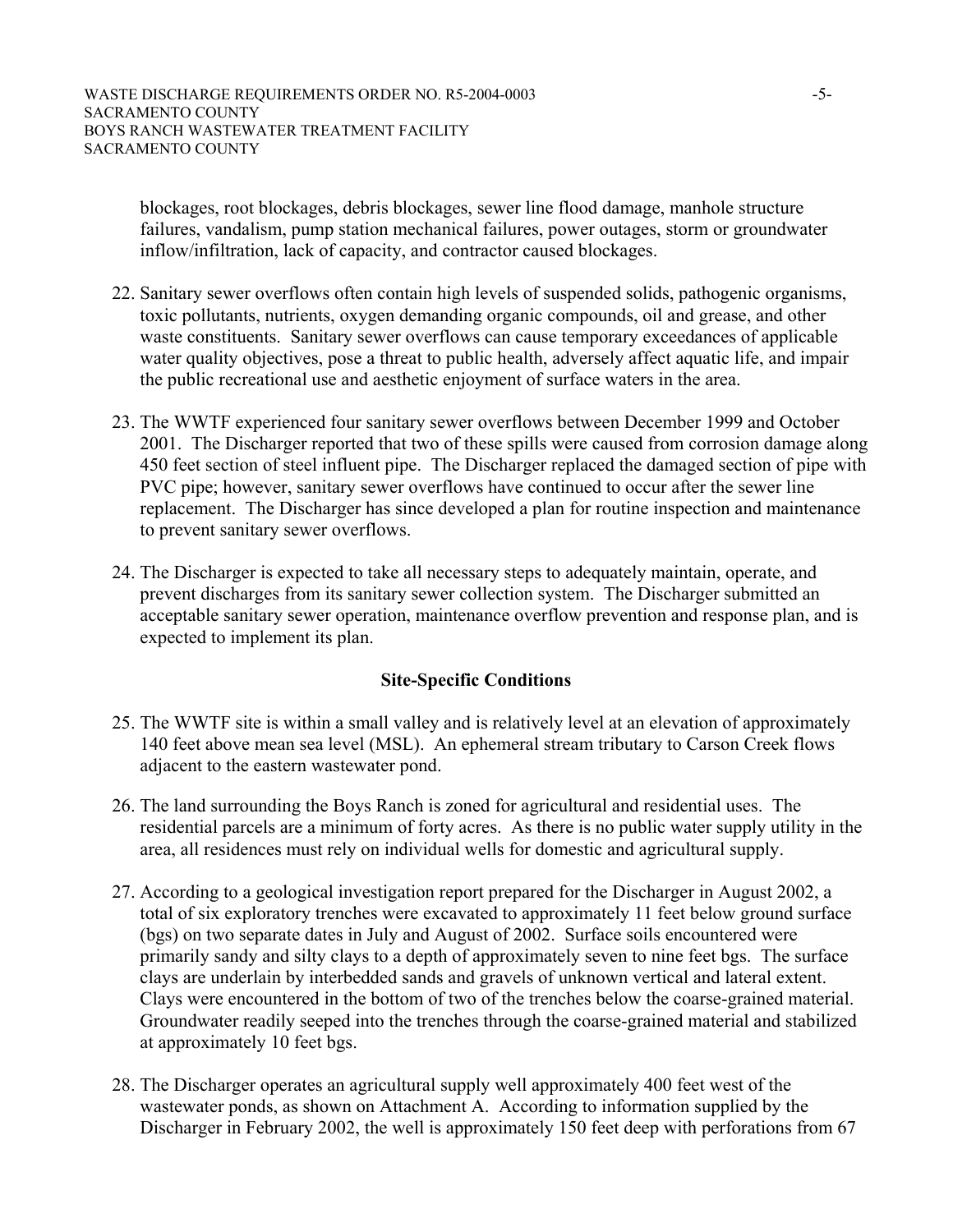to 150 feet below the ground surface. It was constructed without a sanitary seal in 1958 to a depth of 218 feet and subsequently backfilled to 150 feet below ground surface in 1970. The original Well Driller's Report filed with the Department of Water Resources indicates that, beneath six feet of topsoil, the driller encountered a four-foot thick layer of coarse gravel overlaying a ten-foot layer of clay. Alternating layers or lenses of gravel, sand, clay, sandstone, and shale extended to the bottom of the well boring at 218 feet.

- 29. The average annual precipitation in the vicinity of the Boys Ranch facility is 18.6 inches, and the 100-year total annual precipitation is 31.2 inches.
- 30. The reference evapotranspiration rate  $(ET_0)$  for the northeastern Sacramento County area is approximately 57 inches per year.
- 31. The Boys Ranch facility is within the Middle Sierra Hydrologic Area (No. 532.22), as depicted on interagency hydrologic maps prepared by the Department of Water Resources in August 1986.

## **Groundwater Considerations**

- 32. As described in Finding No. 27 above, groundwater near the wastewater disposal ponds was encountered at approximately 10 feet bgs (or approximately six feet below the base of the ponds) in the summer of 2002. Based on water table elevation measurements, the calculated gradient at that time was towards the southwest.
- 33. Groundwater samples were obtained from each of the six backhoe trenches for a preliminary assessment of groundwater quality in the vicinity of the wastewater ponds, as summarized in the table below. Approximate trench locations are depicted on Attachment B. Based on the presumptive southwesterly gradient, trenches N and E were upgradient of the ponds, and trenches SW and S were downgradient of the ponds. It has yet to be determined whether groundwater in the upgradient trenches was out of the influence of waste management activities at the site, and therefore whether or not it represents true background conditions**.**

| Constituent/Parameter              | Analytical Result by Trench ID NO.<br>$(mg/L$ except as noted) $\frac{1}{2}$ |       |           |           |           |     |
|------------------------------------|------------------------------------------------------------------------------|-------|-----------|-----------|-----------|-----|
|                                    | N                                                                            | Ε     | <b>SE</b> | <b>SW</b> | <b>NW</b> | S   |
| Total dissolved solids             | 725                                                                          | 305   | 380       | 510       | 420       | 555 |
| Volatile dissolved solids          | 83                                                                           | 82    | 79        | 52        | 82        | 52  |
| Electrical conductivity (µmhos/cm) | 315                                                                          | 380   | 585       | 680       | 490       | 775 |
| Total organic carbon               | $<$ 5                                                                        | $<$ 5 | 6.9       | 20        | 12        | 29  |
| Chloride                           | 19                                                                           | 19    | 61        | 58        | 55        | 77  |
| Nitrate as nitrogen                | 10                                                                           | 18    | 6.1       | 13        | 9.1       | 5   |

# $A = 1$  at  $1D = 1$  and  $T = 1$   $TDM$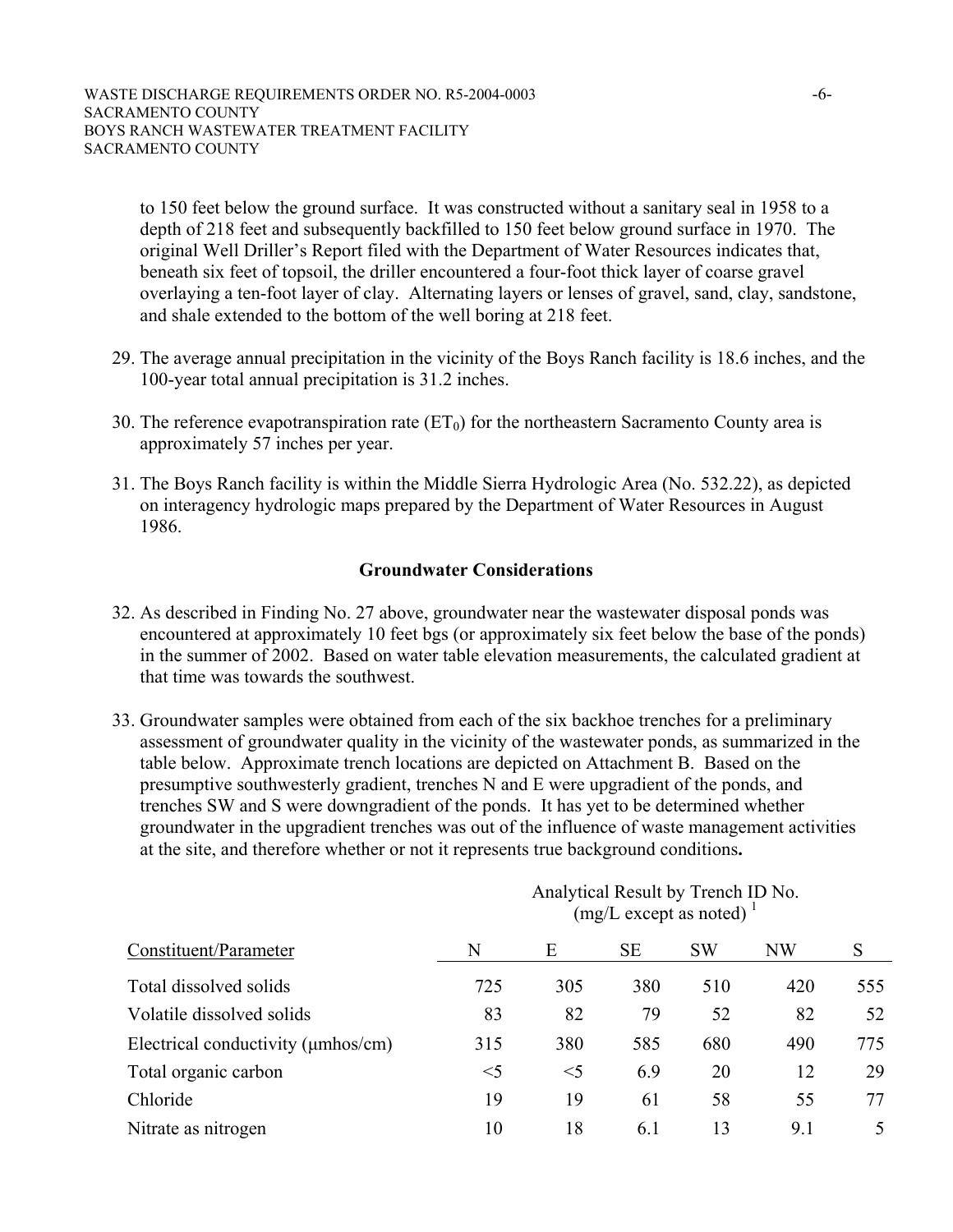#### WASTE DISCHARGE REQUIREMENTS ORDER NO. R5-2004-0003 -7-SACRAMENTO COUNTY BOYS RANCH WASTEWATER TREATMENT FACILITY SACRAMENTO COUNTY

|                                       | Analytical Result by Trench ID NO.<br>$(mg/L$ except as noted) $\frac{1}{2}$ |                    |                    |                 |                 |                 |
|---------------------------------------|------------------------------------------------------------------------------|--------------------|--------------------|-----------------|-----------------|-----------------|
| Constituent/Parameter                 | N                                                                            | E                  | <b>SE</b>          | <b>SW</b>       | <b>NW</b>       | S               |
| Nitrite as nitrogen                   | ND <sup>2</sup>                                                              | ND <sup>2</sup>    | ND <sup>2</sup>    | ND <sup>2</sup> | ND <sup>2</sup> | ND <sup>2</sup> |
| Ammonia as nitrogen                   | $\leq$ 1                                                                     | $\leq$ 1           | $\leq$ 1           | $\leq$ 1        | $\leq$ 1        | $\leq$ 1        |
| Total Kjeldahl nitrogen               | $2.5^3$                                                                      | 0.78 <sup>3</sup>  | $0.5^3$            | $0.56^{3}$      | 0.49            | 0.82            |
| Boron, dissolved                      | 0.06 <sup>3</sup>                                                            | 0.004 <sup>3</sup> | 0.002 <sup>3</sup> | 0.25            | 0.093           | 0.26            |
| Iron, dissolved                       | 0.13                                                                         | 0.13 <sup>3</sup>  | $0.13^{3}$         | $0.13^{3}$      | $0.14^{3}$      | $0.20^{3}$      |
| Manganese, dissolved $(\mu g/L)$      | $2.4^3$                                                                      | 9.2                | 5.1                | $1.2^3$         | 2.9             | 57              |
| Sodium                                | 30                                                                           | 12                 | 23                 | 56              | 44              | 62              |
| pH (standard units)                   | 6.8                                                                          | 6.5                | 6.5                | 6.7             | 6.6             | 6.1             |
| Total coliform organisms (MPN/100 mL) | 40                                                                           | $4,500^4$          | 65                 | 450             | $12,000^4$      | 260             |
| Fecal coliform organisms (MPN/100 mL) | $<$ 2                                                                        | $\leq$ 2           | $<$ 2              | $<$ 2           | $<$ 2           | $<$ 2           |

<sup>1</sup> Mean of reported results for two sampling events two months apart.

<sup>2</sup> Not detected. Reporting limits varied from 0.1 to 1.5 mg/L.<br><sup>3</sup> Not detected in one analysis; value shown is the single detection.

Mean of two disparate values.

- 34. These data, although not conclusive, indicate that groundwater quality beneath the wastewater ponds may be degraded by total dissolved solids (TDS), electrical conductivity (EC), chloride, and sodium. Because of the potential for environmental cross-contamination in open exploratory trenches, the total coliform organism data cannot be interpreted. It is appropriate that the Discharger install permanent groundwater monitoring wells, determine true background groundwater quality, and complete a formal evaluation of groundwater degradation. It is also appropriate to require groundwater monitoring for all constituents detected in the pond effluent, as well as those that are breakdown products of the wastewater constituents and those that could be leached from the soil as a result of conditions caused by the discharge.
- 35. Analytical data from a water sample obtained from the Discharger's agricultural supply well in July 2001 indicate that the TDS concentration was low (180 mg/L), nitrate was not detected, and total coliform organisms were present at a density of 8 MPN/100 mL.
- 36. The Discharger obtains its domestic water supply from a well approximately 10,000 feet west of the ponds. Analytical data for samples obtained from the domestic water supply well in December 1999 and July 2001 are summarized below.

 $A = 1$  at  $1D = 1$  and  $1D = 1$  in Trench I.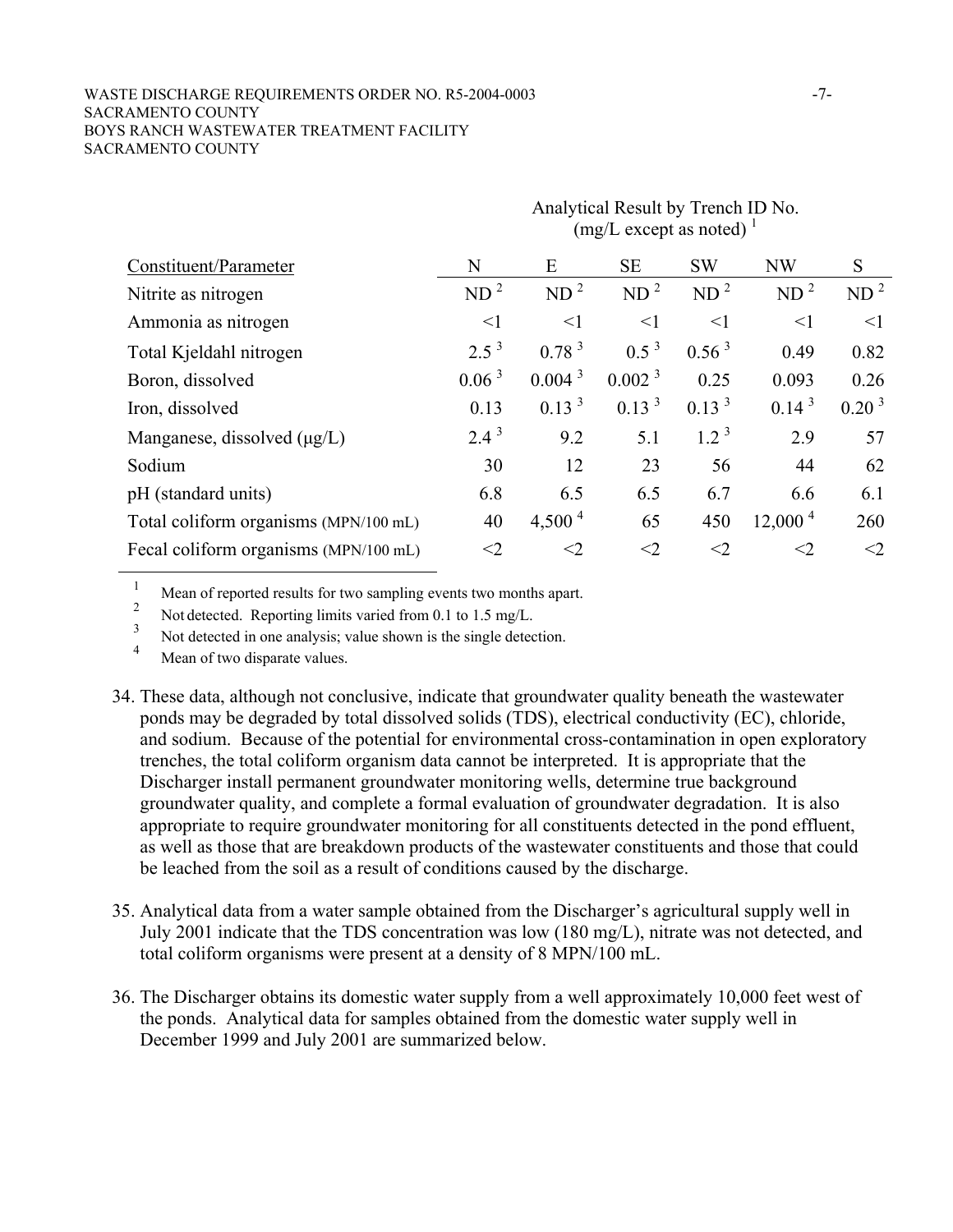#### WASTE DISCHARGE REQUIREMENTS ORDER NO. R5-2004-0003 -8-8-SACRAMENTO COUNTY BOYS RANCH WASTEWATER TREATMENT FACILITY SACRAMENTO COUNTY

| Constituent/Parameter    | December 1999 | <b>July 2001</b>     |
|--------------------------|---------------|----------------------|
| Total dissolved solids   | 200           |                      |
| <b>PH</b>                | 6.7 pH units  | 7.8 pH units         |
| Nitrate                  | < 2.0         |                      |
| Alkalinity as CaCO3      | 74            | 140                  |
| Hardness as CaCO3        | 89            | 100                  |
| Calcium                  | 16            | 25                   |
| Chloride                 | 29            |                      |
| Magnesium                | 12            | 9.4                  |
| Sodium                   | 26            | 70                   |
| Sulfate                  | 31            |                      |
| Total coliform organisms |               | $\leq$ 2.2 MPN/100mL |

Analytical Result (mg/L except as noted)

-- Not analyzed.

#### **State Board Resolution No. 68-16**

- 37. State Board Resolution No. 68-16 ("Statement of Policy with Respect to Maintaining High Quality of Waters of the State") (hereafter Resolution No. 68-16) requires the Regional Board in regulating the discharge of waste to maintain high quality waters of the state until it is demonstrated that any change in quality will be consistent with maximum benefit to the people of the State, will not unreasonably affect beneficial uses, and will not result in water quality less than that described in the Regional Board's policies (e.g., quality that that does not conform to water quality objectives). In addition, Resolution No. 68-16 requires that discharges of waste to existing high quality waters "be required to meet waste discharge requirements which will result in the best practicable treatment or control of the discharge necessary to assure that (a) pollution or nuisance will not occur and (b) the highest water quality consistent with maximum benefit to the people of the State will be maintained."
- 38. Some degradation of groundwater by some of the typical waste constituents released with a discharge from a domestic wastewater treatment plant (after effective source control, treatment, and control) that provides utility service for a public institution is consistent with maximum benefit to the people of California. Degradation of groundwater by waste constituents (e.g., toxic chemicals) other than those specified in the groundwater limitations in this Order, and by waste constituents that can be effectively removed by conventional treatment and soil attenuation (e.g., total coliform bacteria) is not of maximum benefit. When allowed, the degree of degradation permitted depends upon many factors (i.e., natural background water quality, the waste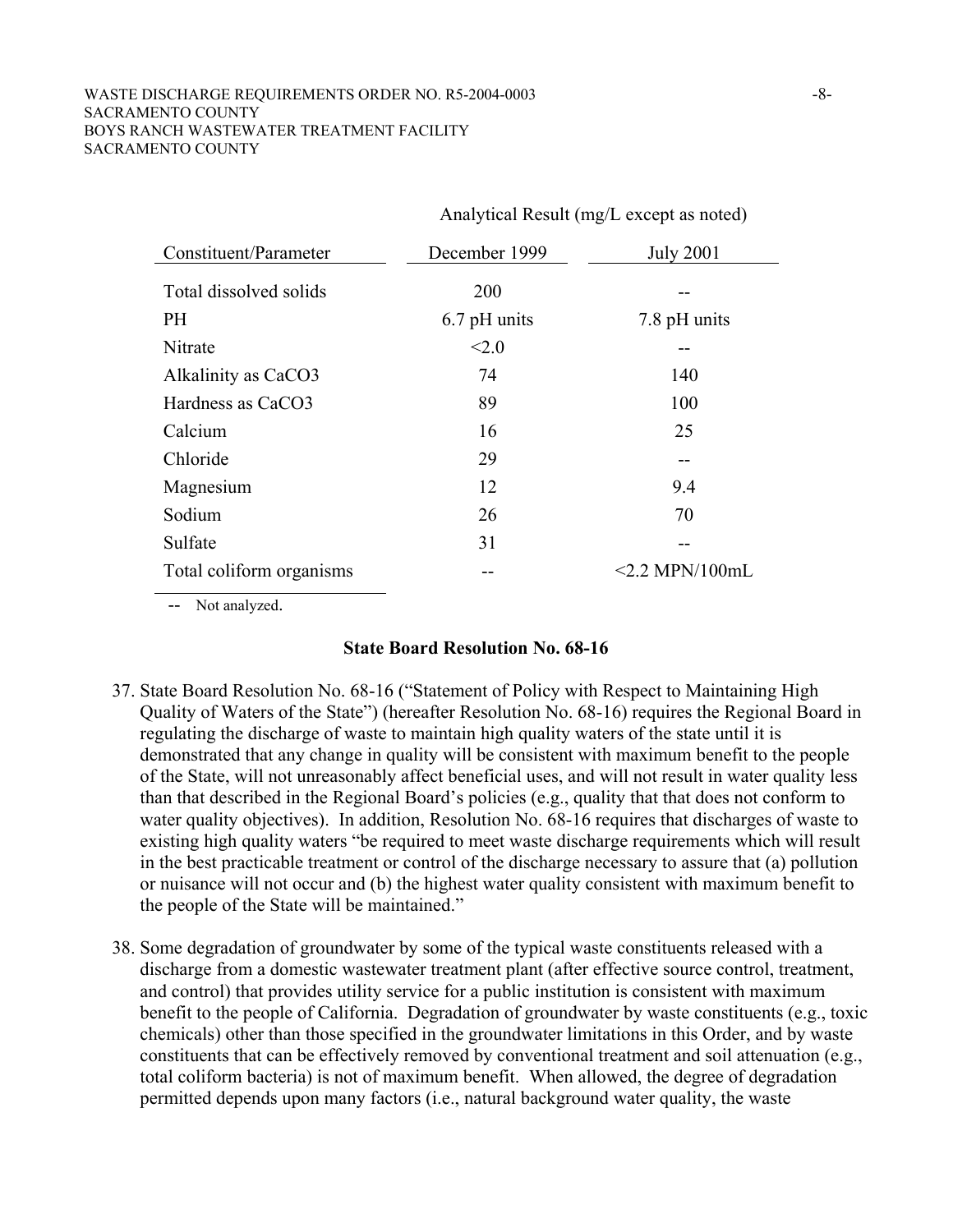constituent, the beneficial uses and most stringent water quality objective, source control measures, and waste constituent treatability).

39. An increase in the resident and employee population at the Boy's Ranch, if projections are realized, would respond to the demands of the juvenile justice system of Sacramento County, and therefore sufficient reason exists to accommodate growth and groundwater degradation around the wastewater treatment plant, provided that the terms of the Water Quality Control Plan for the Sacramento and San Joaquin River Basins (Basin Plan) are met.

## **Basin Plan, Beneficial Uses, and Regulatory Considerations**

- 40. The *Water Quality Control Plan for the Sacramento River and San Joaquin River Basins, Fourth Edition*, (Basin Plan) designates beneficial uses, establishes water quality objectives, contains implementation plans and policies to achieve the objectives for all waters of the basin, and incorporates by reference plans and policies adopted by the State Board. Pursuant to CWC Section 13263(a), waste discharge requirements must implement the Basin Plan.
- 41. Surface water drainage is to Carson Creek, a tributary of Deer Creek, which in turn discharges to the Cosumnes River.
- 42. The Basin Plan designates the beneficial uses of Cosumnes River as municipal and domestic supply; agricultural supply; water contact recreation; non-contact water recreation; warm freshwater habitat; cold freshwater habitat; migration of aquatic organisms; spawning reproduction and/or early development; and wildlife habitat.
- 43. The Basin Plan designates the beneficial uses of underlying groundwaters as municipal and domestic supply, agricultural supply, industrial service supply, and industrial process supply.
- 44. The Basin Plan establishes numerical and narrative water quality objectives for surface water and groundwater within the basin. Numerical water quality objectives are maximum limits directly applicable to the protection of designated beneficial uses of the water. The Basin Plan requires that the Regional Board, on a case-by-case basis, follow specified procedures to determine maximum numerical limitations that apply the narrative objectives when it adopts waste discharge requirements.
- 45. The Basin Plan specifies a numerical water quality objective for ground waters for Bacteria that states, in part, the following:

*"The following objectives apply to all ground waters of the Sacramento and San Joaquin River Basins, as the objectives are relevant to the protection of designated beneficial uses."*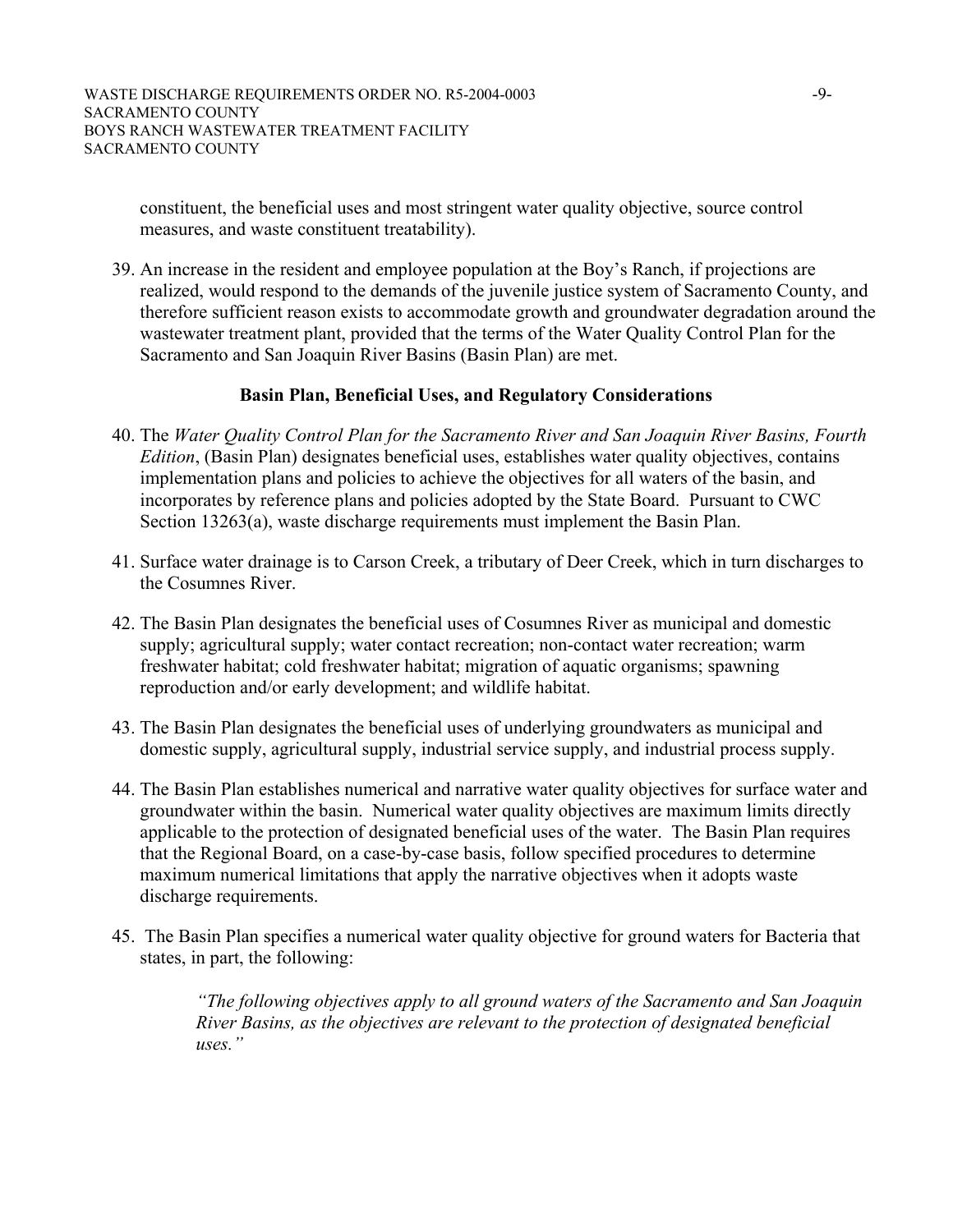#### *"Bacteria*

 $\overline{a}$ 

*In ground waters used for domestic or municipal supply (MUN), the most probable number of coliform organisms over any seven-day period shall be less than 2.2/100mL."* 

Groundwater, as described in the Basin Plan (page I-1.00), includes all subsurface waters that occur in fully saturated zones and fractures within soils and other geologic formations.

- 46. The Regional Board applies the bacteria objective to all ground waters designated as municipal or domestic supply (MUN), not just those waters currently used for MUN.<sup>1</sup> This interpretation is consistent with the CWC and the Basin Plan The Regional Board has consistently interpreted the objective to apply to groundwater designated for MUN. The Regional Board has a long-standing pattern and practice of adopting WDRs that reflect this interpretation. The following excerpts from the Basin Plan clearly support the plain meaning of the Basin Plan as well as the Regional Board's established pattern and practice:
	- a. The introductory paragraph on Water Quality Objectives for Ground Waters (page III-9.00 of the Basin Plan) states: *"The following objectives apply to all ground waters of the Sacramento and San Joaquin River Basins, as the objectives are relevant to the protection of designated beneficial uses."*
	- b. The Policy for Application of Water Quality Objectives (page IV-16.00) states: *"Water quality objectives apply to all waters within a surface water or ground water resource for which beneficial uses have been designated, rather than at intake, wellhead, or other point of consumption."* This clearly contradicts the Discharger's position that the water quality objective for bacteria in groundwater applies only to those water actually used for MUN purposes.
	- c. State Board Resolution No. 88-63 (Adoption of Policy Entitled "Sources of Drinking Water") defines all groundwaters of the State to be suitable or potentially suitable for MUN uses, and states that they should be designated as MUN in Basin Plans unless at least one the following three criteria are satisfied:
		- ♦ The total dissolved solids concentration of the resource exceeds 3,000 mg/L and it is not reasonably expected by the Regional Board to supply a public water system.
		- ♦ The resource is contaminated such that it cannot be reasonably treated for domestic use using either Best Management Practices or best economically achievable treatment practices.
		- ♦ The water source does not provide sufficient water to supply a single well capable of producing an average sustained yield of 200 gallons per day.

Accordingly, the Regional Board designated all groundwaters as suitable or potentially suitable for MUN in the Basin Plan (pages II-2.00 and -3.00). Regardless of the data that a

<sup>1</sup> See further, the attached "Information Sheet", which is incorporated into this Order by reference.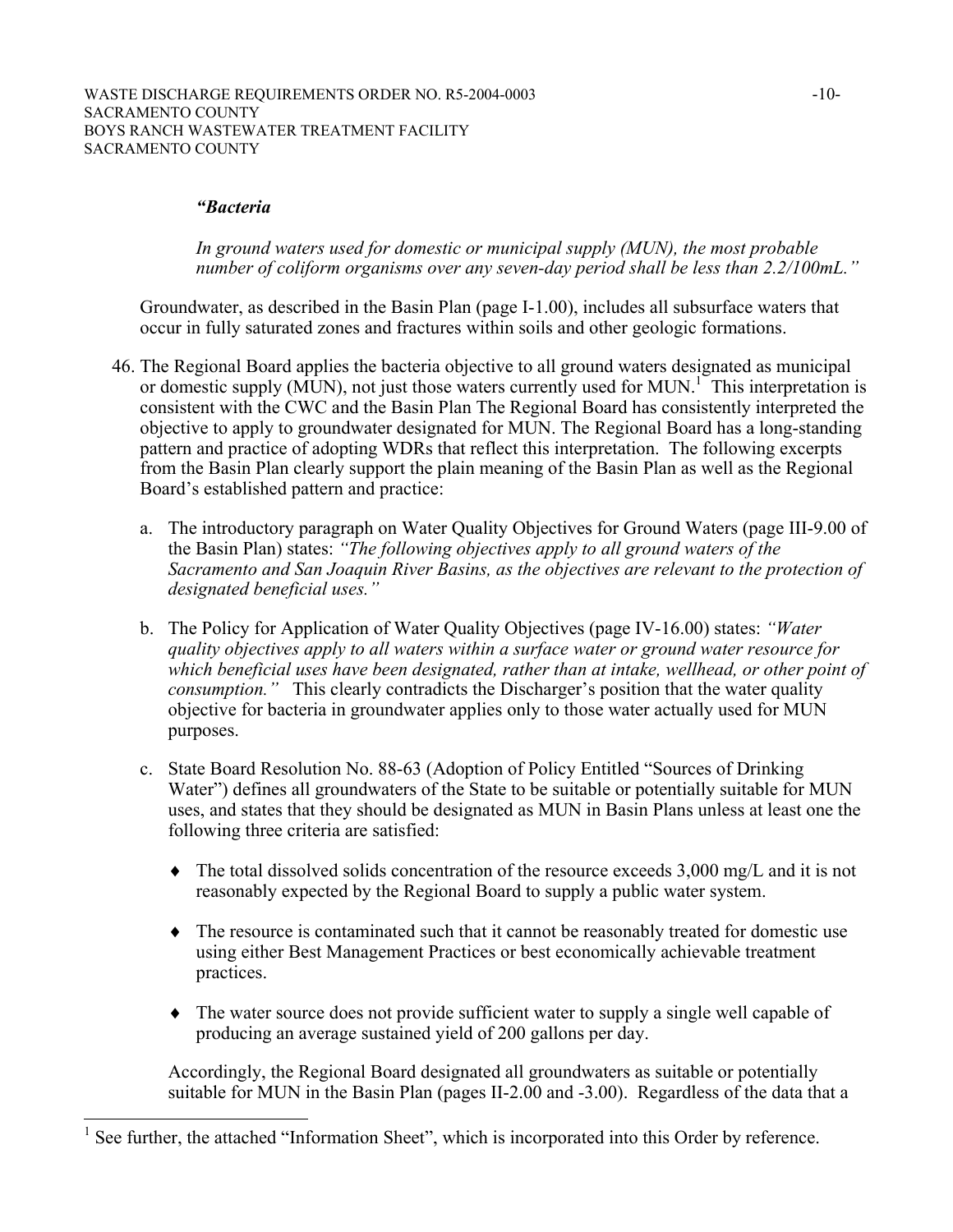Discharger or other interested party may provide supporting a determination that a particular resource should be excepted from the MUN designation, the Regional Board can only "dedesignate" a particular resource through amendment of the Basin Plan.

- 47. The Basin Plan includes a water quality objective for Chemical Constituents that, at a minimum, requires waters designated as domestic or municipal supply to meet the maximum contaminant levels (MCLs) specified in the following provisions of Title 22, California Code of Regulations: Tables 64431-A (Inorganic Chemicals) and 64431-B (Fluoride) of Section 64431, Table 64444- A (Organic Chemicals) of Section 64444, Table 64449-A (Secondary Maximum Contaminant Levels-Consumer Acceptance Limits) of Section 64449, and 64449-B (Secondary Maximum Contaminant Levels-Ranges) of Section 64449. The Basin Plan's incorporation of these provisions by reference is prospective, and includes future changes to the incorporated provisions as the changes take effect. The Basin Plan recognizes that that the Regional Board may apply limits more stringent than MCLs to ensure that waters do not contain chemical constituents in concentrations that adversely affect beneficial uses.
- 48. The Basin Plan contains narrative water quality objectives for Chemical Constituents, Tastes and Odors, and Toxicity. The Toxicity objective, in summary, requires that groundwater be maintained free of toxic substances in concentrations that produce detrimental physiological responses in human, plant, animal, or aquatic life associated with designated beneficial uses. The Chemical Constituents objective requires that groundwater "shall not contain chemical constituents in concentrations that adversely affect beneficial uses". The Tastes and Odors objective requires that groundwater "shall not contain taste- or odor-producing substances in concentrations that cause nuisance or adversely affect beneficial uses". Chapter IV, Implementation, of the Basin Plan contains the "Policy for Application of Water Quality Objectives". This Policy specifies, in part, that compliance with narrative water quality objectives may be evaluated considering numerical criteria and guidelines developed and/or published by other agencies and organizations.
- 49. State Board Order No. WQO-2003-0014 upheld the Regional Board's interpretation of the Basin Plan with respect to implementation of the bacteria objective, stating: *"The Basin Plan contains a water quality objective for bacteria that applies to groundwater that states: 'In groundwaters used for domestic or municipal supply (MUN) the most probable number of coliform organisms over any seven-day period shall be less than 2.2/100 ml'. Since the groundwater is designated for municipal or domestic supply, a groundwater limitation for coliform of less than 2.2 MPN/100ml is appropriate."*
- 50. State Board Order No.WQO-2003-0014 also upheld the Regional Board's use of numeric groundwater limits, stating: *"The Regional Board adequately substantiates the need for groundwater limits in the Order's Findings and Information Sheet."* The State Board also ruled that numeric groundwater limits must be restricted to those constituents present in the waste, breakdown products of constituents present in the waste, and those that might be leached from the soil beneath the wastewater ponds. Therefore, the following groundwater limitations of this Order were developed to comply with State Board Order No.WQO-2003-0014: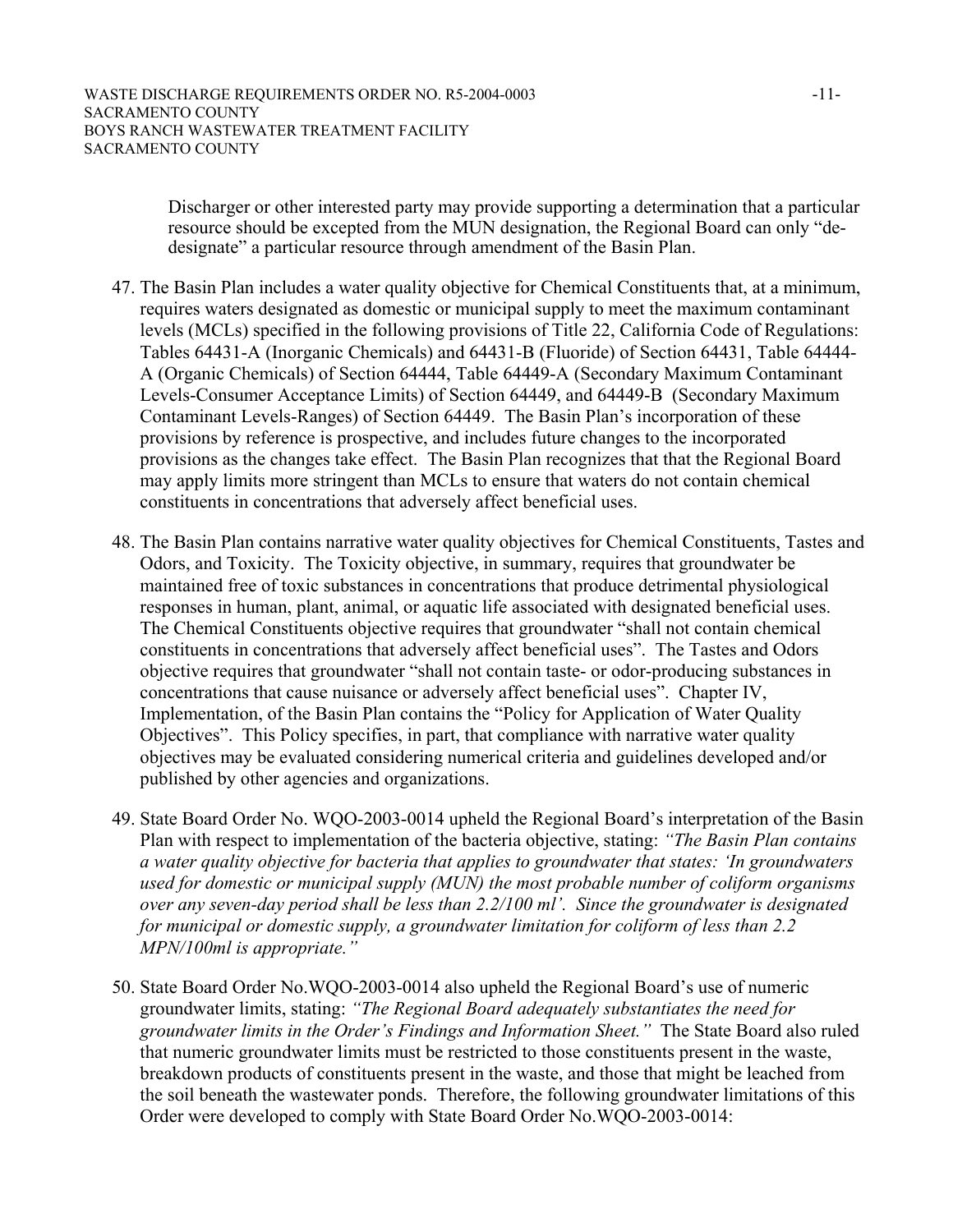- a. Boron, which was found to be present in the wastewater at concentrations ranging from 0.7 to 2.2 µg/L, has the potential to degrade groundwater quality because there is little potential for vadose zone attenuation. The groundwater has the designated beneficial use of agricultural supply. According to Ayers and Westcot<sup>2</sup>, boron can damage sensitive crops if present in excess of 0.7 mg/L in irrigation water, thereby impairing agricultural use of the water resource. The applicable water quality objective to protect the agricultural use from discharges of boron is the narrative Chemical Constituents objective, which is implemented following the "Policy of Application of Water Quality Objectives" in the Basin Plan. A numerical groundwater limitation of 0.7 mg/L for boron, based on Ayers and Westcot, is appropriate to implement the narrative Chemical Constituents objective to protect the agricultural use of groundwater.
- b. Chloride, which was found to be present in the wastewater at concentrations ranging from 48 to 310 mg/L, has the potential to degrade groundwater quality because there is little potential for vadose zone attenuation. According to Ayers and Westcot, chloride can damage sensitive crops if present in excess of 106 mg/L in irrigation water applied by sprinklers, thereby impairing agricultural use of the water resource. The applicable water quality objective to protect the agricultural use from discharges of chloride is the narrative Chemical Constituents objective, which is implemented following the "Policy of Application of Water Quality Objectives" in the Basin Plan. A numerical groundwater limitation of 106 mg/L for chloride, based on Ayers and Westcot, is appropriate to implement the narrative Chemical Constituents objective to protect the agricultural use of groundwater.
- c. Iron, which was found to be present in the wastewater at concentrations ranging from 70 to 190 µg/L, has the potential to degrade groundwater quality because there is little potential for vadose zone attenuation. The Chemical Constituents objective prohibits concentrations of chemical constituents in excess of California MCLs in groundwater that is designated as municipal or domestic supply. The California secondary MCL for iron is 0.3 mg/L, and groundwater beneath the facility is designated as municipal or domestic supply. It is therefore appropriate to adopt a numerical groundwater limitation of 0.3 mg/L for iron to implement the Chemical Constituents objective to protect the municipal and domestic use of groundwater.
- d. Manganese, which was found to be present in the wastewater at concentrations ranging from 2 to 21 µg/L, has the potential to degrade groundwater quality because there is little potential for vadose zone attenuation. In addition, naturally occurring manganese can be solubilized from soil under reducing conditions caused by contact with domestic wastewater. The Chemical Constituents objective prohibits concentrations of chemical constituents in excess

<sup>&</sup>lt;sup>2</sup> Ayers, R.S. and D.W. Westcot, Water Quality for Agriculture, Food and Agriculture Organization of the United Nations- Irrigation and Drainage Paper No. 29, Rev. 1, Rome (1985). This paper contains the results of studies of the impacts of various chemicals on agricultural uses including crop irrigation and stock watering. Therefore, it is appropriate to use the data contained therein to apply the narrative Chemical Constituent water quality objective.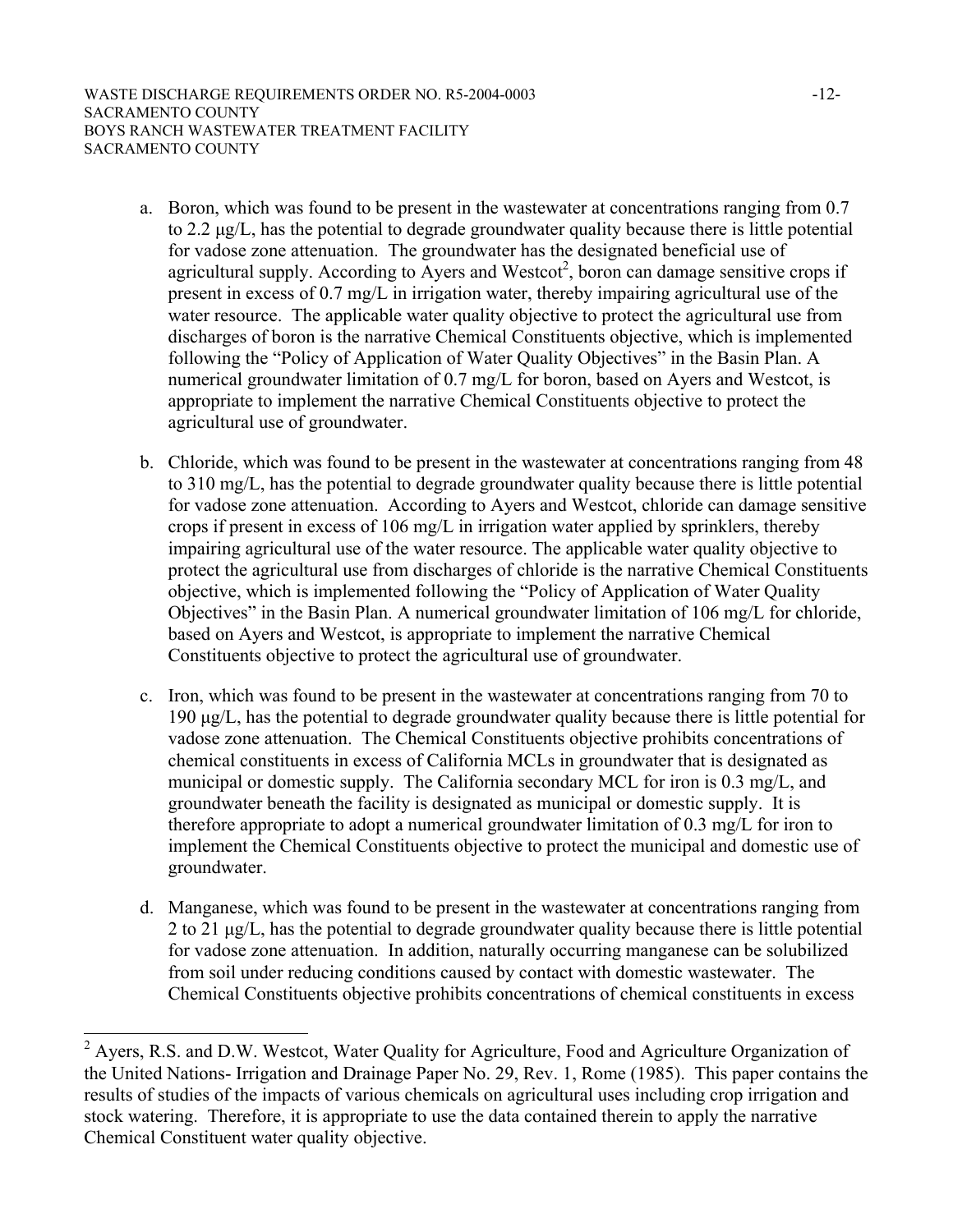of California MCLs in groundwater that is designated as municipal or domestic supply. The California secondary MCL for manganese is 50  $\mu$ g/L, and groundwater beneath the facility is designated as municipal or domestic supply. It is therefore appropriate to adopt a numerical groundwater limitation of 50 µg/L for manganese to implement the Chemical Constituents objective to protect the municipal and domestic use of groundwater.

- e. Sodium, which was found to be present in the wastewater at concentrations ranging from 89 to 300 mg/L, has the potential to degrade groundwater quality because there is little potential for vadose zone attenuation. According to Ayers and Westcot, sodium can damage sensitive crops if present in excess of 69 mg/L in irrigation water, thereby impairing agricultural use of the water resource. The applicable water quality objective to protect the agricultural use from discharges of chloride is the narrative Chemical Constituents objective, which is implemented following the "Policy of Application of Water Quality Objectives" in the Basin Plan. A numerical groundwater limitation of 69 mg/L for sodium, based on Ayers and Westcot, is appropriate to implement the narrative Chemical Constituents objective to protect the agricultural use of groundwater.
- f. Total dissolved solids, which were found to be present in the wastewater at concentrations ranging from 550 to 1,200 mg/L, has the potential to degrade groundwater quality because there is little potential for vadose zone attenuation. According to Ayers and Westcot, dissolved solids can damage sensitive crops if present in excess of 450 mg/L in irrigation water, thereby impairing agricultural use of the water resource. The applicable water quality objective to protect the agricultural use from discharges of total dissolved solids is the narrative Chemical Constituents objective, which is implemented following the "Policy of Application of Water Quality Objectives" in the Basin Plan. A numerical groundwater limitation of 450 mg/L for total dissolved solids, based on Ayers and Westcot, is appropriate to implement the narrative Chemical Constituents objective to protect the agricultural use of groundwater.
- g. Nitrite, which was found to be present in the wastewater at concentrations up to 1.7 mg/L as nitrogen, has the potential to degrade groundwater quality because there is little potential for vadose zone attenuation. The Chemical Constituents objective prohibits concentrations of chemical constituents in excess of California MCLs in groundwater that is designated as municipal or domestic supply. The California primary MCL for nitrite is 1 mg/L as nitrogen, and groundwater beneath the facility is designated as municipal or domestic supply. It is therefore appropriate to adopt a numerical groundwater limitation of 1.0 mg/L for nitrite as nitrogen to implement the narrative Chemical Constituents objective to protect the municipal and domestic use of groundwater.
- h. Nitrate, which was found to be present in the wastewater at concentrations up to 0.45 mg/L as nitrogen, has the potential to degrade groundwater quality because there is little potential for vadose zone attenuation. The Chemical Constituents objective prohibits concentrations of chemical constituents in excess of California MCLs in groundwater that is designated as municipal or domestic supply. The California primary MCL for nitrate is equivalent to 10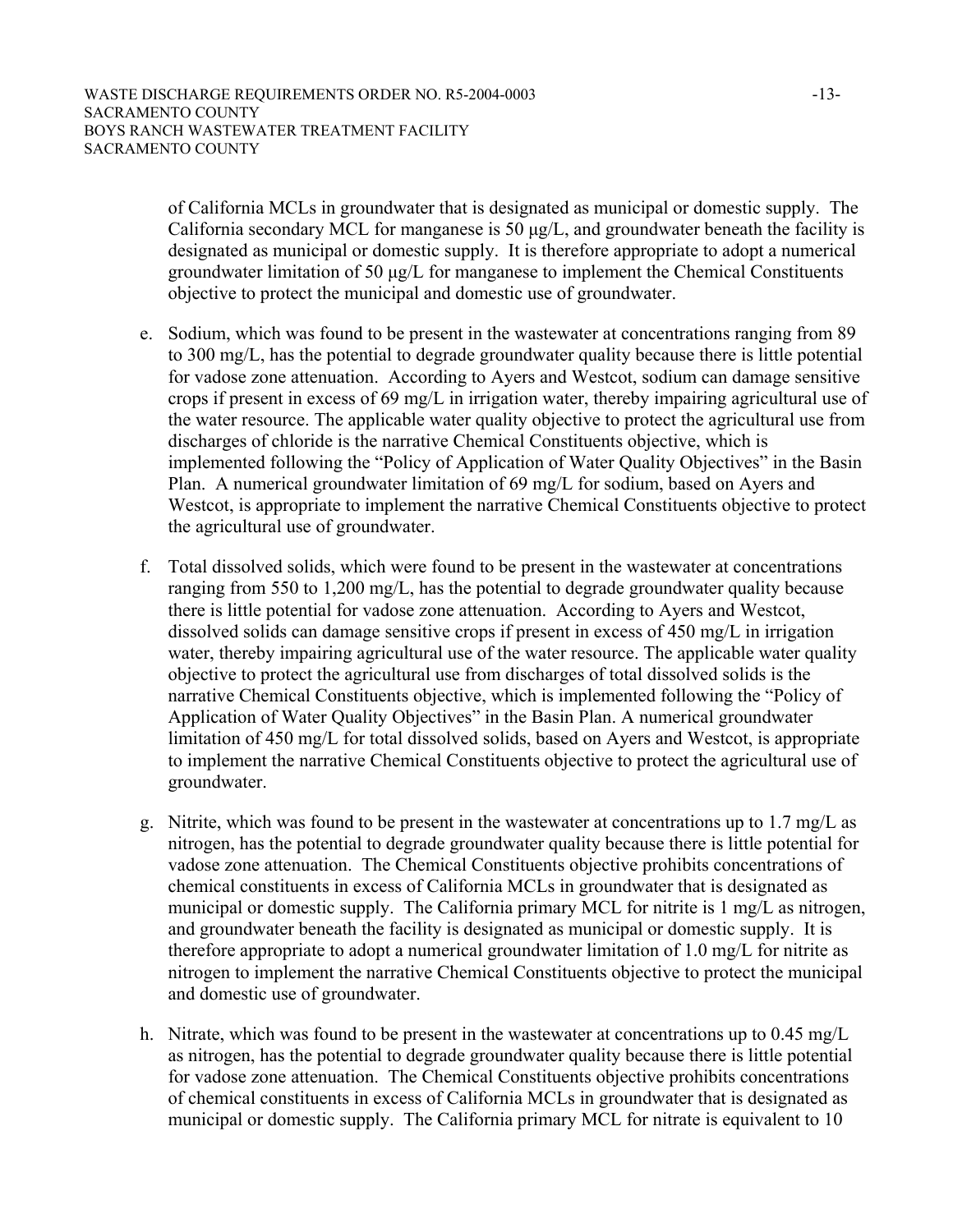mg/L as nitrogen, and groundwater beneath the facility is designated as municipal or domestic supply. It is therefore appropriate to adopt a numerical groundwater limitation of 10 mg/L for nitrate as nitrogen to implement the narrative Chemical Constituents objective to protect the municipal and domestic use of groundwater.

- i. Ammonia, which was found to be present in the wastewater at concentrations ranging from 1.4 to 30 mg/L as nitrogen, has the potential to degrade groundwater quality because there is little potential for vadose zone attenuation. According to Amoore and Hautala<sup>3</sup>, the odor of ammonia can be detected in water at a concentration of 1.5 mg/L (as ammonia), and concentrations that exceed this value can impair the municipal or domestic use of the resource due to the adverse odor. The applicable water quality objective to protect the agricultural use from discharges of chloride is the narrative Tastes and Odors objective, which is implemented following the "Policy of Application of Water Quality Objectives" in the Basin Plan. A numerical groundwater limitation of 1.5 mg/L for ammonia (as ammonia), based on Amoore and Hautala, is appropriate to implement the narrative Tastes and Odors objective to protect the municipal and domestic use of groundwater.
- j. pH, which ranged from 8.1 to 10 standard units in the wastewater, has the potential to degrade groundwater quality because there is little potential for buffering in the vadose zone. According to Ayers and Westcot, pH less than 6.5 or greater than 8.4 can damage sensitive crops if present in irrigation water, thereby impairing agricultural use of the water resource. The applicable water quality objective to protect the agricultural use from discharges of substances that affect pH is the narrative Chemical Constituents objective, which is implemented following the "Policy of Application of Water Quality Objectives" in the Basin Plan. Anumerical groundwater limitation range of 6.5 to 8.4 for pH, based on Ayers and Westcot, is appropriate to implement the narrative Chemical Constituents objective to protect the agricultural use of groundwater.
- 51. CWC Section 13241 requires the Regional Board to consider various factors, including economic considerations, when adopting water quality objectives into its Basin Plan. CWC Section 13263 requires the Regional Board to address the factors in Section 13241 in adopting waste discharge requirements. The State Board, however, has held that a Regional Board need not specifically address the Section 13241 factors when implementing existing water quality objectives in waste discharge requirements because the factors were already considered in adopting water quality objectives. The interim groundwater limitations implement adopted water quality objectives in the manner prescribed by the Basin Plan. No additional analysis of Section 13241 factors is required.

<sup>&</sup>lt;sup>3</sup> Amoore, J.E. and E. Hautala, *Odor as an Aid to Chemical Safety: Odor Thresholds Compared with Threshold Limit Values and Volatilities for 214 Industrial Chemicals in Air and Water Dilution*, Journal of Applied Toxicology, Vol. 3, No. 6, (1983). These authors studied the concentration of chemicals in air which caused adverse odors and then calculated the concentration in water that would be equivalent to that amount in air. Therefore, it is appropriate to use the data contained therein to apply the narrative Tastes and Odors water quality objective.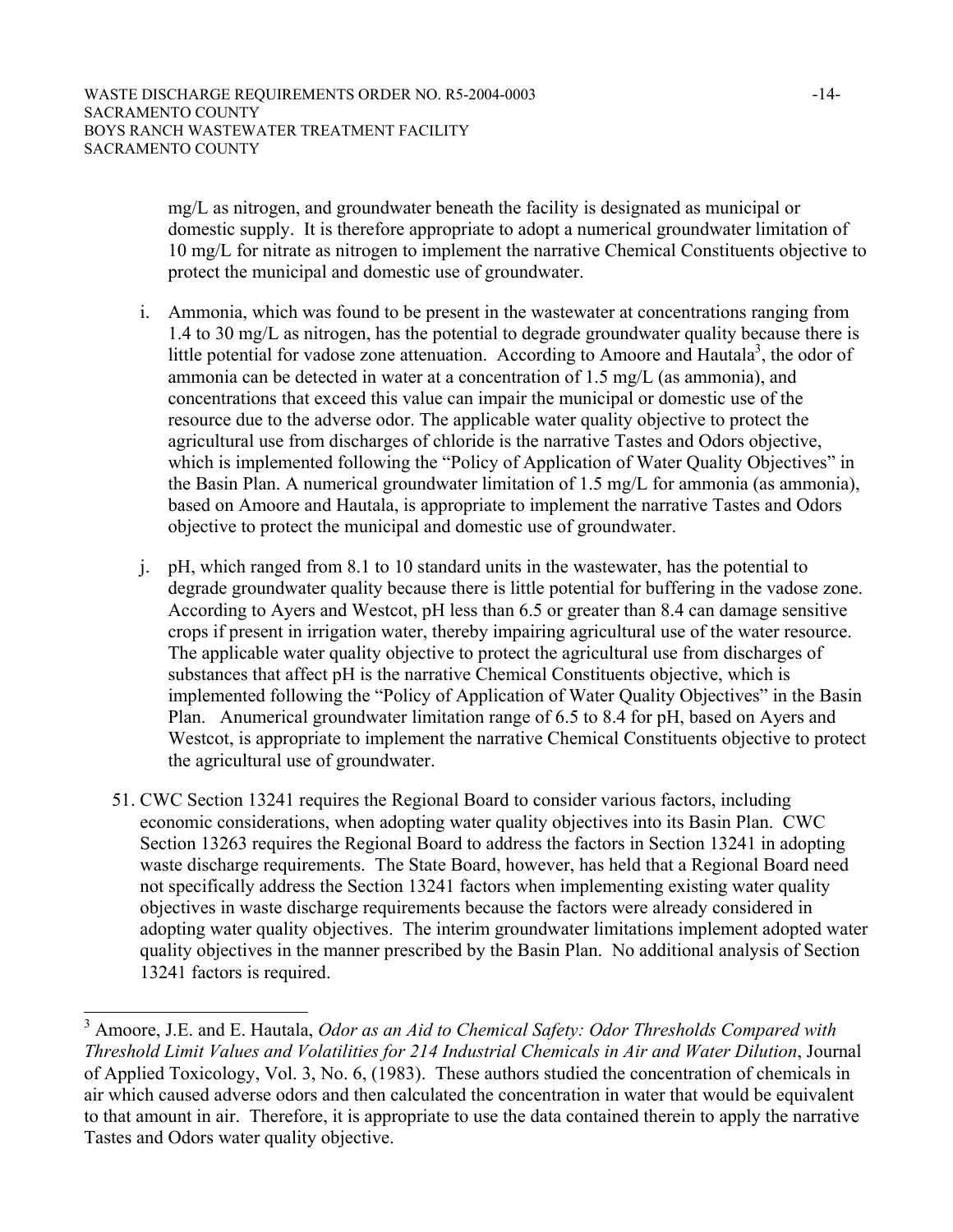52. Under the "Antidegradation" section, the attached Information Sheet lists the various waste constituents identified thus far as fitting the restriction of Finding No. 51, along with limits of each constituent necessary to maintain beneficial uses known to be adversely affected at certain concentrations of the waste constituent in groundwater. The listing identifies the constituent, the beneficial use and its associated limit, as well as the technical reference for the limit. Some limits become less restrictive when the water supply is limited to certain applications of a beneficial use, but that requires additional factual information. Interim groundwater limitations for each constituent reflect the most restrictive listed limit for the waste constituent, except if background quality is greater, in which cast background becomes the interim limitation.

## **Treatment and Control Practices**

- 53. The wastewater treatment plant relies upon passive aerobic treatment of the wastewater in shallow ponds. The system requires minimal energy and operator attention when organic loading is kept within the design parameters. Trained operators inspect the WWTF weekly for operation and maintenance, and on-site staff observes the ponds and sewer systems daily to identify problems that might cause a spill.
- 54. Some degradation of groundwater beneath the wastewater treatment plant can be found consistent with Resolution No. 68-16 provided that:
	- a. The degradation is limited in area;
	- b. The discharger minimizes the degradation by fully implementing, regularly maintaining, and optimally operating best practicable treatment and control (BPTC) measures;
	- c. The degradation is limited to waste constituents typically encountered in domestic wastewater as listed in the groundwater limitations in this Order; and
	- d. The degradation does not result in water quality less than that prescribed in the Basin Plan.
- 55. The Discharger's waste characterization (Finding No. 17, influent) indicates that conservative and nonconservative waste constituents are discharged to ponds in concentrations considerably greater than the background water quality characterized by the Discharger (Finding No. 33) and is concentrated further before release (Finding No. 17, pond). The discharge has the potential to degrade groundwater with these nonconservative constituents, depending upon the effectiveness of attenuation. The degree of potential groundwater degradation from waste constituents has not been quantified. Based on the known concentrations it is possible that degradation of groundwater will occur from the release waste constituents and that the degradation will eventually cause exceedances of interim groundwater limitations.
- 56. Increases in concentration through use, such as increasing TDS from 550 to 1200 mg/L and chloride from 48 to 310 mg/L (Finding No. 17), suggest that activities are taking place within the installation that contribute high salts with little or no control on minimizing the effect, or consideration of the concentrating effect of the disposal method.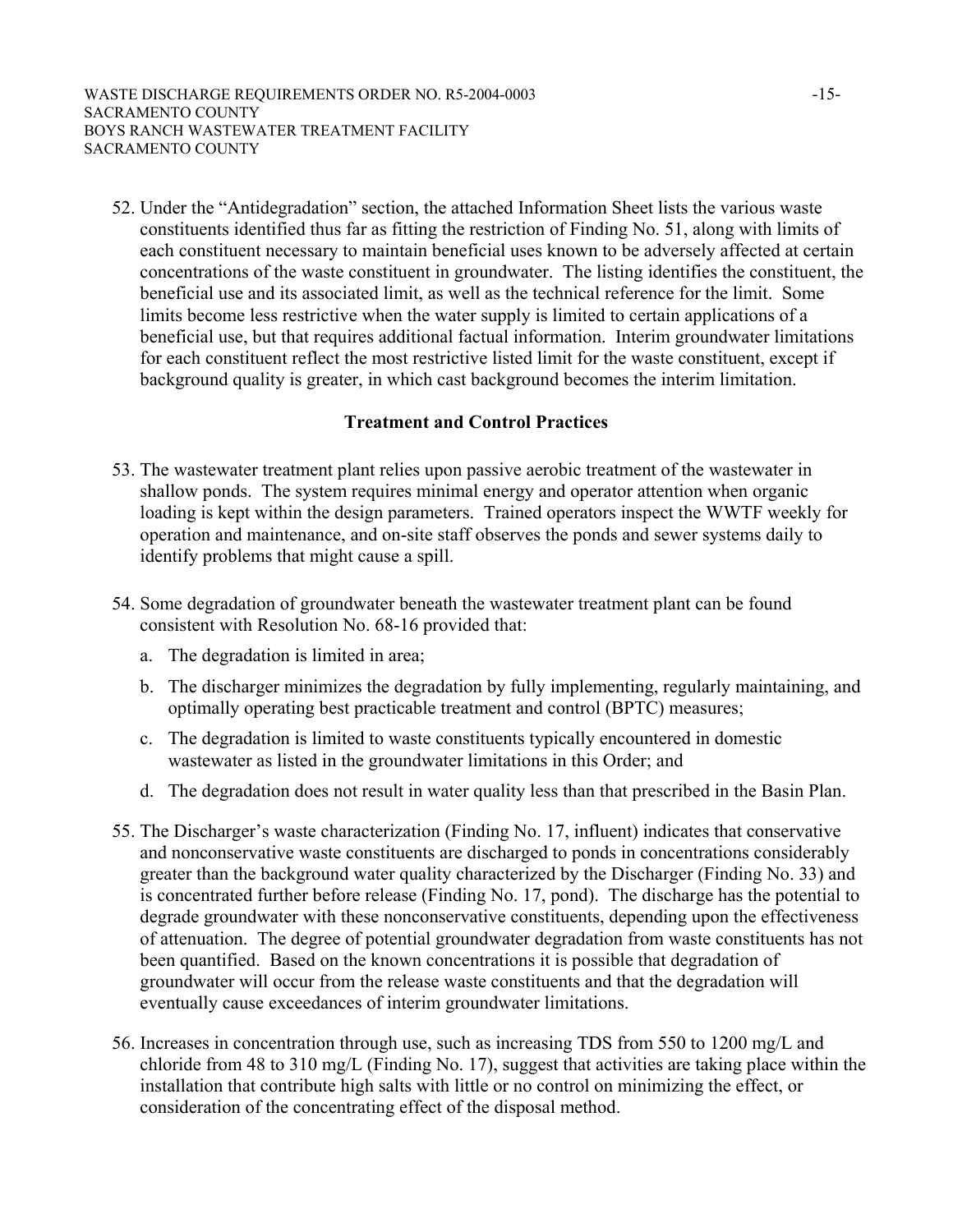- 57. The impact on groundwater and the appropriate level of degradation that would comply with Resolution 68-16 have not been fully evaluated. The Discharger's current treatment and control may not constitute BPTC as intended by Resolution No. 68-16 for the following reasons, and groundwater degradation, if any, from the characterized wastewater may not be found consistent with Resolution No. 68-16:
	- a. There is little separation between the base of the ponds and the water table. A significant separation and the presence of low permeability soils in the vadose zone would enhance microbial degradation of organic wastewater constituents, filtration of pathogenic organisms, and nitrification/denitrification of nitrogen.
	- b. There is no engineered system to prevent migration of waste constituents.
	- c. There is no active treatment system to remove organic waste constituents, nitrify/denitrify nitrogen, remove salinity constituents, or control the pH.
	- d. There is no active disinfection system to remove pathogenic organisms.
- 58. It is appropriate that the Discharger determine background groundwater quality and evaluate whether any of the waste constituents discharged have degraded groundwater quality. If groundwater quality has been degraded by a waste constituent, then the Executive Officer will establish a schedule for the Discharger to evaluate BPTC for acceptable degradation, if any, from the waste constituent. Implementation of the approved strategies developed from that work will ensure that BPTC and the highest water quality consistent with the maximum benefit to the people of the State will be achieved.
- 59. The Discharger has not provided sufficient geologic data to establish that a natural barrier protects both the shallow and deep groundwater from the impacts of leaching waste constituents. The Discharger has suggested that it will provide deep monitoring wells near the wastewater ponds to demonstrate that the first saturated zone beneath the wastewater ponds is confined. However, as noted above in Finding No. 46, proof of confinement is not sufficient to justify degradation above water quality objectives or to support "de-designation" of the beneficial uses of groundwater through a Basin Plan amendment.
- 60. A discharge of wastewater that overloads soils with nutrients and organics can result in anaerobic conditions in the soil profile, creation of organic acids and decreases in soil pH. Under these conditions, iron and manganese in the soil can solubilize and leach into groundwater. An evaluation that assesses whether the shallow ponds generate these soil conditions and create consequential impacts on the groundwater is appropriate. It is, therefore, appropriate to establish interim groundwater limits, and to require the Discharger to monitor for these constituents in the groundwater.
- 61. This Order establishes interim groundwater limitations for the WWTF that will not unreasonably threaten beneficial uses or result in groundwater quality that exceeds water quality objectives set forth in the Basin Plan. This Order contains tasks for assuring that BPTC and the highest water quality consistent with the maximum benefit to the people of the State will be achieved. Accordingly, the discharge is consistent with Resolution 68-16. Based on the results of the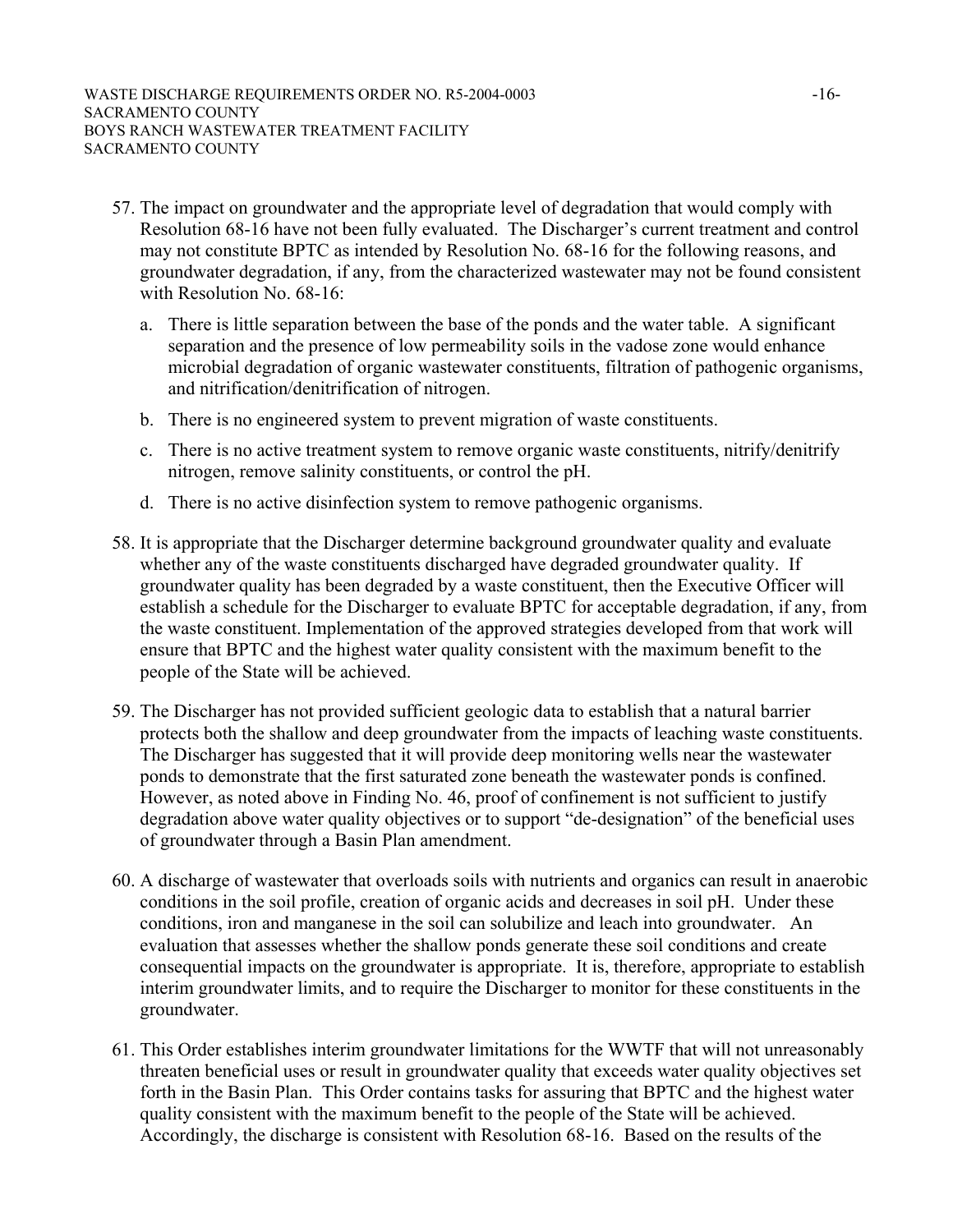scheduled tasks, the Regional Board may reopen this Order to reconsider groundwater limitations and other requirements to comply with Resolution 68-16.

#### **Other**

- 62. The United States Environmental Protection Agency (EPA) has promulgated biosolids reuse regulations in 40 CFR 503, *Standard for the Use or Disposal of Sewage Sludge,* which establishes as management criteria for protection of ground and surface waters, sets application rates for heavy metals, and establishes stabilization and disinfection criteria.
- 63. The State Board adopted Order No. 97-03-DWQ (General Permit No. CAS000001) specifying waste discharge requirements for discharges of storm water associated with industrial activities, and requiring submittal of a Notice of Intent by all affected industrial dischargers. The design flow at this wastewater treatment plant is less than 1.0 mgd and therefore the Discharger is not required to apply for a stormwater NPDES permit.
- 64. Because the facility has been in operation since the 1950s and operations have not changed substantially since that time, it is a Class I exempt activity pursuant to Title 14 California Code of Regulations (CCR) Section 15301 and is, therefore, exempt from the California Environmental Quality Act (CEQA) pursuant to Public Resources Code Section 21080(b)(9). The action to adopt waste discharge requirements for the facility is exempt from the provisions of the CEQA, in accordance with Title 14 CCR Section 15301.
- 65. CWC Section 13267(b) provides that: "*In conducting an investigation specified in subdivision (a), the regional board may require that any person who has discharged, discharges, or is suspected of discharging, or who proposes to discharge within its region, or any citizen or domiciliary, or political agency or entity of this state who has discharged, discharges, or is suspected of discharging, or who proposes to discharge waste outside of its region that could affect the quality of the waters of the state within its region shall furnish, under penalty of perjury, technical or monitoring program reports which the board requires. The burden, including costs of these reports, shall bear a reasonable relationship to the need for the reports and the benefits to be obtained from the reports. In requiring these reports, the regional board shall provide the person with a written explanation with regard to the need for the reports, and shall identify evidence that supports requiring the person to provide the reports."*
- 66. The monitoring and reporting program required by this Order and the attached Monitoring and Reporting Program No. R5-2004-0003 are necessary to assure compliance with these waste discharge requirements. The Discharger operates the facility that discharges the waste subject to this Order and is, therefore, subject to CWC Section 13267(b).
- 67. The California Department of Water Resources set standards for the construction and destruction of groundwater wells, as described in *California Well Standards Bulletin 74-90* (June 1991) and *Water Well Standards: State of California Bulletin 94-81* (December 1981). These standards, and any more stringent standards adopted by the State or county pursuant to CWC section 13801, apply to all monitoring wells.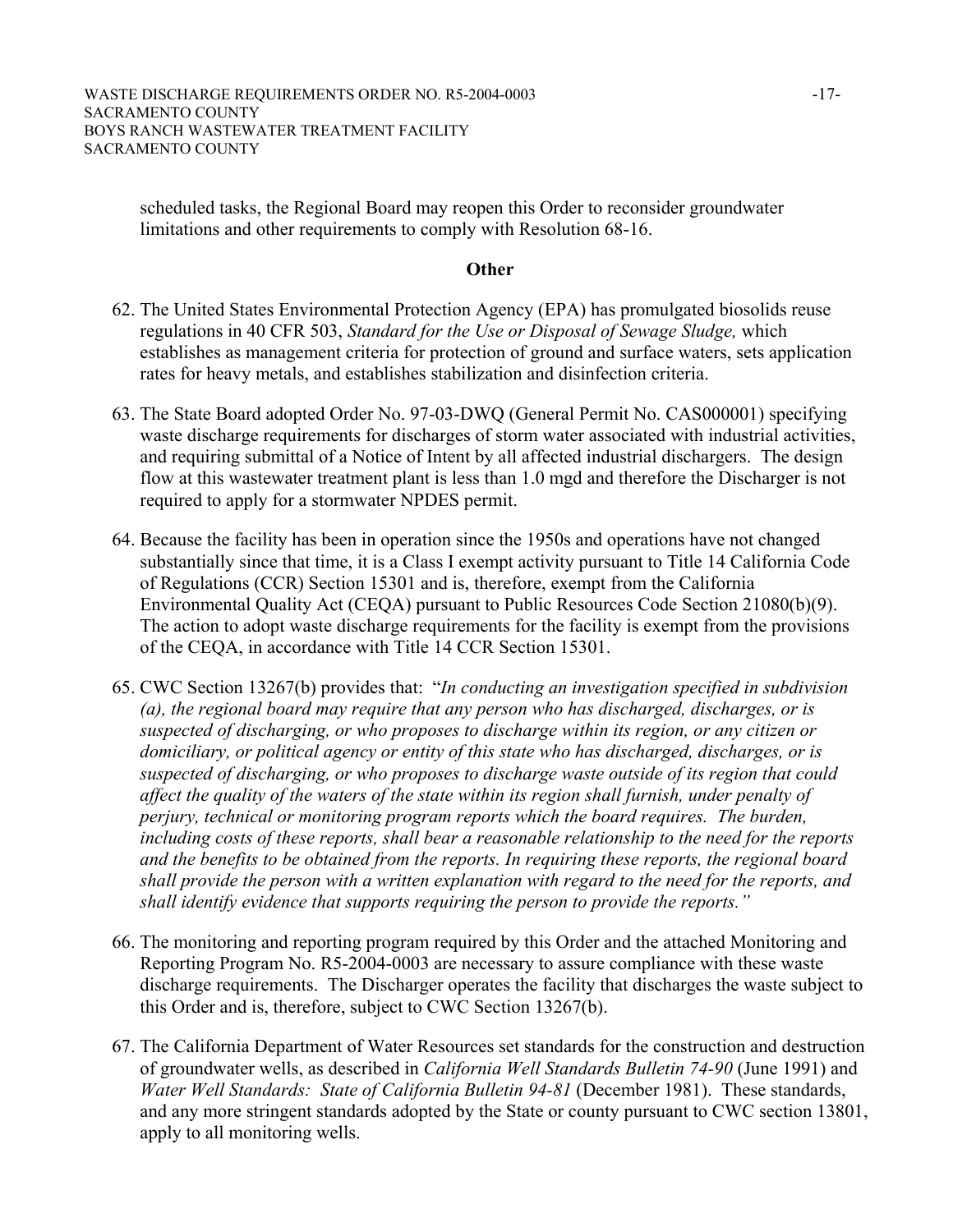- 68. State regulations that prescribe procedures for detecting and characterizing the impact of waste constituents from waste management units on groundwater are found in Title 27 CCR Section 20005 et seq. (hereafter Title 27). While the wastewater treatment facility is exempt from Title 27, the data analysis methods of Title 27 may be appropriate for determining whether the discharge complies with the terms for protection of groundwater specified in this Order.
- 69. The discharge authorized herein and the treatment and storage facilities associated with the discharge, except for discharges of residual sludge and solid waste, and possibly the boiler blowdown, are exempt from the requirements of Title 27. The exemption, pursuant to Title 27 Section 20090(a), is based on the following:
	- a. The waste consists primarily of domestic sewage and treated effluent;
	- b. The waste discharge requirements are consistent with water quality objectives; and
	- c. The treatment and storage facilities described herein are associated with a sewage treatment plant.
- 70. Pursuant to CWC section 13263(g), discharge is a privilege, not a right, and adoption of this Order does not create a vested right to continue the discharge.

#### **Public Notice**

- 71. All the above and the supplemental information and details in the attached Information Sheet, which is incorporated by reference herein, were considered in establishing the following conditions of discharge.
- 72. The Discharger and interested agencies and persons have been notified of the intent to prescribe waste discharge requirements for this discharge, and they have been provided an opportunity for a public hearing and an opportunity to submit their written views and recommendations.
- 73. All comments pertaining to the discharge were heard and considered in a public meeting.

**IT IS HEREBY ORDERED** that pursuant to Section 13263 and 13267 of the CWC, Order No. 5-01- 256 is rescinded and Sacramento County, its agents, successors, and assigns, in order to meet the provisions contained in Division 7 of the California Water Code and regulations adopted thereunder, shall comply with the following:

*Note: Other prohibitions, conditions, definitions, and methods of determining compliance are contained in the attached "Standard Provisions and Reporting Requirements for Waste Discharge Requirements" dated 1 March 1991.*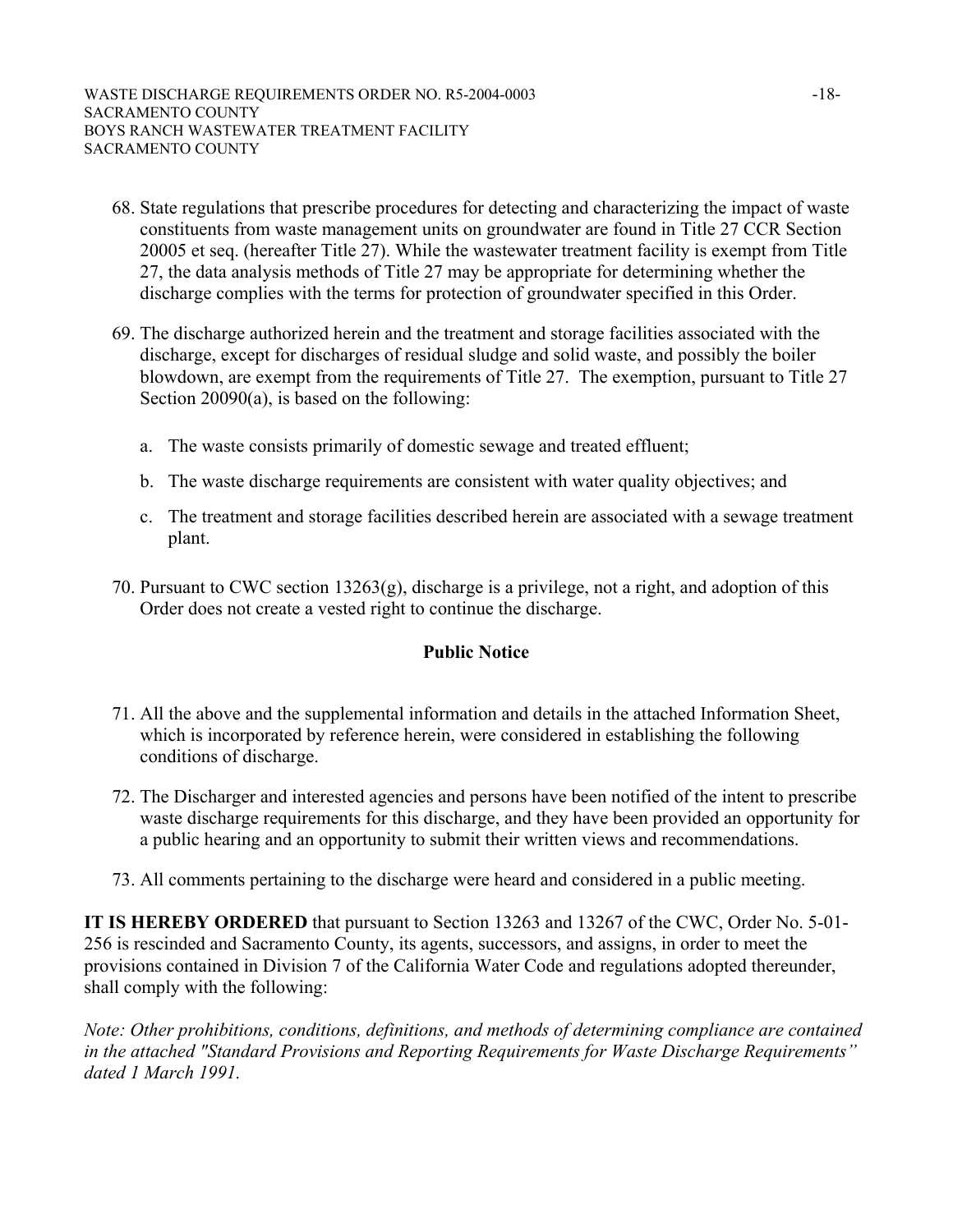# **A. Discharge Prohibitions:**

- 1. Discharge of wastes to surface waters or surface water drainage courses is prohibited.
- 2. Bypass or overflow of untreated or partially treated waste is prohibited.
- 3. Discharge of sewage from a sanitary sewer system at any point upstream of the wastewater ponds is prohibited.
- 4. Discharge of waste classified as hazardous, as defined in Title 23 CCR Sections 2510 and 2521(a) (hereafter Chapter 15), or 'designated', as defined in CWC section 13173, is prohibited.
- 5. Surfacing of wastewater outside or downgradient of the ponds is prohibited.
- 6. The discharge of wastewater to areas different than those described in Findings No. 13 and 14 is prohibited.

## **B. Discharge Specifications:**

- 1. The monthly average inflow shall not exceed 15,000 gpd.
- 2. No waste constituent shall be released or discharged, or placed where it will be released or discharged, in a concentration or in a mass that causes violation of the Groundwater Limitations.
- 3. Neither the treatment nor the discharge shall cause a condition of pollution or nuisance as defined in CWC Section 13050.
- 4. Objectionable odors originating at this facility shall not be perceivable beyond the limits of the wastewater treatment and disposal areas.
- 5. As a means of discerning a threat of noncompliance with Discharge Specification No. 4, the dissolved oxygen content in the upper zone (one foot) of all wastewater ponds shall not be less than 1.0 mg/l.
- 6. The wastewater treatment and storage ponds shall not have a pH of less than 6.5 or greater than 10.5.
- 7. The Discharger shall operate all systems and equipment to maximize treatment of wastewater and optimize the quality of the discharge.
- 8. The ponds shall be managed to prevent the breeding of mosquitoes. In particular,
	- a. An erosion control program should assure that small coves and irregularities are not created around the perimeter of the waste surface;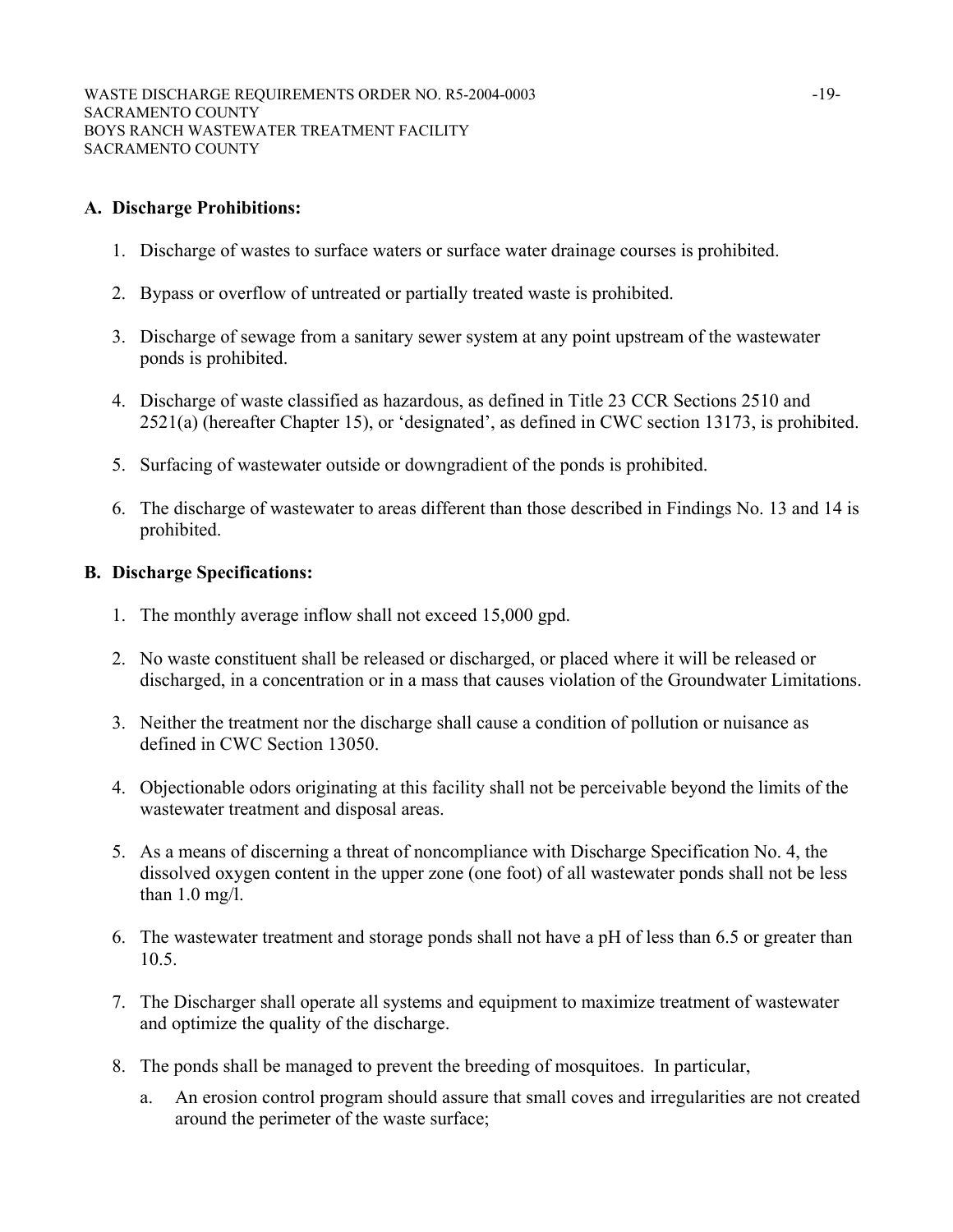- b. Weeds shall be minimized through control of water depth, harvesting, and/or herbicides; and
- c. Dead algae, vegetation, and debris shall not accumulate on the water surface.
- 9. All treatment, storage, and disposal areas shall be designed, constructed, operated, and maintained to prevent inundation or washout due to floods with a 100-year return frequency.
- 10. The freeboard in all ponds shall never be less than two feet as measured vertically from the water surface to the lowest point of potential overflow.
- 11. The wastewater ponds shall have sufficient capacity to accommodate allowable wastewater flow, design seasonal precipitation, and ancillary inflow and infiltration. Design seasonal precipitation shall be based on total annual precipitation using a return period of 100 years, distributed monthly in accordance with the historical rainfall patterns.
- 12. On or about **1 October** each year, available pond storage capacity shall at least equal the volume necessary to comply with Discharge Specifications No. 10 and No. 11.
- 13. Public contact with wastewater ponds shall be precluded through such means as fences and signs, or other acceptable alternatives.

## **C. Solids Disposal Requirements:**

Sludge, as used in this document, means the solid, semisolid, and liquid residues removed during primary, secondary, or advanced wastewater treatment processes. Solid waste refers to grit and screenings generated during preliminary treatment. Residual sludge means sludge that will not be subject to further treatment at the facility. Biosolids refers to sludge that has undergone sufficient treatment and testing to qualify for reuse pursuant to federal and state regulations as a soil amendment for agriculture, silviculture, horticulture, and land reclamation.

- 1. Sludge and solid waste shall be removed from screens, sumps, ponds, and clarifiers as needed to ensure optimal plant operation.
- 2. Treatment and storage of sludge shall be confined to the treatment facility property, and shall be conducted in a manner that precludes infiltration of waste constituents into soils in a mass or at concentrations that will violate the Groundwater Limitations of this Order.
- 3. Any storage of residual sludge, solid waste, and biosolids at the facility shall be temporary, and the waste shall be controlled and contained in a manner that minimizes leachate formation and precludes infiltration of waste constituents into soils in a mass or at concentrations that will violate the Groundwater Limitations of this Order.
- 4. Residual sludge, biosolids, and solid waste shall be disposed of in a manner approved by the Executive Officer and consistent with Title 27. Removal for further treatment, disposal, or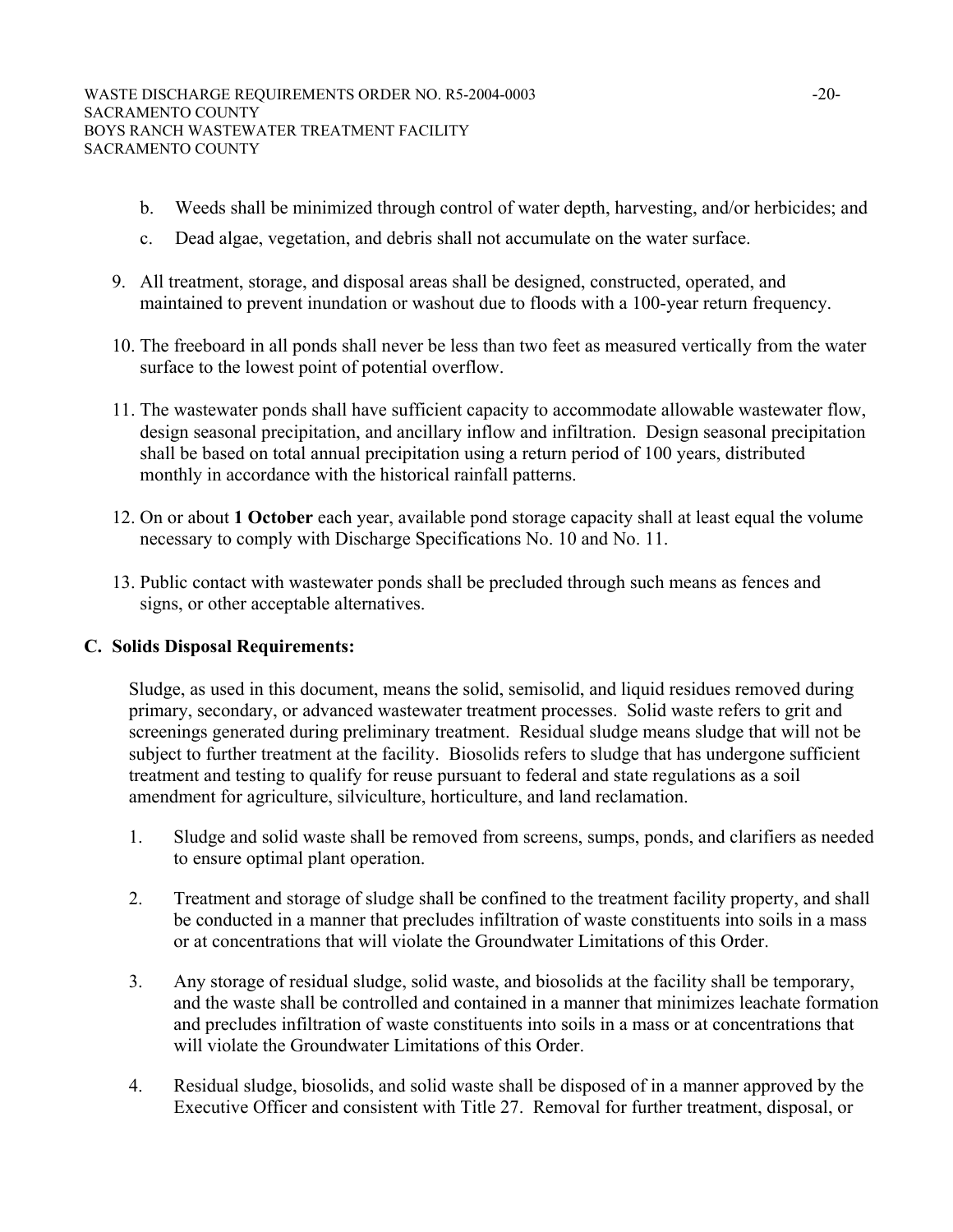reuse at disposal sites operated in accordance with valid waste discharge requirements issued by a regional water quality control board will satisfy this specification.

5. Use and disposal of biosolids should comply with the self-implementing federal regulations of 40 CFR 503, which are subject to enforcement by the U.S. Environmental Protection Agency (EPA), not the Regional Board. If during the life of this Order the State accepts primacy for implementation of 40 CFR 503, the Regional Board may also initiate enforcement where appropriate.

## **D. Groundwater Limitations:**

- 1. Release of waste constituents from any wastewater treatment or storage system component associated with the WWTF shall not cause groundwater under and beyond that system component, as determined by an approved well monitoring network, to:
	- a. Contain any of the following constituents in concentrations greater than those listed below or greater than ambient background groundwater quality, whichever is greater:

| Constituent                         | Units        | Limitation                              |
|-------------------------------------|--------------|-----------------------------------------|
| <b>Boron</b>                        | mg/L         | 0.7                                     |
| Chloride                            | mg/L         | 106                                     |
| Iron                                | mg/L         | 0.3                                     |
| Manganese                           | mg/L         | 0.05                                    |
| Sodium                              | mg/L         | 69                                      |
| <b>Total Coliform Organisms</b>     | $MPN/100$ mL | $\leq$ 2.2 over any<br>seven day period |
| Total Dissolved Solids <sup>1</sup> | mg/L         | 450                                     |
| Nitrite (as $N$ )                   | mg/1         | 1                                       |
| Nitrate (as $N$ )                   | mg/L         | 10                                      |
| Ammonia (as ammonia)                | mg/L         | 1.5                                     |

 $1$  A cumulative impact limit that accounts for several dissolved constituents in addition to those listed here separately [e.g., alkalinity (carbonate and bicarbonate), calcium, hardness, phosphate, and potassium].

- b. Exhibit a pH of less than 6.5 or greater than 8.4 pH units.
- c. Impart taste, odor, toxicity, or color that creates nuisance or impairs any beneficial use.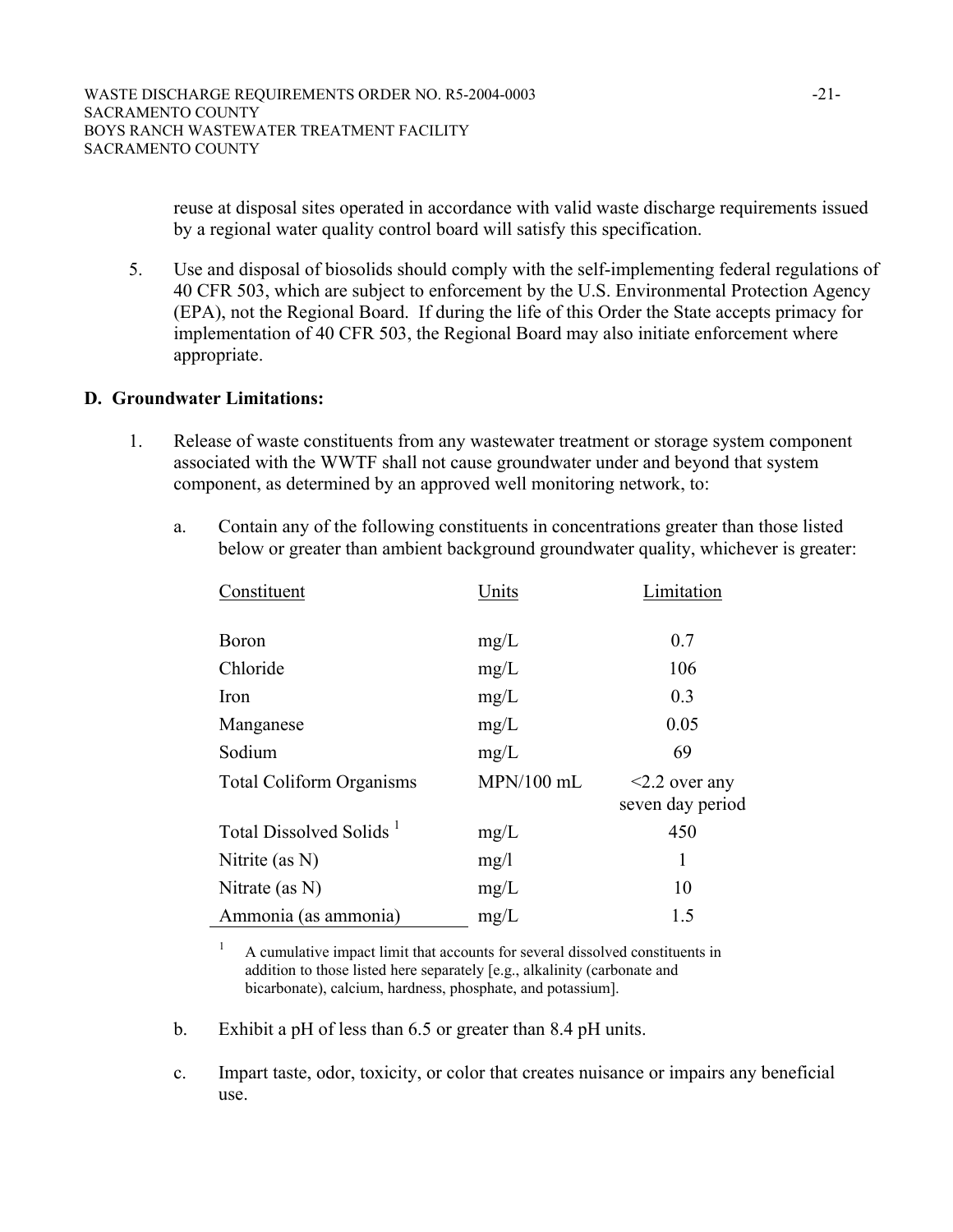#### **E. Provisions:**

- 1. All of the following reports shall be submitted pursuant to CWC section 13267 and shall be prepared as described by Provision 3.
	- a. By **29 February 2004**, the Discharger shall submit a groundwater monitoring well installation workplan. The workplan shall describe the installation of sufficient monitoring wells to allow evaluation of the groundwater quality upgradient and downgradient of the ponds. Every monitoring well shall be constructed to yield representative samples from the first saturated zone and to comply with applicable well standards. The workplan shall be consistent with, and include the items listed in, the first section of Attachment C, "*Items to be Included in a Monitoring Well Installation Workplan and a Monitoring Well Installation Report of Results."*
	- b. By **30 June 2004**, the Discharger shall submit a *Monitoring Well Installation Report* that describes the installation of groundwater monitoring wells and contains the items found in the second section of Attachment C.
	- c. By **15 July 2004**, the Discharger shall submit a *Boiler Blowdown Compliance Report*. The report shall contain sufficient analytical data to fully describe whether the boiler blowdown waste should be classified as designated waste. If designated waste, the Discharger shall describe how it either (a) made facility modifications such that all boiler blowdown waste is fully contained in a tank and disposed of off-site at a permitted facility, or (b) shall submit a RWD for a Title 27 impoundment. If not designated waste, the Discharger shall describe how (a) it has made facility modification such that the waste is discharged into the facility's sanitary sewer system, (b) shall estimate the resulting change in character and volume of the total discharge, and (c) shall estimate the resulting change in groundwater quality.
	- d. By **30 September 2005**, the Discharger shall submit a *Background Groundwater Quality Study Report*. For each groundwater monitoring parameter/constituent identified in the MRP, the report shall present a summary of monitoring data, calculation of the concentration in background monitoring wells, and comparison of background groundwater quality to that in wells used to monitor impacts from the discharge. Determination of background quality should be made using the methods described in Title 27, Section 20415(e)(10), and shall be based on data from at least four consecutive quarterly (plus any more frequent) groundwater monitoring events. For each monitoring parameter/constituent, the report shall compare measured concentrations in the downgradient monitoring wells against the calculated background concentration, as well as the interim numeric limitations set forth in Groundwater Limitation D.1.a.
	- e. If, after consideration of the information provided pursuant to Provision E.1.d, the Discharger or Executive Officer determines that a particular waste constituent listed in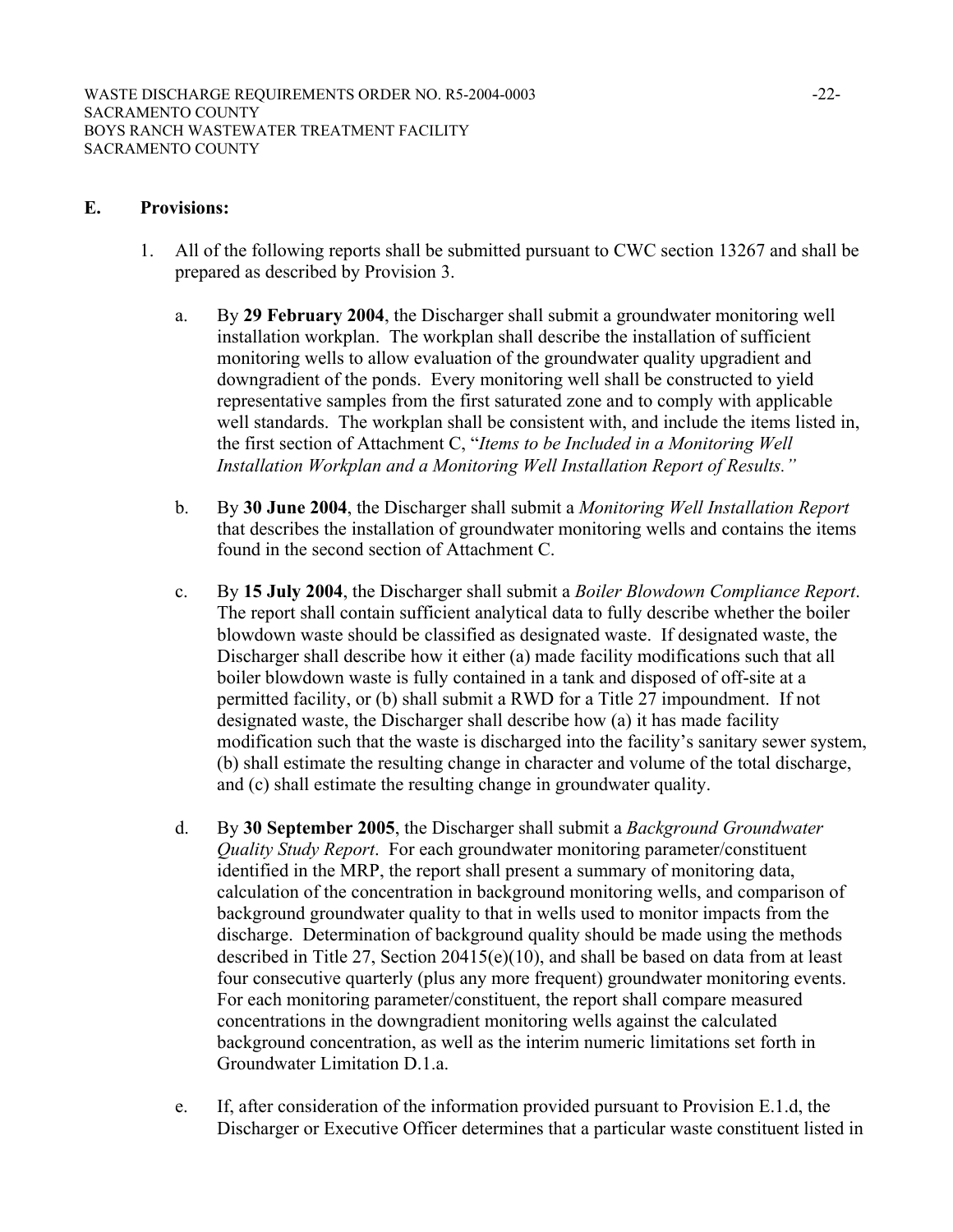Groundwater Limitation D.1.a of this Order has degraded the underlying groundwater, then **within 120 days of notification by the Executive Officer**, the Discharger shall submit a *BPTC Evaluation Workplan* that sets forth the scope and schedule for a systematic and comprehensive technical evaluation of the waste constituent(s) to determine whether additional best practicable treatment and control is necessary to establish that BPTC has been applied and consequent groundwater degradation minimized. The workplan shall contain a preliminary evaluation of each component of the wastewater treatment plant and propose a time schedule for completing the comprehensive technical evaluation of appropriate treatment and control for each waste constituent causing degradation. The schedule to complete the evaluation shall be as short as practicable, and shall not exceed one year. A technical report containing a complete BPTC evaluation and statistically quantifying effluent quality and consequent groundwater quality for the waste constituents shall be submitted in accordance with the schedule approved by the Executive Officer.

- f. **At least 60 days prior** to any sludge removal and disposal, the Discharger shall submit a *Biosolids Management Plan*. The plan shall estimate quantity of biosolids to be removed from the ponds; method of removal; method of drying; leachate and runoff controls for any temporary on-site biosolids drying and storage areas to prevent water quality impacts; a sampling and analysis plan; and the name, location, and permitting information for the selected biosolids disposal site.
- 2. In accordance with California Business and Professions Code sections 6735, 7835, and 7835.1, engineering and geologic evaluations and judgments shall be performed by or under the direction of registered professionals competent and proficient in the fields pertinent to the required activities. All technical reports specified herein that contain workplans for, that describe the conduct of investigations and studies, or that contain technical conclusions and recommendations concerning engineering and geology shall be prepared by or under the direction of appropriately qualified professional(s), even if not explicitly stated. Each technical report submitted by the Discharger shall contain the responsible licensed professional's signature and/or stamp of the seal. As described in the Monitoring and Reporting Program, this provision applies to the submittal of quarterly groundwater monitoring reports but not to the submittal of monthly or annual reports.
- 3. Upon completion of the tasks set forth in Provision E.1, the Regional Board shall consider the evidence provided and make a determination regarding whether the Discharger has justified its treatment and control as BPTC and determine the final numeric groundwater limitations that are consistent with Resolution No. 68-16.
- 4. The Discharger shall comply with Monitoring and Reporting Program No. R5-2004-0003, which is part of this Order, and any revisions thereto as ordered by the Executive Officer.
- 5. The Discharger shall comply with the "Standard Provisions and Reporting Requirements for Waste Discharge Requirements", dated 1 March 1991, which are attached hereto and made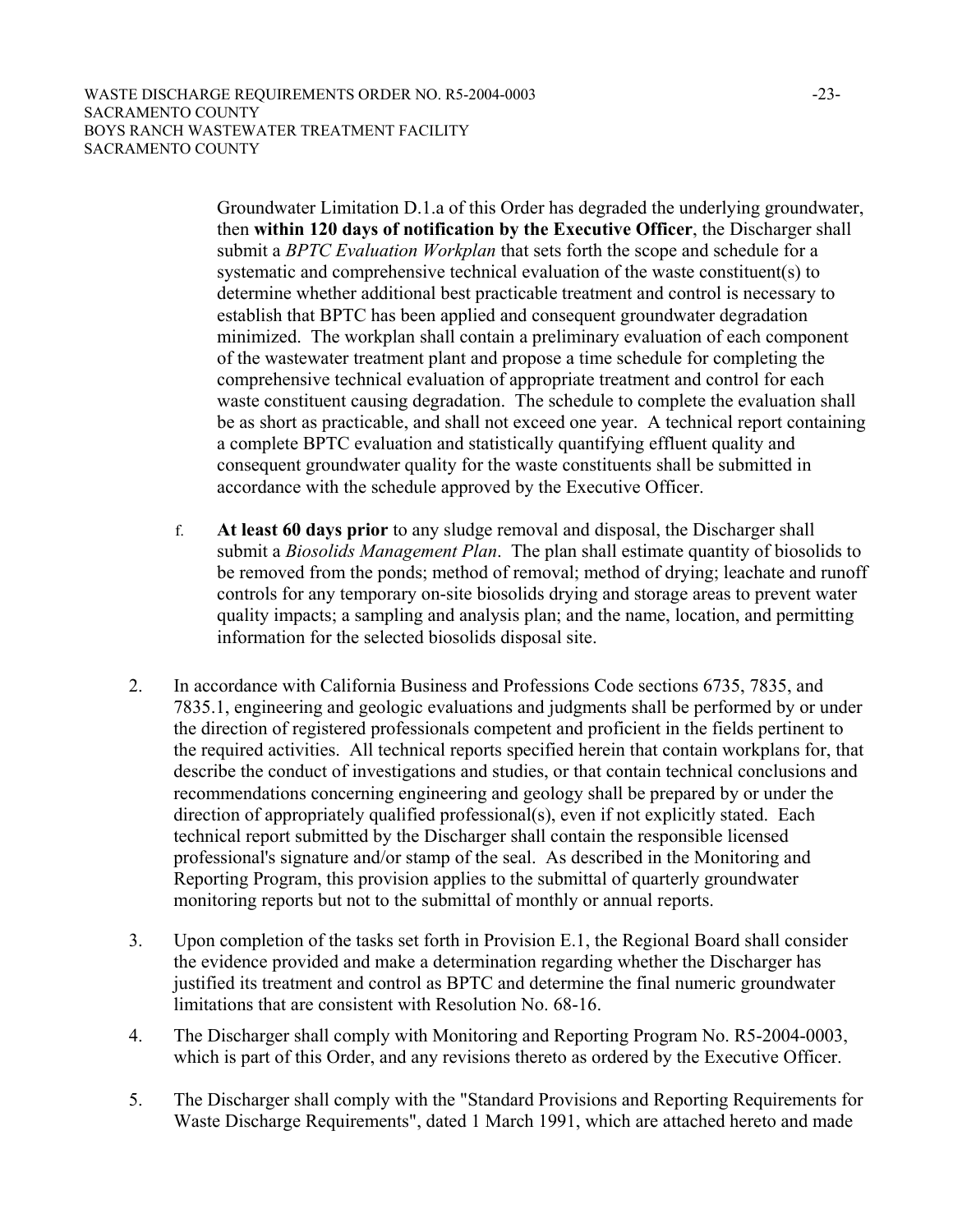part of this Order by reference. This attachment and its individual paragraphs are commonly referenced as "Standard Provision(s)."

- 6. The Information Sheet, which is attached hereto, is an integral part of this Order .
- 7. Upon the reduction, loss, or failure of the sanitary sewer system resulting in a sanitary sewer overflow, the Discharger shall take any necessary remedial action to (a) control or limit the volume of sewage discharged, (b) terminate the sewage discharge as rapidly as possible, and (c) recover as much as possible of the sewage discharged (including wash down water) for proper disposal. The Discharger shall implement all applicable remedial actions including, but not limited to, the following:
	- a. Interception and rerouting of sewage flows around the sewage line failure;
	- b. Vacuum truck recovery of sanitary sewer overflows and wash down water;
	- c. Use of portable aerators where complete recovery of the sanitary sewer overflows are not practicable and where severe oxygen depletion is expected in surface waters; and
	- d. Cleanup of sewage-related debris at the overflow site.
- 8. The Discharger shall provide certified wastewater treatment plant operators in accordance with Title 23 CCR, Division 3, Chapter 26.
- 9. The Discharger shall report promptly to the Regional Board any material change or proposed change in the character, location, or volume of the discharge.
- 10. The Discharger shall report to the Regional Board any toxic chemical release data it reports to the State Emergency Response Commission within 15 days of reporting the data to the Commission pursuant to section 313 of the "Emergency Planning and Community Right to Know Act of 1986."
- 11. The Discharger shall not allow pollutant-free wastewater to be discharged into the wastewater collection, treatment, and disposal system in amounts that significantly diminish the system's capability to comply with this Order. Pollutant-free wastewater means rainfall, groundwater, cooling waters, and condensates that are essentially free of waste constituents.
- 12. The Discharger shall submit to the Regional Board on or before each compliance report due date, the specified document or, if appropriate, a written report detailing compliance or noncompliance with the specific schedule date and task. If noncompliance is being reported, then the Discharge shall state the reasons for such noncompliance and provide an estimate of the date when the Discharger will be in compliance. The Discharger shall notify the Regional Board in writing when it returns to compliance with the time schedule.
- 13. In the event of any change in control or ownership of land or waste discharge facilities described herein, the Discharger shall notify the succeeding owner or operator of the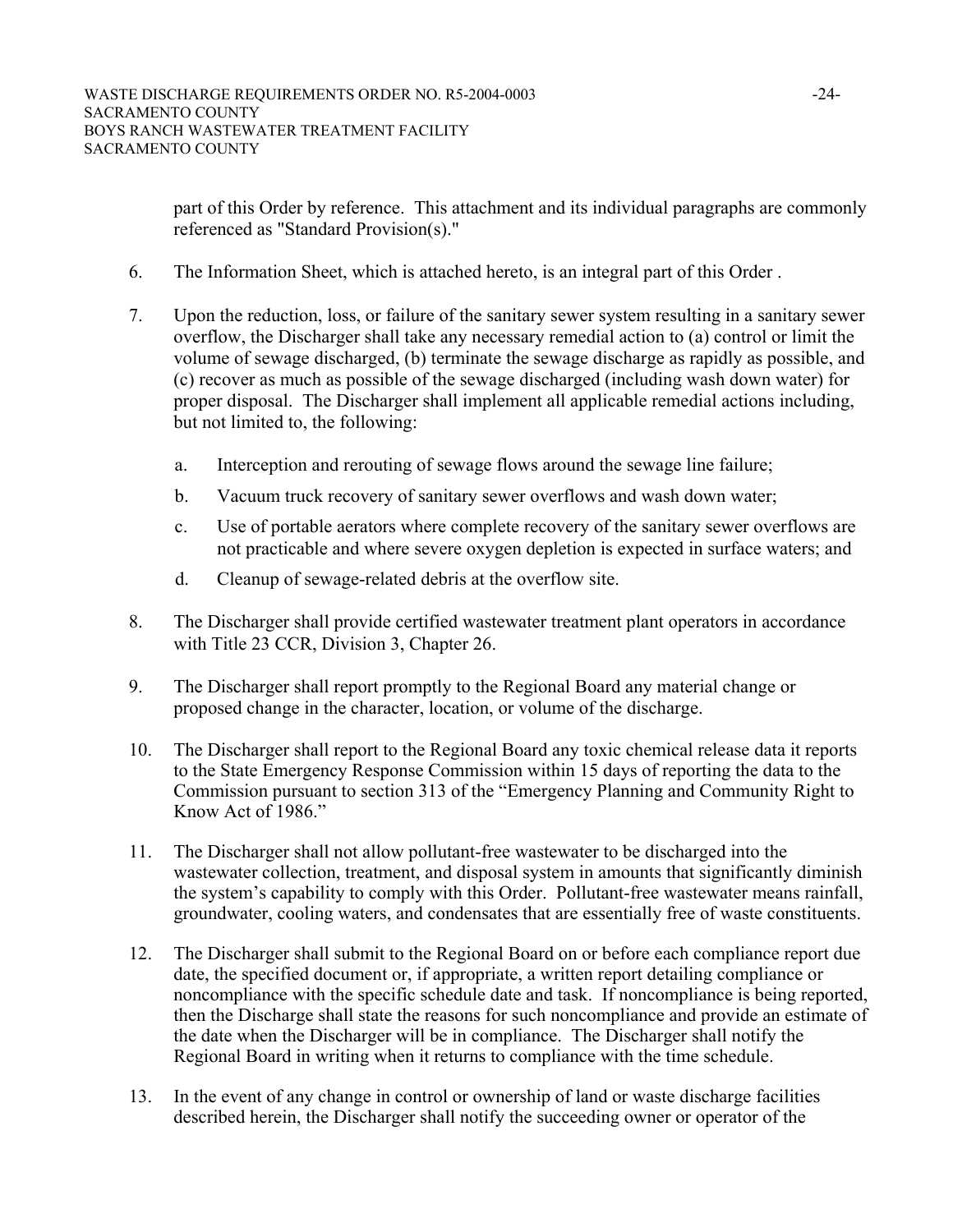existence of this Order by letter, a copy of which shall be immediately forwarded to this office.

- 14. The Discharger must comply with all conditions of this Order, including timely submittal of technical and monitoring reports as directed by the Executive Officer. Violations may result in enforcement action, including Regional Board or court orders requiring corrective action or imposing civil monetary liability, or in revision or recession of this Order.
- 15. A copy of this Order shall be kept at the discharge facility for reference by operating personnel. Key operating personnel shall be familiar with its contents.
- 16. The Regional Board will review this Order periodically and will revise requirements when necessary.

I, THOMAS R. PINKOS, Executive Officer, do hereby certify the foregoing is a full, true, and correct copy of an Order adopted by the California Regional Water Quality Control Board, Central Valley Region, on 29 January 2004.

> original signed by THOMAS R. PINKOS, Executive Officer

AMENDED

ALO: 1/29/04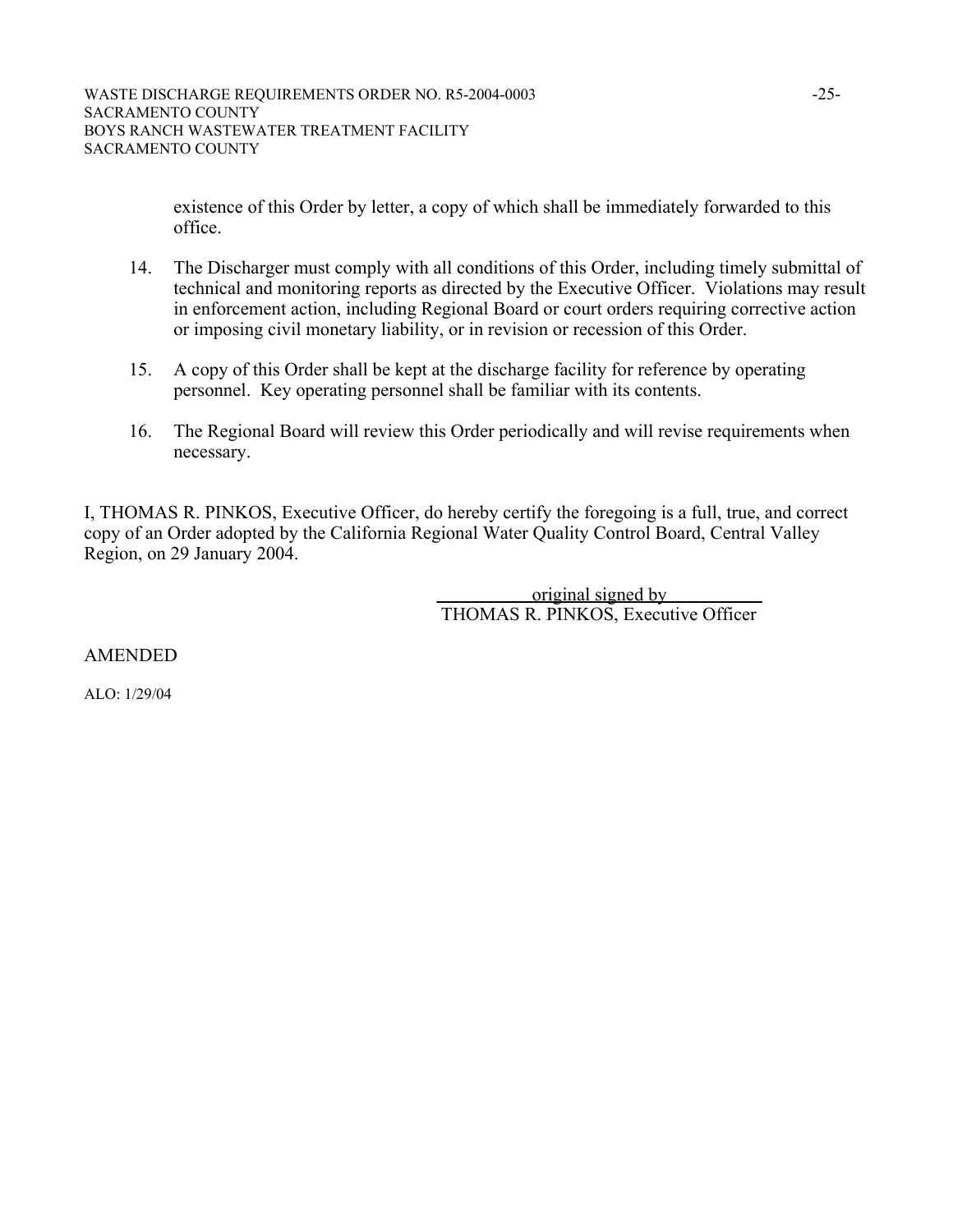# CALIFORNIA REGIONAL WATER QUALITY CONTROL BOARD CENTRAL VALLEY REGION

# MONITORING AND REPORTING PROGRAM NO. R5-2004-0003 **FOR** SACRAMENTO COUNTY BOYS RANCH WASTEWATER TREATMENT FACILITY SACRAMENTO COUNTY

This Monitoring and Reporting Program (MRP) describes requirements for monitoring influent, effluent, groundwater, surface water, and biosolids. This MRP is issued pursuant to Water Code Section 13267. The Discharger shall not implement any changes to this MRP unless and until a revised MRP is issued by the Executive Officer. Specific sample station locations shall be approved by Regional Board staff prior to implementation of sampling activities.

All samples should be representative of the volume and nature of the discharge or matrix of material sampled. The time, date, and location of each grab sample shall be recorded on the sample chain of custody form.

Field test instruments (such as those used to test pH and dissolved oxygen) may be used provided that:

- 1. The operator is trained in proper use and maintenance of the instruments;
- 2. The instruments are field calibrated prior to each monitoring event;
- 3. Instruments are serviced and/or calibrated by the manufacturer at the recommended frequency; and
- 4. Field calibration reports are submitted as described in the "Reporting" section of this MRP.

# **INFLUENT MONITORING**

The Discharger shall conduct influent monitoring of the wastewater entering the wastewater ponds. Samples shall be collected at the same frequency and at approximately the same time as the raw sewage pond samples and should be obtained at the diversion box prior to discharge into the raw sewage ponds. Grab samples are considered representative of the influent. Influent monitoring shall include, at a minimum, the following:

| Constituents     | <u>Units</u> | <b>Type of Sample</b> | Sampling<br>Frequency | Reporting<br><b>Frequency</b> |
|------------------|--------------|-----------------------|-----------------------|-------------------------------|
| Flow             | gallons      | Metered               | Daily                 | Monthly                       |
| BOD <sub>5</sub> | mg/l         | Grab                  | Quarterly             | Quarterly                     |

<sup>1</sup> BOD<sub>5</sub> denotes five-day, 20 $^{\circ}$  Celsius Biochemical Oxygen Demand.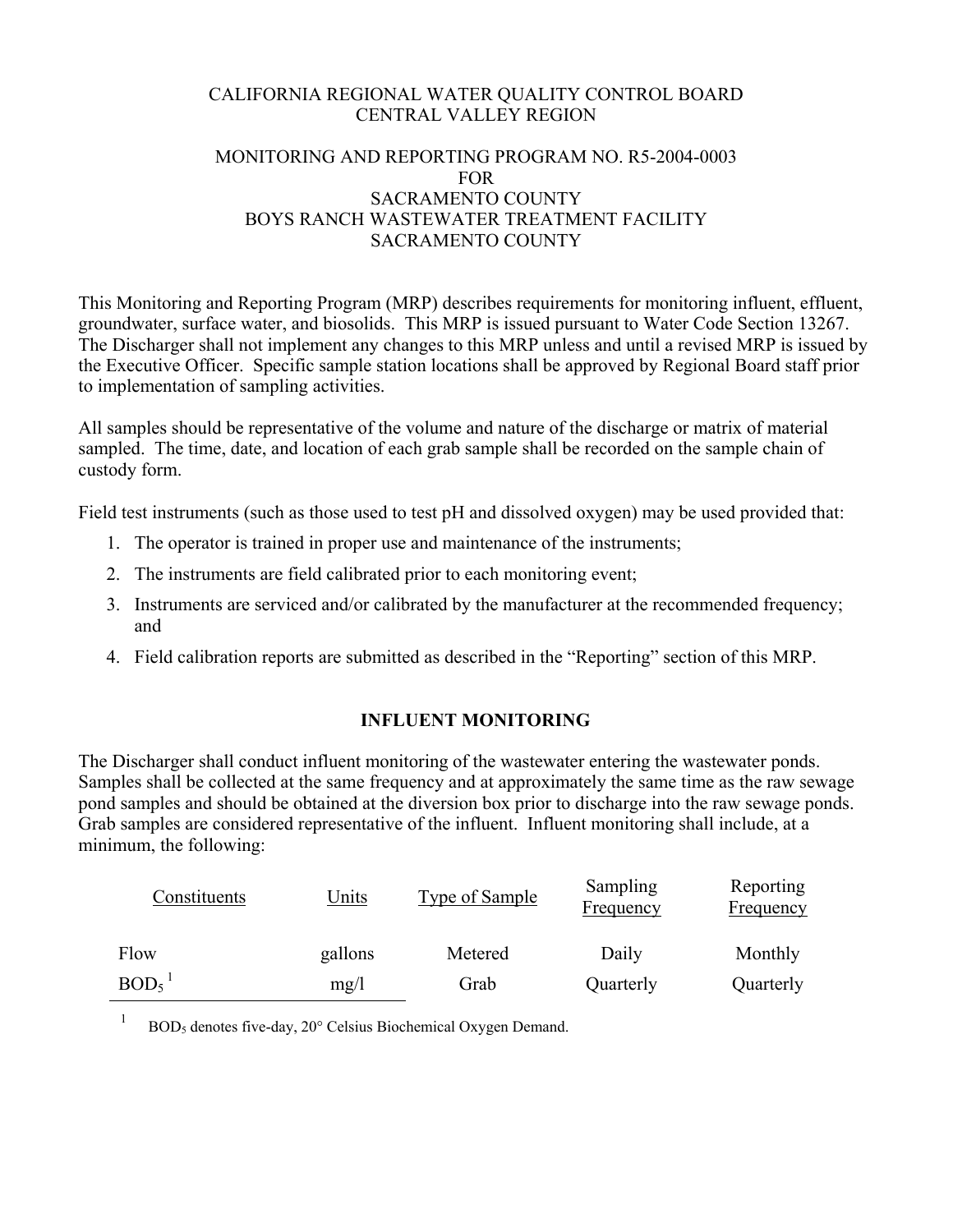#### **WASTEWATER AND POND MONITORING**

Wastewater samples shall be collected from the wastewater ponds. Grab samples are considered representative of the wastewater. Wastewater and pond monitoring shall include, at a minimum, the following:

| Constituent                     | Units         | <u>Type of</u><br><b>Sample</b> | Sampling<br><b>Frequency</b> | Reporting<br><b>Frequency</b> |
|---------------------------------|---------------|---------------------------------|------------------------------|-------------------------------|
| Dissolved Oxygen <sup>1,2</sup> | mg/1          | Grab                            | Weekly                       | Monthly                       |
| Freeboard $3$                   | $0.1$ Feet    | Measurement                     | Weekly                       | Monthly                       |
| Berm Seepage <sup>4</sup>       | <b>NA</b>     | Observation                     | Weekly                       | Monthly                       |
| Odors                           | $- -$         | Observation                     | Weekly                       | Monthly                       |
| $pH^{1,2}$                      | std.          | Grab                            | Weekly                       | Monthly                       |
| $BOD5$ <sup>5</sup>             | mg/1          | Grab                            | Monthly                      | Monthly                       |
| <b>Total Dissolved Solids</b>   | mg/1          | Grab                            | Monthly                      | Monthly                       |
| <b>Electrical Conductivity</b>  | $\mu$ mhos/cm | Grab                            | Monthly                      | Monthly                       |
| Nitrate as Nitrogen             | mg/1          | Grab                            | Monthly                      | Monthly                       |
| Total Kjeldahl Nitrogen         | mg/1          | Grab                            | Monthly                      | Monthly                       |
| Standard Minerals <sup>6</sup>  | mg/1          | Grab                            | Annually                     | Annually                      |

1 pH and dissolved oxygen monitoring may be conducted with a hand held meter provide meter calibration logs are maintained. The dissolved oxygen readings must be collected before 10:00 a.m.

<sup>2</sup> If ponds are too low to take a reading, then this shall be noted in the report.

3 Freeboard shall be measured once per week as long as there is at least three feet of freeboard in each pond. If the freeboard in either pond is less than three feet, then freeboard shall be measured twice weekly.

freeboard in either pond is less than three feet, then freeboard shall be measured twice weekly. 4 Pond containment berms shall be observed for signs of seepage or surfacing water along the exterior toe of the berm. If surfacing water is found, then a sample shall be collected and tested for  $pH$  and total dissolved solids.

 $\frac{6}{9}$  BOD<sub>5</sub> denotes five-day, 20 $\degree$  Celsius Biochemical Oxygen Demand.

6 Standard Minerals shall include, at a minimum, the following: Barium, Boron, Calcium, Chloride, Iron, Magnesium, Manganese, Potassium, Sodium, Sulfate, Total Alkalinity (including alkalinity series), and Hardness.

## **GROUNDWATER MONITORING**

Beginning with the second quarter of 2004, the Discharger shall implement the following groundwater monitoring program. Prior to construction of any groundwater monitoring wells, the Discharger shall submit plans and specifications to the Board for review and approval. Once installed, all new wells shall be added to the MRP, and shall be sampled and analyzed according to the schedule below.

Prior to purging, groundwater elevations shall be measured, and the wells shall be purged at least three well volumes until pH and electrical conductivity have stabilized prior to sampling. Depth to groundwater shall be measured to the nearest 0.01 feet. Water table elevations shall be calculated and used to determine groundwater gradient and direction of flow. Samples shall be collected using approved EPA methods.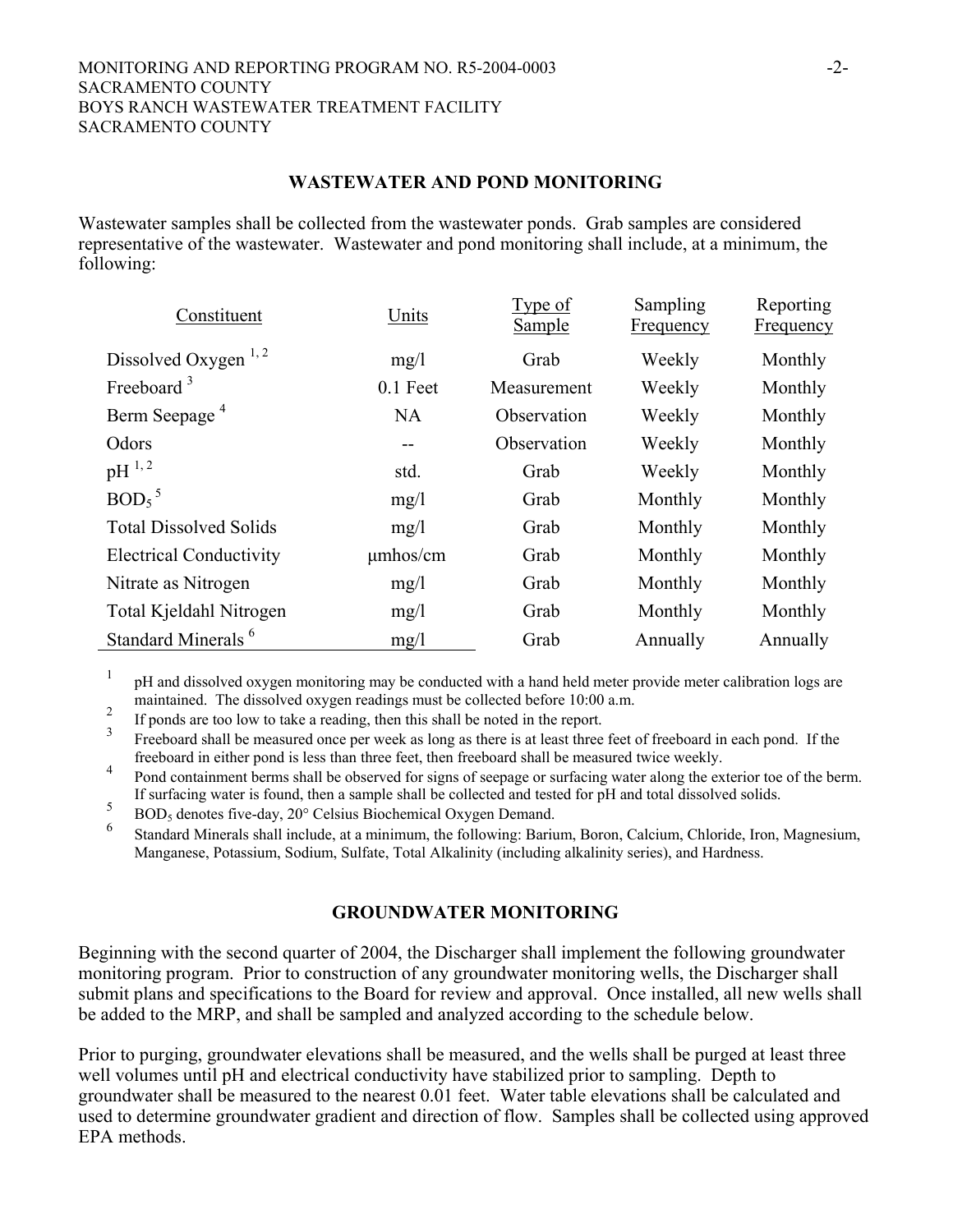Groundwater monitoring shall include, at a minimum, the following:

| Constituent<br><b>Units</b>           |              | <b>Type of Sample</b> | Sampling and Reporting<br><b>Frequency</b> |  |
|---------------------------------------|--------------|-----------------------|--------------------------------------------|--|
| Depth to Groundwater                  | $0.01$ feet  | Measurement           | Quarterly                                  |  |
| Groundwater elevation <sup>1</sup>    | $0.01$ Feet  | Measurement           | Quarterly                                  |  |
| Gradient                              | feet/feet    | Calculated            | Quarterly                                  |  |
| <b>Gradient Direction</b>             | degrees      | Calculated            | Quarterly                                  |  |
| pH                                    | std.         | Grab                  | Quarterly                                  |  |
| <b>Total Dissolved Solids</b>         | mg/1         | Grab                  | Quarterly                                  |  |
| Nitrate as Nitrogen                   | mg/1         | Grab                  | Quarterly                                  |  |
| Ammonia Nitrogen                      | mg/1         | Grab                  | Quarterly                                  |  |
| Total Coliform Organisms <sup>2</sup> | $MPN/100$ ml | Grab                  | Quarterly                                  |  |
| Boron                                 | mg/1         | Grab                  | Quarterly                                  |  |
| Chloride                              | mg/1         | Grab                  | Quarterly                                  |  |
| Iron                                  | mg/1         | Grab                  | Quarterly                                  |  |
| Manganese                             | mg/1         | Grab                  | Quarterly                                  |  |
| Sodium                                | mg/1         | Grab                  | Quarterly                                  |  |
| Standard Minerals <sup>4</sup>        | mg/1         | Grab                  | Annually                                   |  |

1 Groundwater elevation shall be determined based on depth-to-water measurements using a surveyed measuring point

<sup>2</sup> Using a minimum of 15 tubes or three dilutions. If the results from sampling any monitoring well show that total coliform organisms exceed the Groundwater Limitation, then the Discharger shall immediately notify staff and, if it so desires, may conduct supplemental sampling events within a seven-day period. These events shall include depth to groundwater, groundwater elevation, gradient, and gradient direction for all wells. Voluntary supplemental groundwater monitoring and reporting shall comply with all requirements herein.<br>Beginning with the second quarter of 2004.

4 Standard Minerals shall include, at a minimum, the following elements/compounds: Calcium, Magnesium, Potassium, Sulfate, Total Alkalinity (including alkalinity series), and Hardness.

## **BIOSOLIDS MONITORING**

The Discharger shall keep records regarding the quantity of biosolids stored on site, the quantity removed for disposal, and any sampling and analytical data The records shall also indicate that steps taken to reduce odor and other nuisance conditions. Records shall be stored onsite and available for review during inspections. If biosolids are transported off-site for disposal, then the Discharger shall submit records identifying the hauling company, the amount of biosolids transported, the date removed from the facility, the location of disposal, and copies of all analytical data required by the entity accepting the waste. All records shall be submitted as part of the Annual Monitoring Report.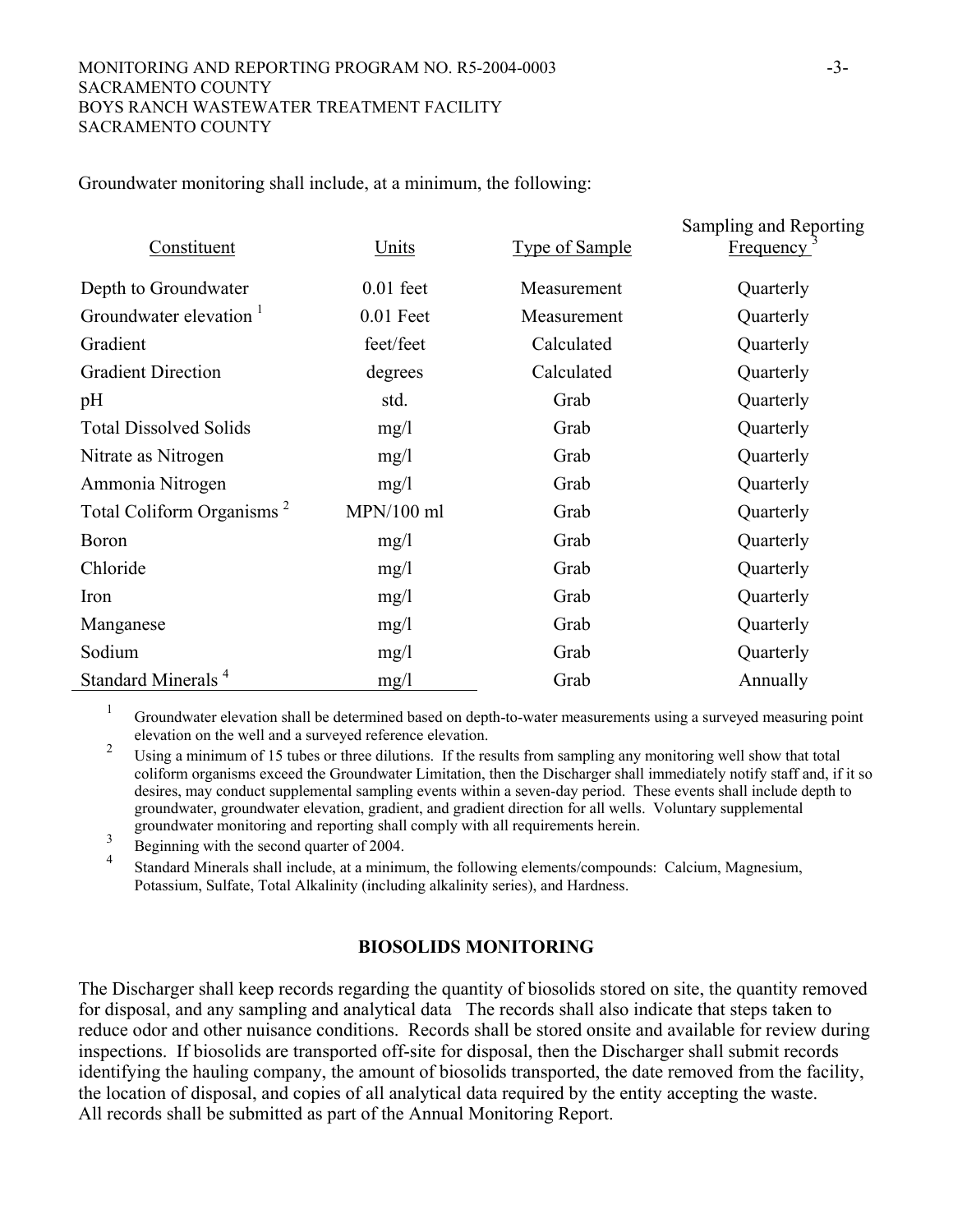#### MONITORING AND REPORTING PROGRAM NO. R5-2004-0003 -4- SACRAMENTO COUNTY BOYS RANCH WASTEWATER TREATMENT FACILITY SACRAMENTO COUNTY

# **REPORTING**

In reporting monitoring data, the Discharger shall arrange the data in tabular form so that the date, sample type (e.g., effluent, pond, etc.), and reported analytical result for each sample are readily discernible. The data shall be summarized in such a manner to clearly illustrate compliance with waste discharge requirements and spatial or temporal trends, as applicable. The results of any monitoring done more frequently than required at the locations specified in the Monitoring and Reporting Program shall be reported in the next scheduled monitoring report.

As required by the California Business and Professions Code Sections 6735, 7835, and 7835.1, all Groundwater Monitoring Reports shall be prepared under the direct supervision of a Registered Engineer or Geologist and signed by the registered professional.

## **A. Monthly Monitoring Reports**

Monthly reports shall be submitted to the Regional Board on the **1st day of the second month following sampling** (i.e. the January Report is due by 1 March). At a minimum, the reports shall include:

- 1. Results of influent and wastewater pond monitoring;
- 2. A scaled facility map depicting locations where freeboard is measured;
- 3. A comparison of monitoring data to the discharge specifications and an explanation of any violation of those requirements. Data shall be presented in tabular format;
- 4. If requested by staff, copies of laboratory analytical report(s); and
- 5. A calibration log verifying calibration of all hand held monitoring instruments and devices used to comply with the prescribed monitoring program.

## **B. Quarterly Monitoring Reports**

Beginning with the second quarter of 2004, the Discharger shall establish a quarterly sampling schedule for groundwater such that samples are obtained approximately every three months. Quarterly monitoring reports shall be submitted to the Board by the **1st day of the second month after the quarter** (i.e. the January-March quarterly reports is due by May 1<sup>st</sup>) each year. The Quarterly Report shall include the following:

- 1. Results of groundwater monitoring. The results of regular monthly monitoring reports for March, June, September and December may be incorporated into their corresponding quarterly monitoring report;
- 2. A narrative description of all preparatory, monitoring, sampling, and analytical testing activities for the groundwater monitoring. The narrative shall be sufficiently detailed to verify compliance with the WDR, this MRP, and the Standard Provisions and Reporting Requirements. The narrative shall be supported by field logs for each well documenting depth to groundwater; parameters measured before, during, and after purging; method of purging; calculation of casing volume; and total volume of water purged;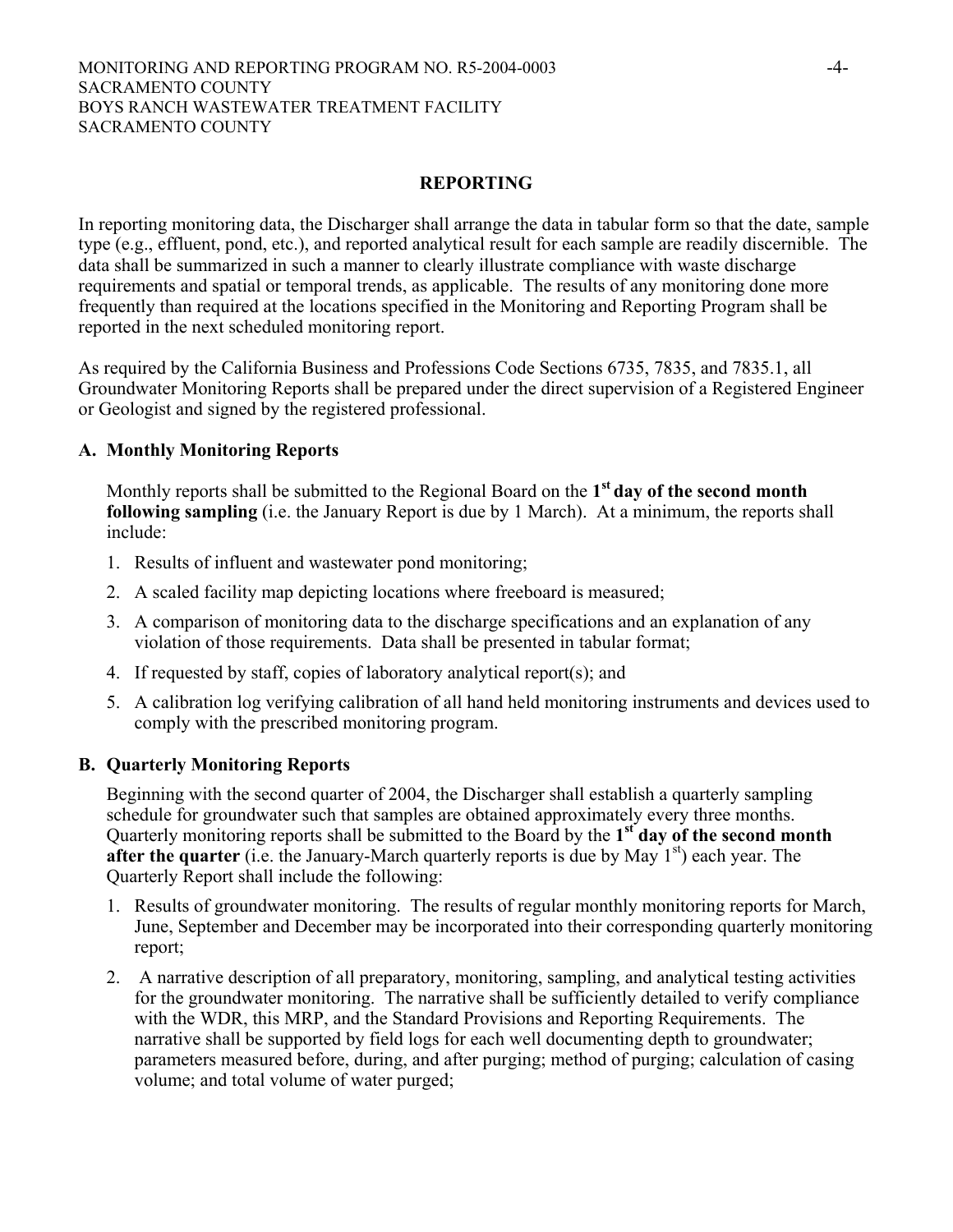- 3. Calculation of groundwater elevations, an assessment of groundwater flow direction and gradient on the date of measurement, comparison of previous flow direction and gradient data, and discussion of seasonal trends if any;
- 4. A narrative discussion of the analytical results for all groundwater locations monitored including spatial and temporal tends, with reference to summary data tables, graphs, and appended analytical reports (as applicable);
- 5. A comparison of the monitoring data to the groundwater limitations and an explanation of any violation of those requirements;
- 6. Summary data tables of historical and current water table elevations and analytical results;
- 7. A scaled map showing relevant structures and features of the facility, the locations of monitoring wells and any other sampling stations, and groundwater elevation contours referenced to mean sea level datum; and
- 8. Copies of laboratory analytical report(s) for groundwater monitoring.

# **C. Annual Report**

An Annual Report shall be prepared as the fourth quarter monitoring report. The Annual Report shall include all monitoring data required in the monthly/quarterly schedule. The Annual Report shall be submitted to the Regional Board by **1 February** each year. In addition to the data normally presented, the Annual Report shall include the following:

- 1. The contents of the regular quarterly monitoring report for the last quarter of the year and groundwater results for analyses required annually;
- 2. If requested by staff, tabular and graphical summaries of all data collected during the year;
- 3. An evaluation of the groundwater quality beneath the wastewater treatment facility;
- 4. A discussion of compliance and the corrective action taken, as well as any planned or proposed actions needed to bring the discharge into full compliance with the waste discharge requirements;
- 5. A discussion of any data gaps and potential deficiencies/redundancies in the monitoring system or reporting program;
- 6. A copy of the certification for each certified wastewater treatment plant operator working at the facility and a statement about whether the Discharger is in compliance with Title 23, CCR, Division 3, Chapter 26.
- 7. Results of the wastewater pond annual monitoring;
- 8. A summary of information on the disposal of sludge and/or solid waste;
- 9. A discussion of whether the Discharger anticipates removing biosolids or ripping the ponds in the coming year, and if so, the anticipated schedule for cleaning, drying, and disposal;
- 10. A summary of maintenance and repair activities performed on the collection system; and
- 11. A forecast of influent flows, as described in Standard Provisions No. E.4.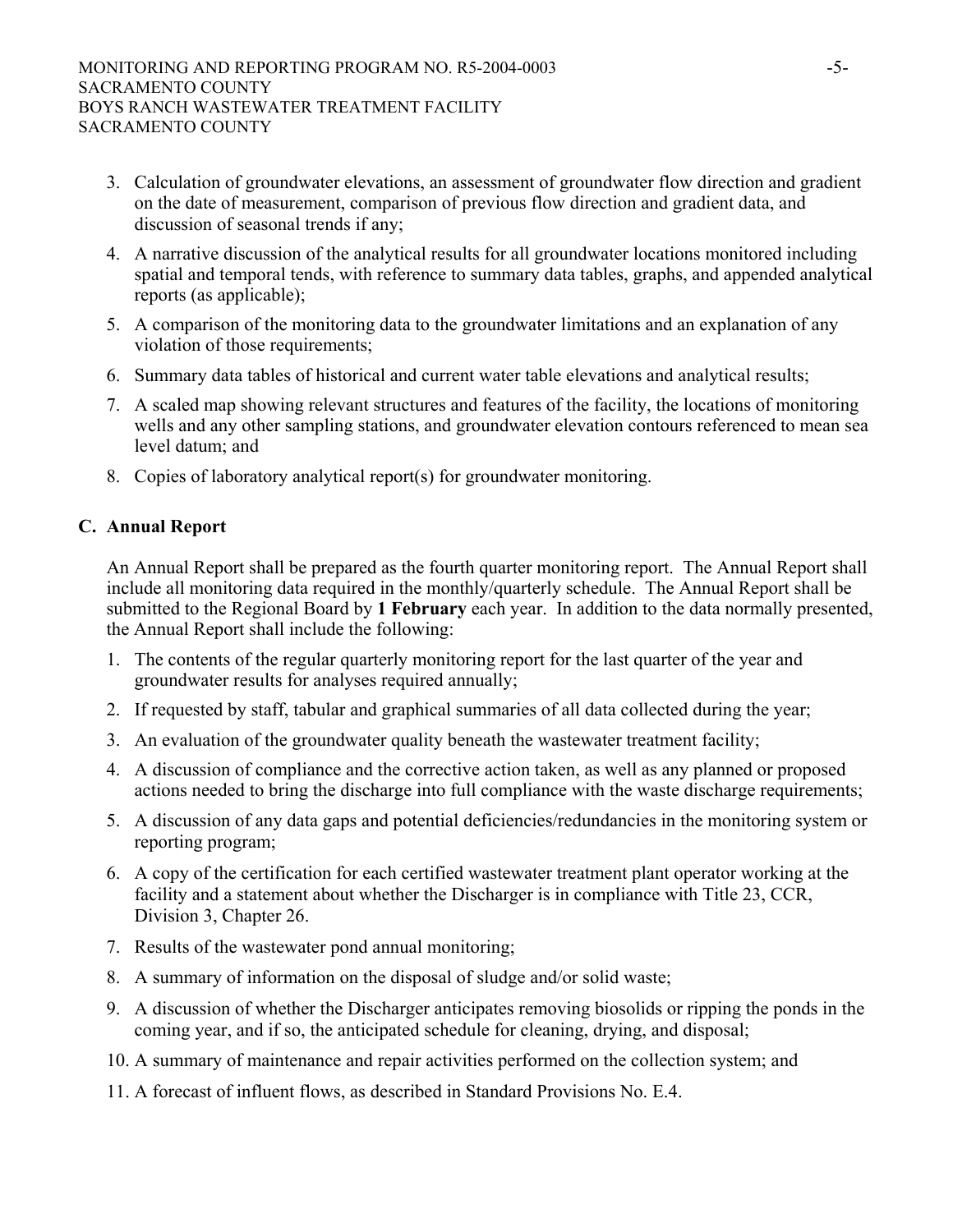MONITORING AND REPORTING PROGRAM NO. R5-2004-0003 -6- SACRAMENTO COUNTY BOYS RANCH WASTEWATER TREATMENT FACILITY SACRAMENTO COUNTY

A letter transmitting the self-monitoring reports shall accompany each report. Such a letter shall include a discussion of requirement violations found during the reporting period, and actions taken or planned for correcting noted violations, such as operation or facility modifications. If the discharger has previously submitted a report describing corrective actions and/or a time schedule for implementing the corrective actions, reference to the previous correspondence will be satisfactory. Pursuant to the Standard Provisions and Reporting Requirements, the transmittal letter shall contain a statement by the discharger or the discharger's authorized agent, under penalty of perjury, that to the best of the signer's knowledge, the report is true, accurate, and complete.

The Discharger shall implement the above monitoring program as of the date of this Order.

Ordered by: original signed by THOMAS R. PINKOS, Executive Officer

 29 January 2004 (Date)

AMENDED

ALO:1/29/04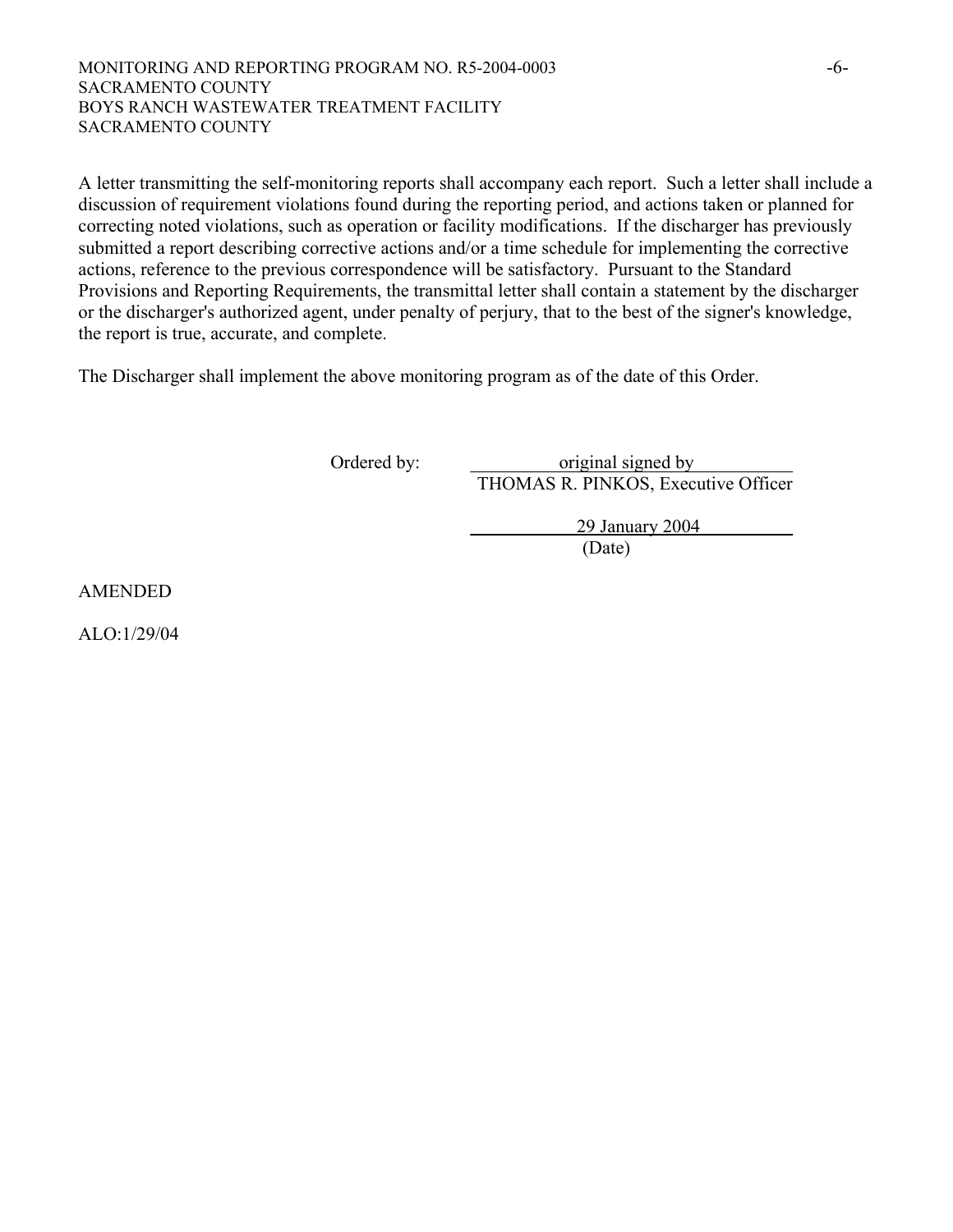# INFORMATION SHEET

# ORDER NO. R5-2004-0003 SACRAMENTO COUNTY BOYS RANCH WASTEWATER TREATMENT FACILITY SACRAMENTO COUNTY

#### **Background**

The Sacramento County Boys Ranch is a youth correctional facility with a population of approximately 120 wards and 70 staff. The Boys Ranch is 12 miles south of Folsom and approximately one mile west of Scott Road on Boys Ranch Road, in Sacramento County. The WWTF consists of a gravity collection system, a 9,000-gallon temporary storage/holding tank, a sewage distribution box, and two raw sewage evaporation/percolation ponds.

The Regional Water Quality Control Board, Central Valley Region (Regional Board) is reissuing Waste Discharge Requirements (WDRs) Order No. 5-01-256 for this facility as directed by State Water Resources Control Board Order WQO-2003-0014 and as agreed by the Executive Officer. The Discharger filed suit in Sacramento County Superior Court seeking a writ of mandate to overturn the Orders of the Regional Board and State Board (Sacramento Superior Court Case No. 03CS011521)

#### **Sanitary Sewer Overflows**

The WWTF has experienced four sanitary sewer overflows since December1999. The Discharger reported that two of these spills were caused from corrosion damage along 450 feet section of steel influent pipe. The Discharger replaced the damaged section of pipe with PVC pipe; however, sanitary sewer overflows continued to occur after the sewer line replacement. The Discharger has recently prepared a sanitary sewer operation, maintenance, overflow prevention, and response plan and on-site staff observe the ponds and sewer system daily. This Order requires that the Discharger implement its plan.

#### **Basin Plan, Beneficial Uses, and Regulatory Considerations**

Surface water drainage from the WWTF is to the Cosumnes River via Deer and Carson Creeks. The *Water Quality Control Plan for the Sacramento River and San Joaquin River Basins, Fourth Edition* (Basin Plan), designates beneficial uses, establishes water quality objectives, and contains implementation plans and policies to achieve the objectives for all waters of the Basin. Beneficial use designations determine the water quality objectives that apply to a water body. For example, pursuant to the Chemical Constituents objective, waters designated as municipal and domestic supply must meet the maximum contaminant levels (MCLs) for drinking water. The Basin Plan sets forth the applicable beneficial uses (industrial process, industrial service, agricultural, and municipal and domestic supply in this instance) of groundwater, procedure for application of water quality objectives, and the process for and factors to consider in allocating waste assimilation capacity.

#### **Bacteria Water Quality Objective**

The Discharger objected to groundwater limitations with respect to bacteria contained in previous Order No. 5-01-256. The State Board, in Order WQO-2003-0014, supported the groundwater limitations adopted by the Regional Board. This revised Order, therefore, does not modify the groundwater limitations from the previous WDRs Order No. 5-01-256, but provides further clarification and findings with respect to those limitations.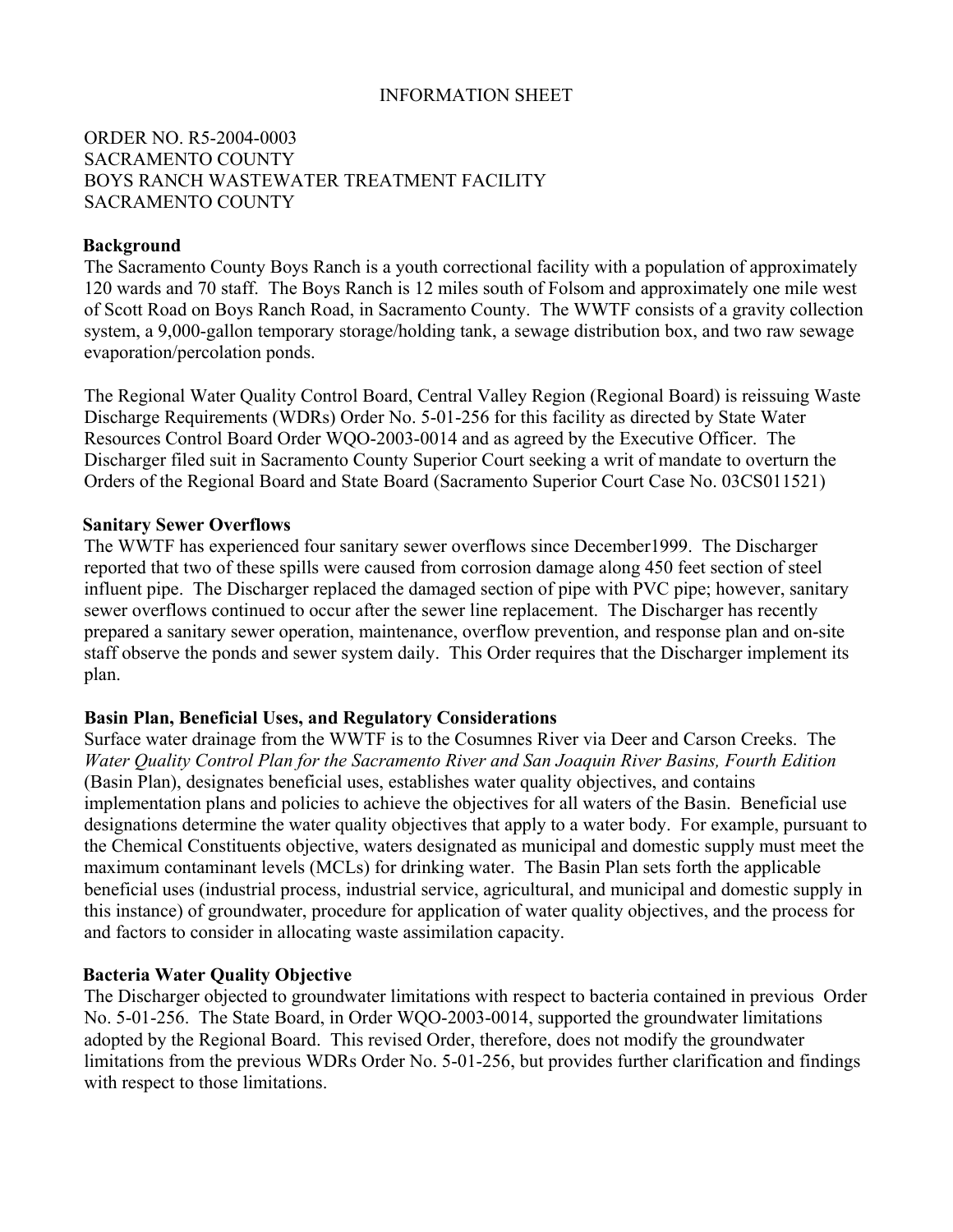The Basin Plan contains a numerical water quality objective for Bacteria that states in part:

*"The following objectives apply to all ground waters of the Sacramento and San Joaquin River Basins, as the objectives are relevant to the protection of designated beneficial uses.* 

#### *"Bacteria*

*In ground waters used for domestic or municipal supply (MUN), the most probable number of coliform organisms over any seven-day period shall be less than 2.2/100mL."* 

Groundwater, as described in the Basin Plan (page I-1.00), includes all subsurface waters that occur in fully saturated zones and fractures within soils and other geologic formations.

In testimony before the State Board and in the Complaint for Writ of Mandate, the Discharger expressed disagreement with the application of the bacteria objective to waters not in current use for domestic or municipal supply. The Discharger asserted that because the Basin Plan states, in part, "In ground waters used for domestic or municipal supply (MUN)," the bacteria objective applies only to waters in current use for municipal or domestic water supply. The Discharger's interpretation of the Basin Plan, however, is not consistent with the Porter-Cologne Water Quality Control Act (Porter-Cologne Act, California Water Code (CWC) Division 7), the express requirements of the Basin Plan, State Board Resolution 68- 16 ("Statement of Policy with Respect to Maintaining High Quality of Waters in California"), or the long-standing pattern of interpretation of the bacteria objective by the Regional Board. With respect to the Porter-Cologne Act, CWC section 13263, requires waste discharge requirements to protect beneficial uses. To require protection only of current uses would not be consistent with the stated policy of the Porter-Cologne Act to protect the waters of the state for "use and enjoyment by the people of the state"(CWC section 13000). With respect to the Basin Plan, several provisions clarify the intent of the Regional Board with respect to the bacteria objective. Although three of the five water quality objectives for groundwaters in the Basin Plan do not include express reference to designated beneficial uses, taken in proper context, however, there is no uncertainty of intent. The introduction to the groundwater section of Chapter III of the Basin Plan (page III-9.00) is unambiguous about where all the water quality objectives must be applied, stating: "The following objectives apply to *all ground waters* of the Sacramento and San Joaquin River Basins, as the objectives are relevant to the protection of *designated beneficial uses*." (Emphasis added)

Confirming language is found in the Policy for Application of Water Quality Objectives (page IV-16.00 of the Basin Plan), which states, "Water quality objectives apply to all waters within a surface water or ground water resource for which beneficial uses have been designated, rather than at an intake, wellhead or other point of consumption." Clearly, the intent of the Basin Plan is to apply water quality objectives not just to waters currently used, but also to waters designated for use.

The language of the objective references "MUN." The term "MUN", as used throughout the Basin Plan, refers to waters that have the designated beneficial use of domestic or municipal supply, regardless of whether the waters are currently being used for that purpose. In other words, since "MUN" is a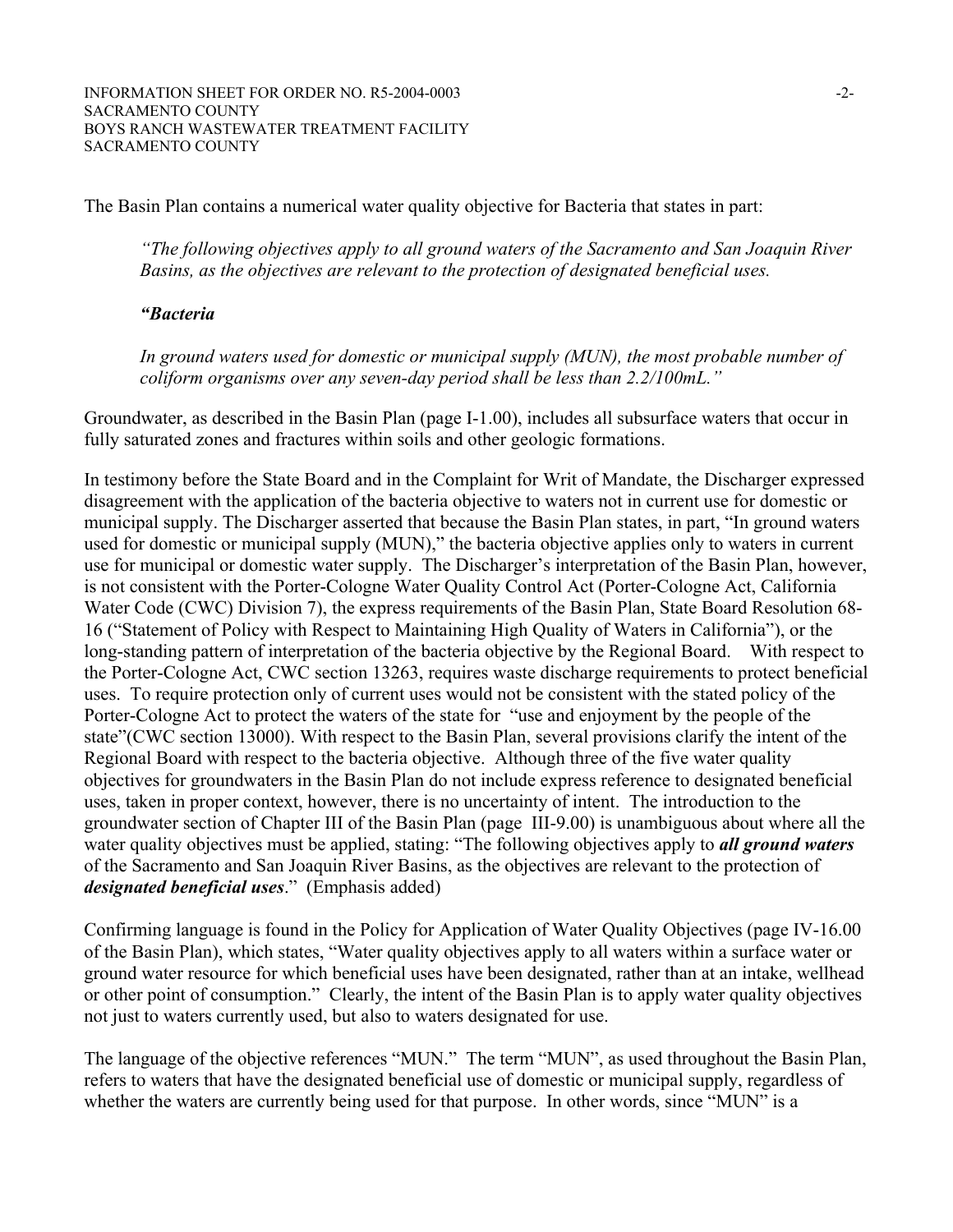designation (not an actual use), waters "used for MUN" and waters "designated as MUN" have the same meaning.

State Board Resolution No. 68-16 requires the Regional Board to maintain the high quality of waters of the state unless allowing some change in water quality "will be consistent with maximum benefit to the people of the State, will not unreasonably affect present and anticipated beneficial use of such water and will not result in water quality less than" the Basin Plan standards.

The intent of State Board Resolution No. 68-16 and the entire basin planning process is to protect water quality, whether or not the water is actually used. Allowing degradation of groundwater designated MUN in violation of water quality objectives merely because the water is not currently being used for that purpose flies in the face of the entire Porter-Cologne Act regulatory scheme. Such a policy would permit dischargers to eliminate all beneficial uses in water bodies not currently being used, regardless of the potential for use or feasibility of attaining the use. Future beneficial uses would not be protected.

Further, Chapter II of the Basin Plan (page II-3.00) states that all ground waters in the Region are considered suitable or potentially suitable for MUN unless otherwise designated, and once designated that consideration of de-designation of MUN must first satisfy specific exception criteria established by State Board Resolution No. 88-63 ("Sources of Drinking Water Policy"). Resolution No. 88-63 itself says regional boards should designate all waters MUN that do not qualify for exception. The State Board has indicated that these exceptions must occur by means of amendment to the Basin Plan. Groundwater, as described in Chapter I of the Basin Plan (page I-1.00), includes all subsurface waters that occur in fully saturated zones and fractures within soils and other geologic formations. The broad application of the MUN designation to subsurface waters and rigorous criteria for determining exceptions indicate that both the Regional Board and State Board intended to protect all ground waters of the Sacramento River and San Joaquin River Basins.

In summary, the current Sacramento River and San Joaquin River Basin Plan clearly establishes, and State Board Resolution No. 88-63 says it should establish, that all ground waters (including those beneath wastewater ponds and reclamation areas) are designated MUN unless they have been subsequently formally de-designated. No ground waters have been de-designated by amendment to the Basin Plan. The water quality objective for bacteria in the Basin Plan, when taken in context, clearly establishes that the water quality objective applies to all ground waters designated as municipal or domestic supply (MUN).

# **Application of the Bacteria Water Quality Objective** <sup>1</sup>

1

The coliform water quality objective is expressed in the Basin Plan, and this Order, as less than 2.2 MPN/100 mL over any seven-day period. A coliform result over 2.2 MPN/100 mL in a quarterly groundwater constituents is typically not rapid enough to require more frequent monitoring, the MRP requires only quarterly groundwater sampling. If the Discharger desires to collect multiple coliform samples over a seven-day period, then it is free to perform more frequent monitoring than required by

<sup>&</sup>lt;sup>1</sup> Excerpted from Regional Board Staff Memorandum titled "Supplemental Information Regarding Basin Plan Amendment of Water Quality Objective for Bacteria in Groundwater" from Thomas Pinkos to Celeste Cantu, dated 8 January 2004.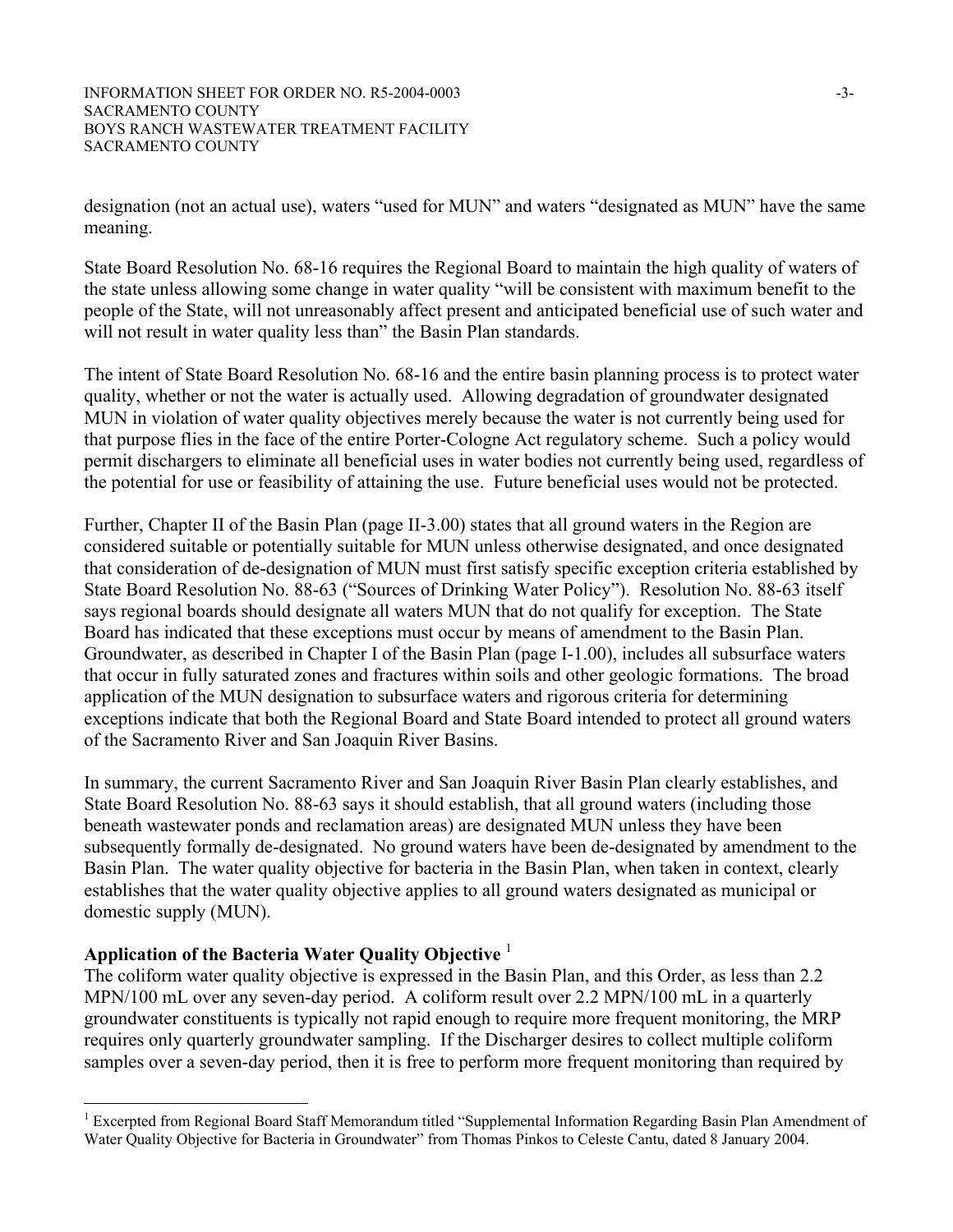the MRP. As described in *Standard Methods for Examination of Water and Wastewater* (American Public Health Association, et al,  $20^{th}$  Edition), microbal data is typically positively skewed and a geometric mean if it collects multiple samples over a seven-day period. As stated in the MRP, the Discharger must report the results of any sampling at intervals more frequent than those required by the MRP.

The consistent practice of the Regional Board has been to apply the bacteria water quality objective to all ground water designated for use as MUN. A review of 142 permits issued by the Regional Board from 1992 through 2003, twenty of which implement the *Water Quality Control Plan for the Tulare Lake Basin Plan* (hereafter Tulare Lake Basin Plan) demonstrates the application of the objective.

All the permits reviewed that identified MUN as a beneficial use in findings cited the beneficial uses designated in the Basin Plan. None of the permits cited a beneficial use as being determined from a survey of supply wells in the discharge area or from the potential for supply wells in the area. Permits typically contained the following two findings:

- 1. The Basin Plan designates beneficial uses, establishes water quality objectives, contains implementation plans and policies for protecting waters of the basin, and incorporates by reference plans and policies adopted by the State Water Resources Control Board. Pursuant to §13263(a) of the California Water Code (CWC), waste discharge requirements must implement the Basin Plan.
- 2. The beneficial uses of underlying groundwater are municipal and domestic water supply, agricultural supply, industrial service supply, and industrial process supply.

Of the142 permits, seven do not identify MUN as a beneficial use. None of the 135 permits with a finding of MUN had a separate finding that determined ground water underlying the wastewater facility was not designated MUN. Five of the seven permits that do not identify MUN as a beneficial use contained no finding as to why. During this review, these exceptions were identified as errors of fact that will be corrected when the next permit update occurs (one permit was corrected in 1998). The other two permits cited the poor natural quality of groundwater that made MUN infeasible pursuant to criteria of State Board Resolution 88-63 (both municipalities import surface water supplies).

Of the 142 permits, 90 contain a groundwater limitation that specifies no degradation of groundwater and/or that total coliform organisms shall not exceed 2.2 MPN/100mL in groundwater. Of the six permits that failed to identify MUN as a beneficial use, two of them require that the effluent be disinfected and the other four specify a groundwater limitation of no degradation or of a total coliform that does not exceed 2.2 MPN/100mL. The "no degradation" limitation would normally equate to "less than 1.1 MPN/100mL," as determined by Standard Method 9223(B).

All 142 permits, including the 52 permits that contain no groundwater limitation, include a prohibition of pollution of groundwater. The lack of a groundwater limitation typically would be based on insignificant infiltration of bacteria to groundwater (e.g., an NPDES discharge that uses no ponds or unlined sludge drying beds), insignificant threat of degradation of groundwater from bacteria (due to disinfection criteria applied before infiltration into and attenuation within the soil profile), or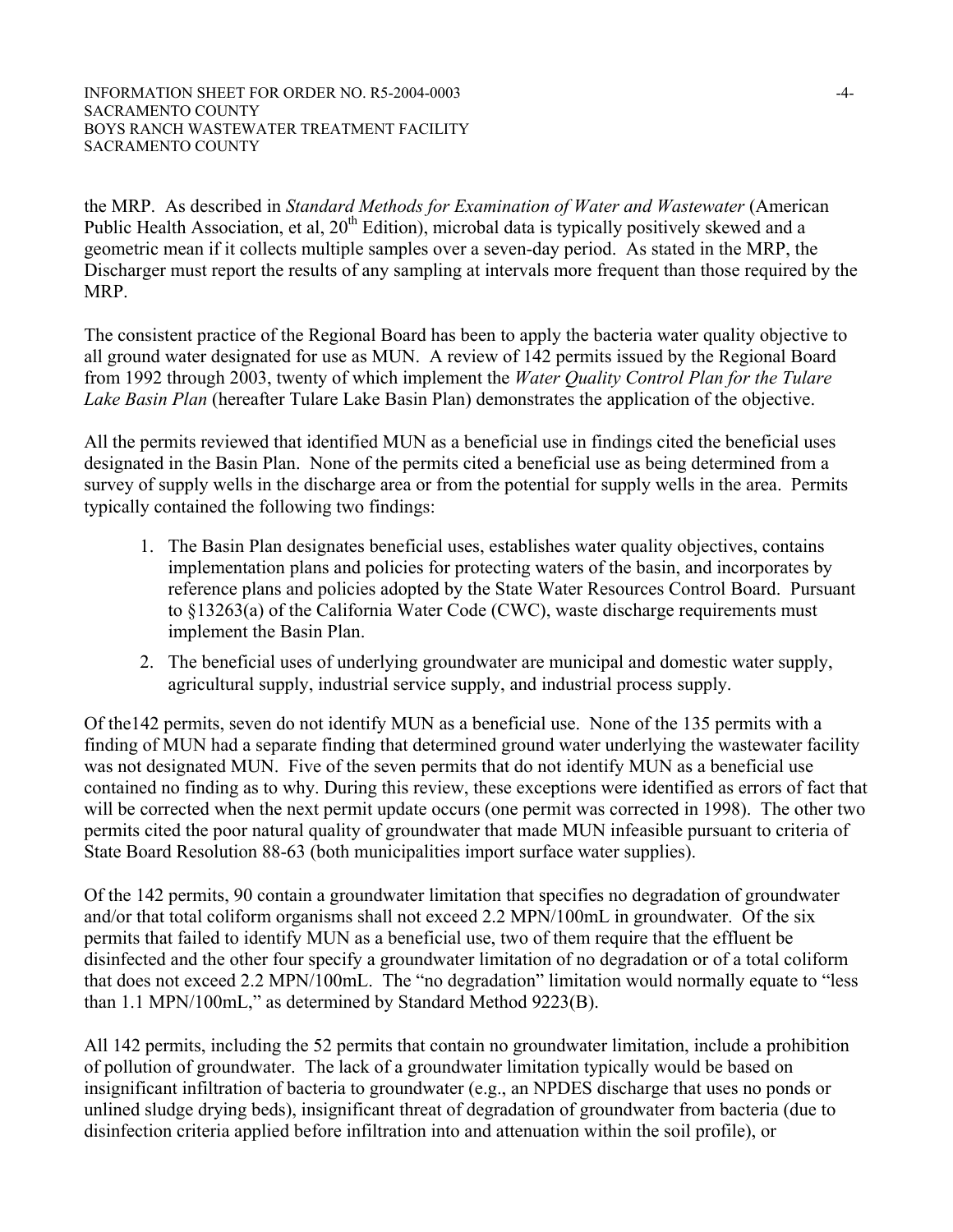#### INFORMATION SHEET FOR ORDER NO. R5-2004-0003 -5-SACRAMENTO COUNTY BOYS RANCH WASTEWATER TREATMENT FACILITY SACRAMENTO COUNTY

insignificant threat of degradation of groundwater from bacteria due to the character of the discharge and the site's hydrogeology (e.g., low discharge rate and attenuation in unsaturated soil profile). However, as pollution is an alteration of groundwater that unreasonably affects the water for beneficial use, the proscription means total coliform in groundwater cannot violate the water quality objective of "less than 2.2 MPN/100mL." Hence, permits that do not contain a groundwater limitation still implement the water quality objective for bacteria.

No permit allowed use of a mixing zone within which the WQO could be exceeded.

In summary, while the Regional Board has not consistently identified all ground waters designated as MUN by the Basin Plan in all the permits issued over the last eleven years, the exceptions are few and were based on errors. All permits disallow degradation of groundwater, limit degradation to the total coliform population quantified in the water quality objective, and/or prohibit exceedance of the water quality objective. No permit limited the water quality objective to situations of proven actual domestic use of the ground water.

The Regional Board also implements the terms of the Tulare Lake Basin Plan in permits for discharges that occur in the Tulare Lake Basin. The water quality objective for bacteria in the Tulare Lake Basin was once expressed in terms similar to the water quality objective in the Sacramento and San Joaquin Rivers Basin Plan. In 1995, the water quality objective in the Tulare Lake Basin Plan was clarified in the same manner currently proposed for the Sacramento and San Joaquin Rivers Basin Plan.

Twenty permits of the 142 permits reviewed implement the Tulare Lake Basin Plan. Eight of these permits preceded the amendment to that basin plan. Whether the permit was adopted before or after the amendment, no difference occurred in application of the water quality objective.

To clarify the intent of the Bacteria objective, the Regional Board on 31 January 2003 adopted an amendment to the language of the objective so that it reads as follows: "In ground waters designated for use as domestic or municipal supply (MUN), the most probable number of coliform organisms over any seven-day period shall be less than 2.2/100mL." This amendment to the Basin Plan is currently pending approval by the State Board and the Office of Administrative Law. The water quality objective for bacteria in groundwater in the Tulare Lake Basin was once expressed in terms similar to the language in the Sacramento River and San Joaquin River Basin Plan. In 1995, the Tulare Lake Basin Plan was similarly amended to clarify the applicability of this objective.

## **Antidegradation**

State Board Resolution No. 68-16 ("Statement of Policy with Respect to Maintaining High Quality of Waters of the State") requires the Regional Board in regulating the discharge of waste to maintain high quality waters of the state until it is demonstrated that any change in quality will be consistent with maximum benefit to the people of the State, will not unreasonably affect beneficial uses, and will not result in water quality less than that described in the Regional Board's policies (e.g., quality that that does not conform to water quality objectives). In addition, Resolution No. 68-16 requires that discharges of waste to existing high quality waters "be required to meet waste discharge requirements which will result in the best practicable treatment or control of the discharge necessary to assure that (a)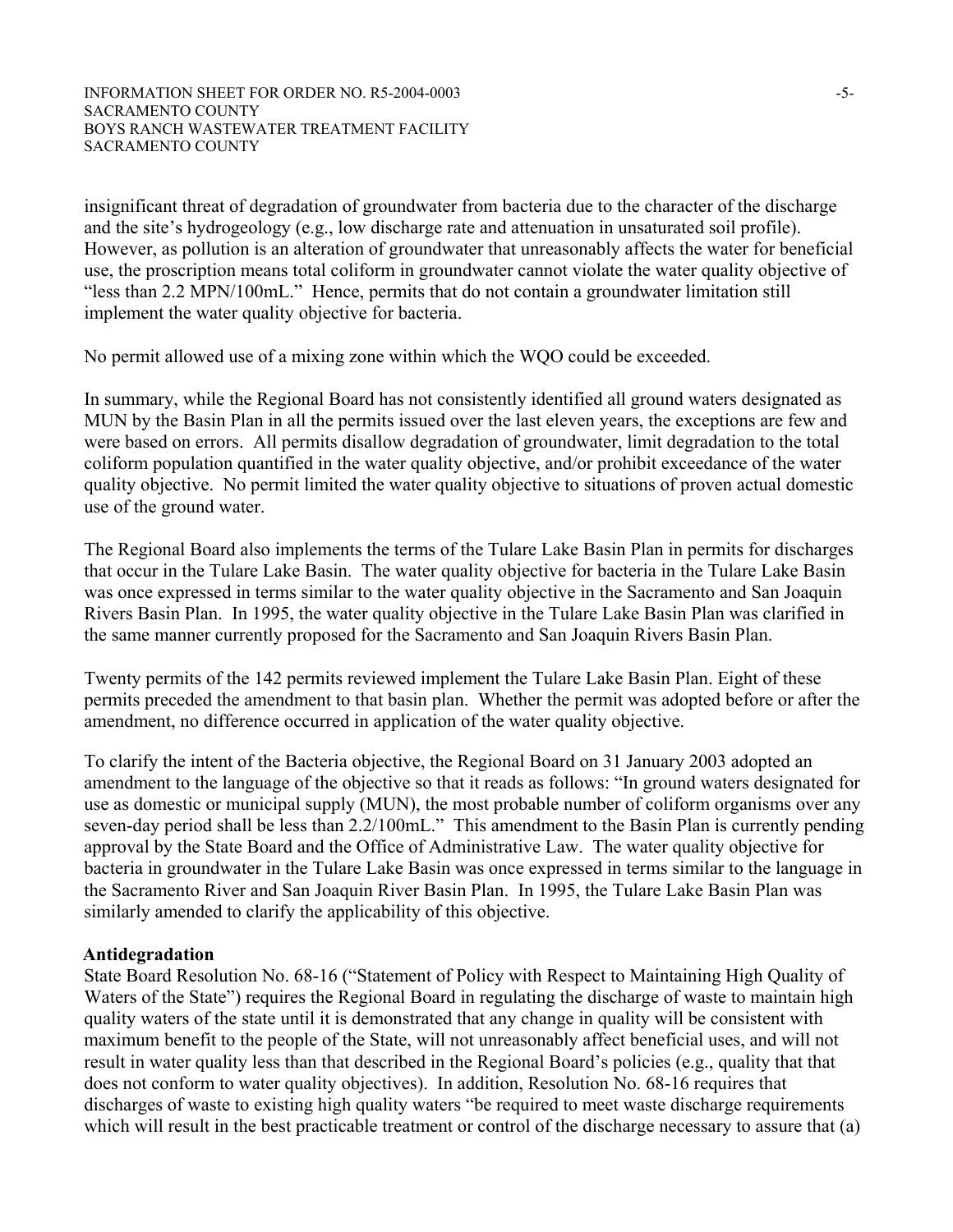pollution or nuisance will not occur and (b) the highest water quality consistent with maximum benefit to the people of the State will be maintained." Waters can be of high quality for some constituents or beneficial uses and not others. Policies and procedures for complying with this directive are set forth in the Basin Plan (including by reference State Board Resolution No. 68-16).

Resolution No. 68-16 is applied on a case-by-case, constituent-by-constituent basis in determining whether a certain degree of water quality degradation can be justified. It is incumbent upon the Discharger to provide technical information for the Regional Board to evaluate that fully characterizes:

- All waste constituents to be discharged;
- The background quality of the uppermost layer of the uppermost aquifer;
- The background quality of other waters that may be affected;
- The underlying hydrogeologic conditions;
- Waste treatment and control measures;
- How treatment and control measures are justified as best practicable treatment or control (BPTC);
- The extent the discharge will impact the quality of each aquifer; and
- The expected degree of degradation below water quality objectives.

The Regional Board must comply with CWC Section 13263 in setting appropriate discharge conditions. The Regional Board is required, with respect to the waters of the state that may be affected by the discharge, to implement the Basin Plan and consider the beneficial uses to be protected along with the water quality objectives essential to protect those uses. The Regional Board need not authorize the full utilization of the waste assimilation capacity of the groundwater (CWC Section 13263(b)) and must consider other waste discharges and factors that affect that capacity.

The WWTF was constructed in 1966. Certain waste constituents in domestic wastewater are not fully amenable to waste treatment and control and it is reasonable to expect some impact on groundwater. Some degradation for certain constituents is consistent with maximum benefit to the people of California as governmental correctional facilities are a necessity and therefore provide a sufficient reason to accommodate increases in wastewater discharge provided terms of reasonable degradation are defined and met. The proposed Order authorizes some degradation consistent with the maximum benefit to the people of the State.

Although one-time grab groundwater samples have been collected, quarterly groundwater monitoring has not been conducted at the site and therefore data are not available to establish the most appropriate groundwater limits. In addition, certain aspects of waste treatment and control practices have not been and are unlikely to be justified as representative of best practicable treatment or control. Reasonable time is necessary to gather specific information about the WWTF and the site to make informed, appropriate, long-term decisions. This proposed Order, therefore, establishes interim groundwater limitations at a concentration protective of the beneficial uses of groundwater of the State pending the Discharger's completion of certain tasks and provides time schedules to complete specified tasks. The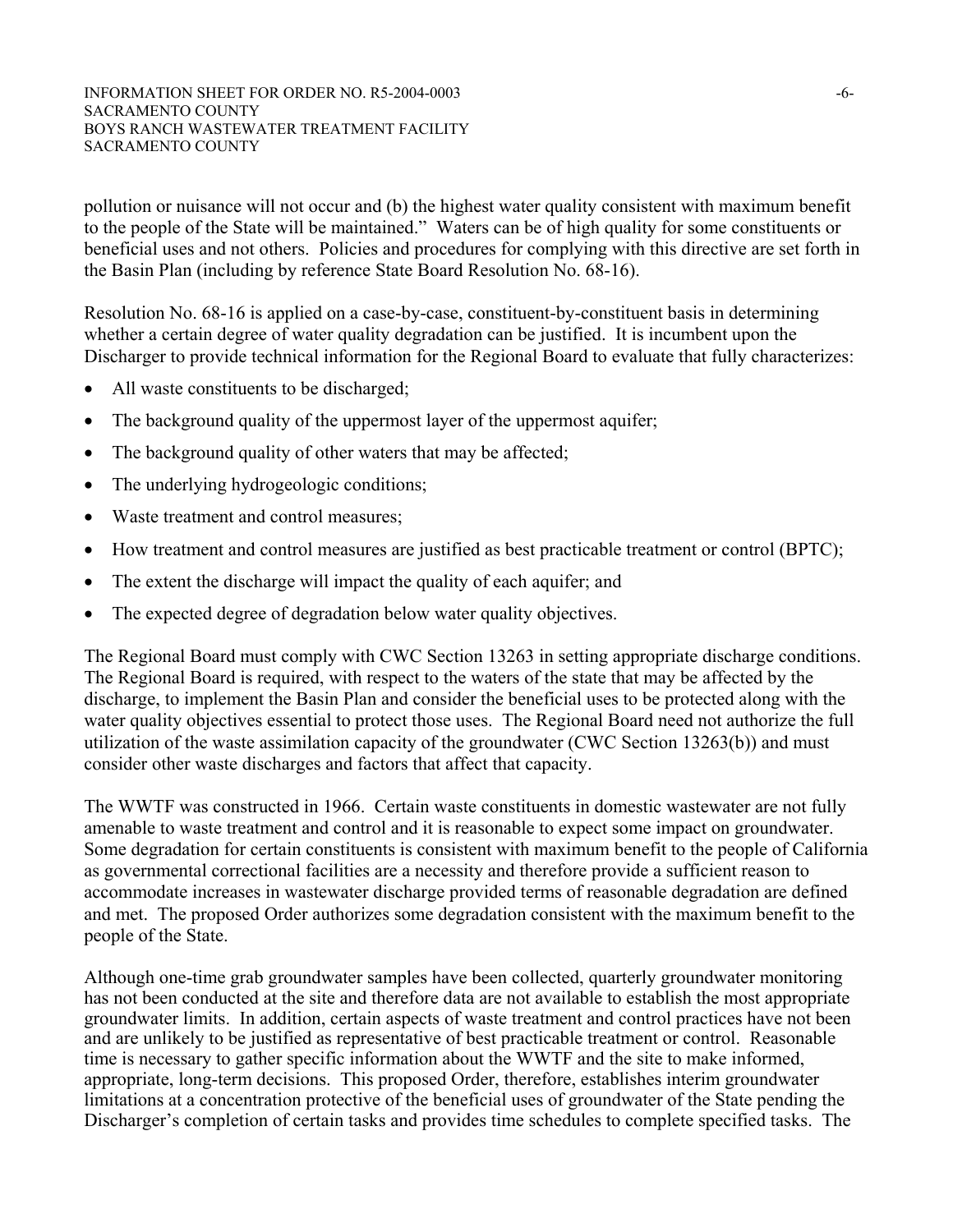#### INFORMATION SHEET FOR ORDER NO. R5-2004-0003 -7-SACRAMENTO COUNTY BOYS RANCH WASTEWATER TREATMENT FACILITY SACRAMENTO COUNTY

Discharger is expected to identify, implement, and adhere to BPTC as individual practices are reviewed and upgraded in this process. During this period, degradation may occur from certain constituents, but is not authorized to exceed the interim groundwater limitations.

Water quality objectives define the least stringent limits that could apply as water quality limitations for groundwater at this location, except where natural background quality unaffected by the discharge already exceeds the objective. The values below are concentrations directly from the Basin Plan, or derived indirectly using Basin Plan procedures for implementation of narrative water quality objectives, and must be met to maintain specific beneficial uses of groundwater. They are based on numeric and narrative water quality objectives. Consistent with the Policy for Application of Water Quality Objectives in the Basin Plan, criteria of appropriate agencies have been used to implement narrative water quality objectives**.** Unless natural background for a constituent proves higher, the interim groundwater quality limitations established in the proposed Order is the most stringent of the values listed for the listed constituents.

| Constituent                   | Units          | Value     | Beneficial                     | Criteria or Justification                          |
|-------------------------------|----------------|-----------|--------------------------------|----------------------------------------------------|
|                               |                |           |                                |                                                    |
| Ammonia                       | mg/L           | 1.5       | $\frac{Use}{MUN}$ <sup>1</sup> | Taste and Odor <sup>2</sup>                        |
| <b>Boron</b>                  | mg/L           | 0.7       | AGR <sup>3</sup>               | Boron Sensitivity <sup>4</sup>                     |
|                               | mg/L           | 1.0       | MUN <sup>1</sup>               | Calif. Drinking Water Action Level <sup>11</sup>   |
| Chloride                      | mg/L           | 106       | AGR <sup>3</sup>               | Chloride sensitivity on certain crops              |
|                               |                |           |                                | irrigated via sprinklers <sup>4</sup>              |
|                               |                | 142       | AGR <sup>3</sup>               | Chloride sensitivity on certain crops <sup>4</sup> |
|                               |                | 250       | $MUN$ <sup>1</sup>             | Recommended Secondary MCL <sup>5</sup>             |
|                               |                | 500       | $MUN$ <sup>1</sup>             | Upper Secondary MCL <sup>5</sup>                   |
| Iron                          | mg/L           | 0.3       | $MUN$ <sup>1</sup>             | Secondary MCL <sup>6</sup>                         |
| Manganese                     | mg/L           | 0.05      | $MUN$ <sup>1</sup>             | Secondary MCL <sup>6</sup>                         |
| Nitrate as N                  | mg/L           | 10        | $MUN$ <sup>1</sup>             | Primary MCL <sup>7</sup>                           |
| Nitrite as N                  | mg/L           | 1         | $MUN$ <sup>1</sup>             | Primary MCL <sup>7</sup>                           |
| Sodium                        | mg/L           | 69        | AGR <sup>3</sup>               | Sodium sensitivity on certain crops <sup>4</sup>   |
| <b>Total Dissolved Solids</b> | mg/L           | $450^{8}$ | AGR <sup>3</sup>               | Salt sensitivity <sup>4</sup>                      |
|                               |                | 500       | $MUN$ <sup>1</sup>             | Recommended Secondary MCL <sup>5</sup>             |
|                               |                | 1,000     | $MUN$ <sup>1</sup>             | Recommended Upper MCL <sup>5</sup>                 |
| <b>Total Coliform</b>         | <b>MPN/100</b> | < 2.2     | $MUN$ <sup>1</sup>             | <b>Basin Plan</b>                                  |
| Organisms                     | ml             |           |                                |                                                    |
| pH                            | pH Units       | $6.5$ to  | $MUN$ <sup>1</sup>             | Secondary MCL <sup>10</sup>                        |
|                               |                | 8.5       |                                |                                                    |
|                               |                | $6.5$ to  | AGR <sup>3</sup>               | Protect sensitive crops <sup>4</sup>               |
|                               |                | 8.4       |                                |                                                    |

1 Municipal and domestic supply<br>2 J.E. Amoore and E. Hautala.  $O\alpha$ 

4 Ayers, R. S. and D. W. Westcot, Water Quality for Agriculture, Food and Agriculture Organization of the United Nations – Irrigation and Drainage Paper No. 29, Rev. 1, Rome (1985)

<sup>2</sup> J.E. Amoore and E. Hautala, *Odor as an Aid to Chemical Safety: Odor Thresholds Compared with Threshold Limit Values and Volatilities for 214 Industrial Chemicals in Air and Water Dilution*, Journal of Applied Toxicology, Vol. 3, No. 6 (1983).

<sup>3</sup> Agricultural supply

<sup>5</sup> Title 22, California Code of Regulations (CCR), section 64449, Table 64449-B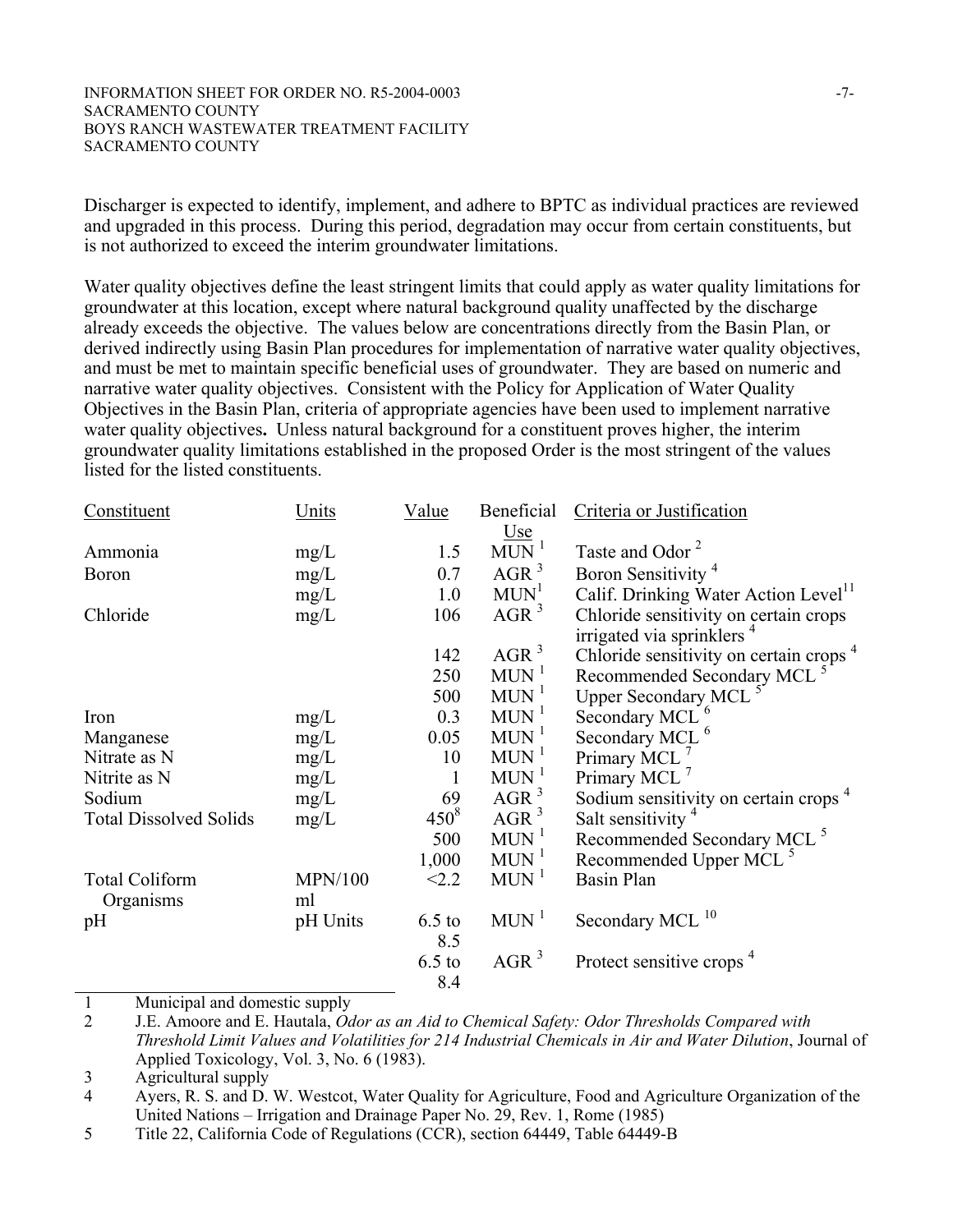- 6 Title 22, CCR, section 64449, Table 64449-A
- 7 Title 22, CCR, section 64431, Table 64431-A<br>8 Title 22, CCR, section 64439
- Title 22, CCR, section 64439
- 9 Title 22, CCR, section 64439
- 10 Title 40, Code of Federal Regulations, Section 143.3
- 11 California Department of Health Services, Division of Drinking Water and Environmental Management, Drinking Water Action Levels, http://www.dhs.cahwnet.gov/ps/ddwem.

Municipal wastewater contains numerous dissolved inorganic waste constituents (i.e., salts, minerals) that together comprise total dissolved solids (TDS). Each component constituent is not individually critical to beneficial use protection unless they are individually listed. The cumulative impact from these other constituents, along with the cumulative affect of the constituents that are individually listed can be effectively controlled using TDS as a generic indicator parameter.

Not all TDS constituents pass through the treatment process and soil profile in the same manner or rate. Chloride tends to pass through both rapidly to groundwater. As chloride concentrations in most groundwaters in the region are much lower than in treated municipal wastewater, chloride is a useful indicator parameter for evaluating the extent to which effluent reaches groundwater. Boron is another TDS constituent that may occur in wastewater in concentrations greater than natural background groundwater depending on the source water and to the extent residents use cleaning products containing boron. Other indicator constituents for monitoring for groundwater degradation due to recharged effluent include total coliform bacteria, ammonia, total nitrogen, and Trihalomethanes (THMs), byproducts of chlorination. Since the WWTF does not presently chlorinate their effluent, THMs are not included in the monitoring program or interim groundwater limitations. Dissolved iron and manganese are useful indicators to determine whether components of the WWTF with high-strength waste constituents are ineffective in containing waste. Exceptionally high TDS and nitrogen also typifies this type of release.

In compliance with State Board Order No. WQO-2003-0014 and based on wastewater characterization data provided by the Discharger in November 2003, this Order assigns numeric groundwater limitations only for constituents shown to be present in the wastewater, known potential breakdown products of domestic wastewater, or known to potentially leach from soil as a result of domestic wastewater discharge to land.

## **Treatment Technology and Control**

1

Selecting appropriate treatment and control technologies so that the soil underlying the disposal area can accept the residual waste constituent loading while preventing unacceptable levels of groundwater degradation is a critical aspect of land disposal system siting and design<sup>2</sup>. Given the character of municipal wastewater, secondary treatment technology is generally sufficient to control degradation of groundwater from decomposable organic constituents when there is sufficient separation between the base of the land discharge area and the water table. Adding disinfection significantly reduces populations of pathogenic organisms, and significant layers of fine-grained soils in the vadose zone can reduce them further by filtration. Neither organics nor total coliform organisms, the indicator parameter

<sup>&</sup>lt;sup>2</sup> USEPA Office of Research and Development, Manual of Wastewater Treatment and Disposal for Small Communities, EPA/625/R-92/006, Washington, D.C. (1992).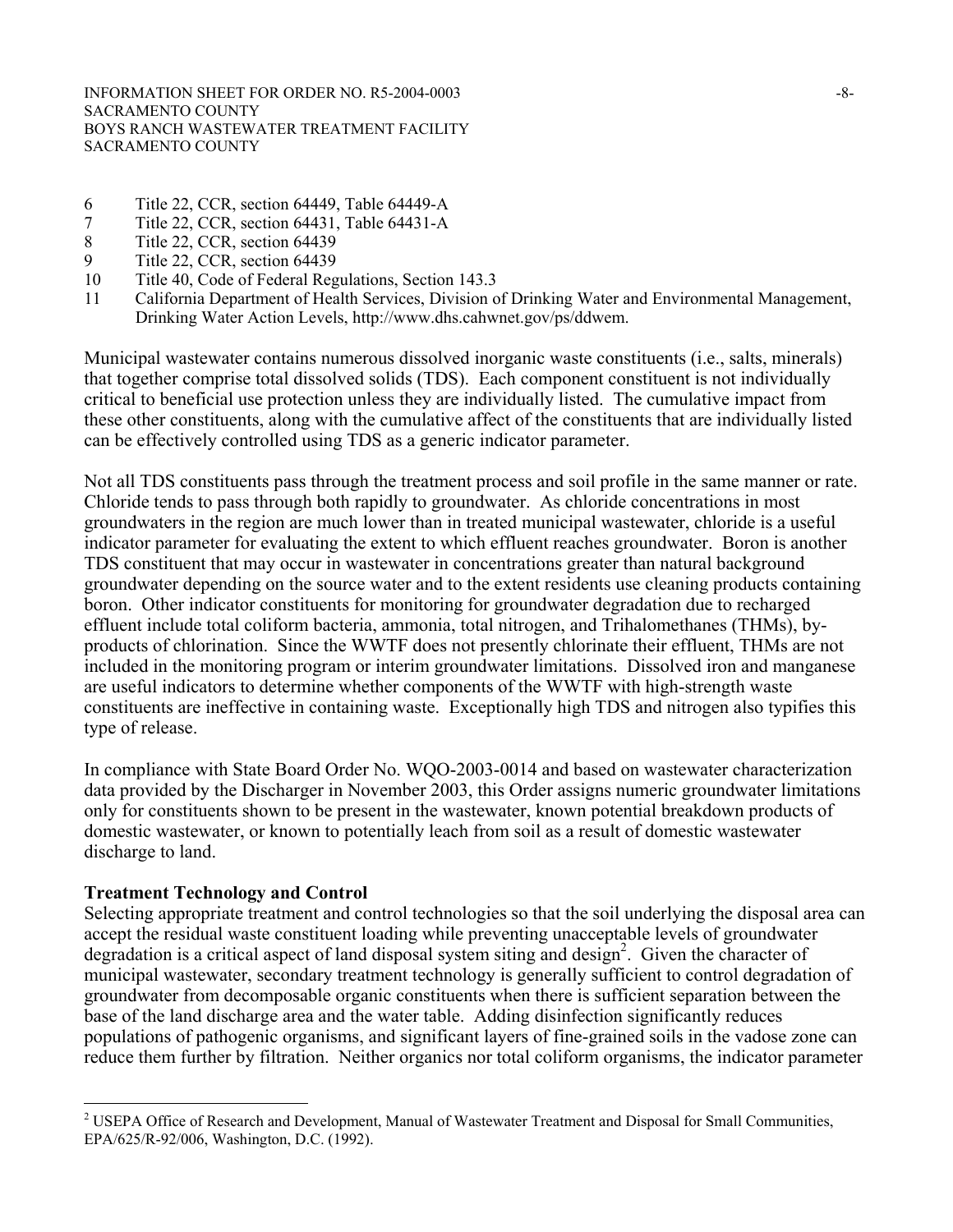INFORMATION SHEET FOR ORDER NO. R5-2004-0003 -9-SACRAMENTO COUNTY BOYS RANCH WASTEWATER TREATMENT FACILITY SACRAMENTO COUNTY

for pathogenic organisms, should be found in groundwater beneath a well-sited, well-designed, welloperated facility.

Municipal wastewater typically contains nitrogen in concentrations greater than water quality objectives, which vary according to the form of nitrogen. Nitrogen concentrations can be controlled by an appropriate secondary treatment system to nitrify and denitrify the wastewater (e.g., oxidation ditch) or tertiary treatment for nitrogen reduction<sup>3</sup>. Agronomic reuse of treated wastewater on harvested crops is an effective means to convert wastewater nitrogen into plant matter and nitrogen gas $4$ . The effectiveness of these approaches varies, but one or more of them should be able achieve a nitrogen concentrations in groundwater well below the water quality objectives. The proposed interim groundwater limitations for nitrogen are based on the water quality objectives, which is the maximum limitation allowed.

Many waste constituents that are forms of salinity pass through conventional domestic wastewater treatment process unchanged except through evapoconcentration. Clay soils have a significant ability to assimilate some of the salinity through cation exchange, whereas sands and other soil types have relatively little<sup>5</sup>. However, in most cases, the combination of a continuous hydraulic head and constant salt loading in a wastewater pond will ultimately overwhelm the natural attenuation capacity of the underlying soil. Therefore, effective control of long-term effects often relies upon effective source control and pretreatment measures. In the best of circumstances, long-term land discharge of treated municipal wastewater will degrade groundwater with salt (as measured by TDS and EC) and the individual components of salts (e.g., sodium, chloride). The proposed Order sets interim limits that apply water quality objectives while site-specific, constituent-specific limits are developed in conjunction with a background water quality investigation and a BPTC evaluation of source control and pretreatment. The next Order will likely contain effluent limits for salt components other than chloride that, if met, assure groundwater quality will be controlled to an acceptable level.

A discharge of wastewater that overloads soils with nutrients and organics can result in anaerobic conditions in the soil profile, creation of organic acids and a decrease in soil pH. Under these conditions, iron and manganese compounds in the soil can solubilize and leach into groundwater. Anaerobic conditions can also lead to the presence of ammonia in the groundwater. Such overloading is preventable through appropriate system design and operation. The proposed groundwater limitations for pH, iron, manganese, and ammonia apply the water quality objectives.

#### **Title 27**

 $\overline{a}$ 

Title 27 California Code of Regulations (CCR) section 20005 et seq. ("Title 27"), contains regulations to address certain waste discharges to land for treatment, storage, processing, or disposal. Title 27 establishes a waste classification system, specifies siting and construction standards for full containment of designated and non-hazardous wastes, requires extensive monitoring of groundwater and

<sup>&</sup>lt;sup>3</sup> Metcalf, and Eddy, Inc., Wastewater Engineering Treatment, Disposal and Reuse  $(3<sup>rd</sup> Ed.)$ , McGraw-Hill, Inc., New York,  $(1991)$ .

Brown and Caldwell, Kennedy Jenks, Komex H20 Science, Manual of Good Practice for Land Application of Food Process/Rinse Water, California League of Food Processors, Sacramento (2003).

<sup>&</sup>lt;sup>5</sup> Dragun, James, The Soil Chemistry of Hazardous Materials, Hazardous Materials Control Research Institute, Silver Spring MD, (1988).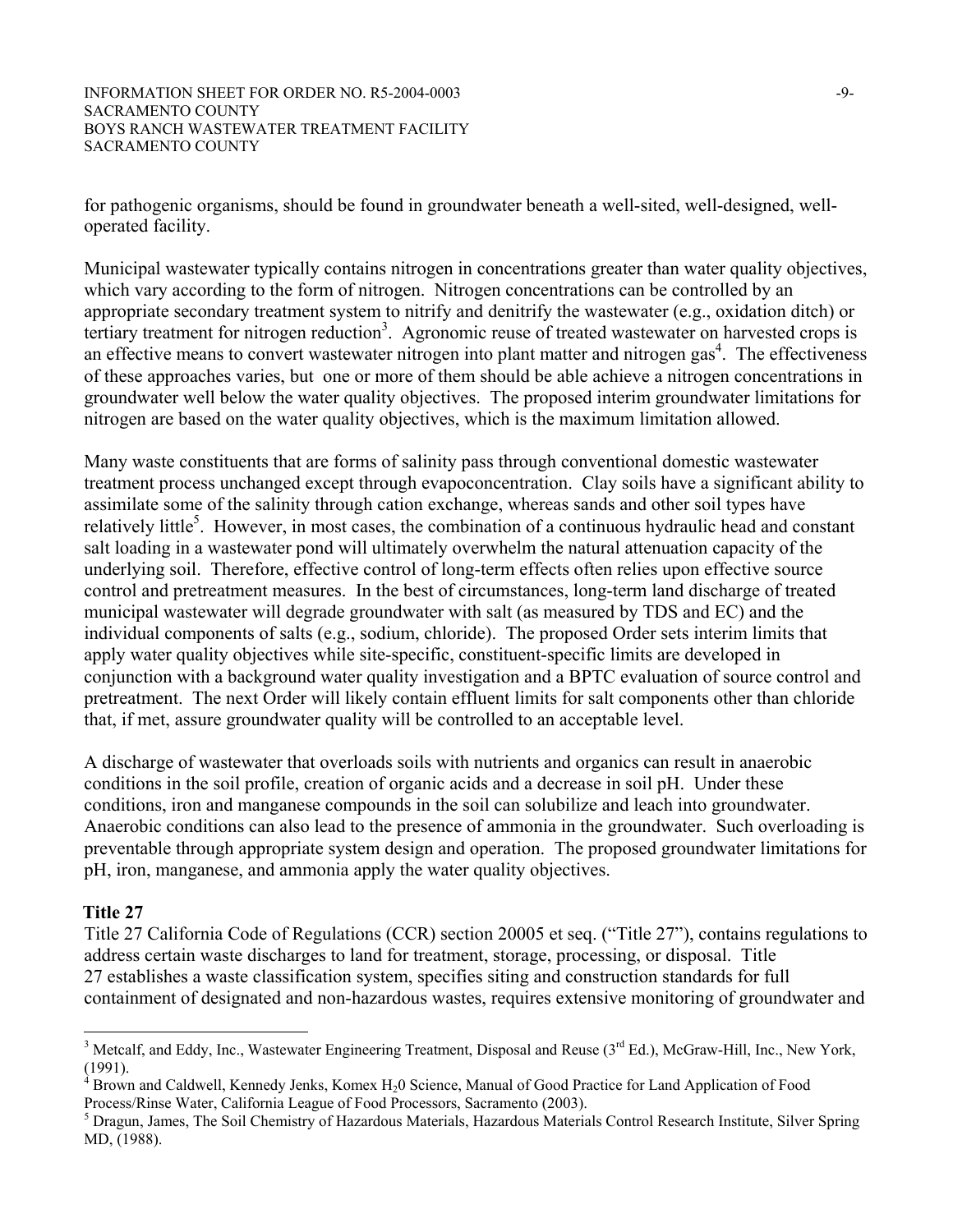the unsaturated zone for any indication of failure of containment, and specifies closure and post-closure maintenance requirements. Generally, no degradation of groundwater quality by any waste constituent is acceptable.

Discharges of domestic sewage and treated effluent can be treated and controlled to a degree that will not result in unreasonable degradation of groundwater. For this reason, they have been conditionally exempted from Title 27, except for the discharge to land of residual sludge and solid waste generated as part of the treatment process [Title 27 section 20090(a)]. The conditions require that WDRs have been issued or waived and that the discharge not result in violation of any water quality objective in groundwater.

Treatment and storage facilities for sludge that are part of the WWTF are considered exempt from Title 27 under section 20090(a), under the condition that the facilities not result in a violation of any water quality objective. However, residual sludge (for the purposes of the proposed order, sludge that will not be subjected to further treatment by the WWTF is not exempt from Title 27. Solid waste (e.g., grit and screenings) that results from treatment of domestic sewage and industrial waste also is not exempt from Title 27. This residual sludge and solid waste are subject to the provisions of Title 27.

Accordingly, the municipal discharge of effluent and the operation of treatment or storage facilities associated with a municipal wastewater treatment plant can be allowed without requiring compliance with Title 27, but only if resulting degradation of groundwater is in accordance with all water quality objectives. The conditions for sludge, solid waste, and biosolids management proposed in this Order are intended to assure this be evaluated along with other aspects of BPTC, pursuant to Resolution No. 68- 16.

# **Discharge Prohibitions and Specifications**

The water balance shows that the existing ponds' capacity is adequate to accommodate the current monthly average flow of 6,000 gpd and the design flow of 15,000 gpd. This Order maintains the flow limit based on the existing ponds' capacity to comply with the freeboard requirements.

The discharge specifications regarding dissolved oxygen and freeboard are included to prevent nuisance conditions and unauthorized discharges, and are applied to all such facilities.

# **Monitoring Requirements**

CWC Section 13267 authorizes the Regional Board to require monitoring and technical reports as necessary to investigate the impact of a waste discharge on waters of the state. In recent years there has been increased emphasis on obtaining all necessary information, assuring the information is timely as well as representative and accurate, and thereby improving accountability of any discharger for meeting the conditions of discharge. CWC Section 13268 authorizes assessment of administrative civil liability where appropriate. The required reports are consistent with CWC section 13267 because the Discharger is responsible for the discharges subject to the proposed Order and the reports are necessary to assure compliance with the proposed Order.